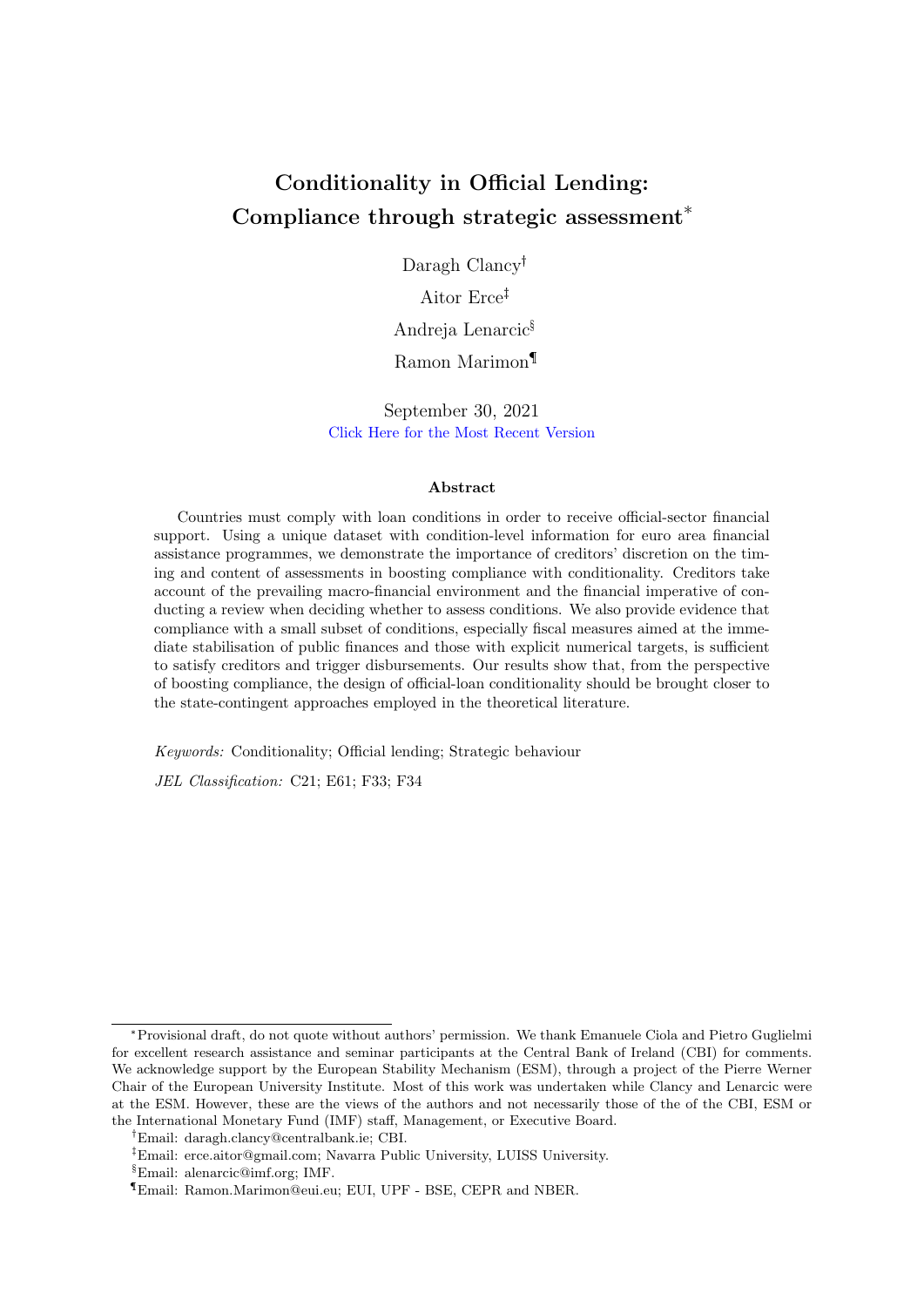## 1 Introduction

When market access for a sovereign borrower is impaired, it often requires financial support from official crisis lenders such as the International Monetary Fund (IMF). The provision of this support is usually contingent on the implementation of a set of policies that aim, amongst other things, to address the weaknesses that contributed to the crisis. Countries must comply with these conditions in order to receive disbursements of funds and thus the compliance assessment process is of critical importance.[1](#page-0-0)

In this paper, we provide a rigorous analysis of this compliance assessment process. In contrast with much of the existing literature, which uses proxies of compliance derived from aggregate programme information, we use a unique dataset with condition-level information on the various official lending programmes provided during the recent European sovereign debt crises.[2](#page-0-0) The highly-granular nature of our data allows us to decompose the compliance process into the creditor's decision to assess a condition, and the debtor's decision to comply with it. We use a selection model [\(Heckman,](#page-17-0) [1979\)](#page-17-0) to jointly model these two decisions, and to study the extent to which the timing of the assessment has a systematic effect on compliance with conditionality. The strategic interaction between these two decisions has, to the best of our knowledge, never been analysed together.

We demonstrate the importance of creditors' discretion on the timing and content of assessments in boosting compliance with conditionality, with the prevailing macro-financial environment and the financial imperative of a favourable review important determinants of the decision to assess conditions. Despite the large number of conditions in these programmes, compliance with a subset of critical conditions, especially fiscal measures aimed at the immediate stabilisation of

<sup>&</sup>lt;sup>1</sup>A key message from the theoretical literature analysing official lending is the need to find a balance on loan conditionality that provides the right incentives to both creditors and debtors. [Sachs](#page-18-0) [\(1989\)](#page-18-0) argues for a limited role of conditionality due to weak enforcement. Similarly, [Fink and Scholl](#page-17-1) [\(2016\)](#page-17-1) argues that the intensity of conditionality lowers borrowers' willingness to participate in financial assistance programmes. On the other hand, [Muller et al.](#page-18-1) [\(2019\)](#page-18-1) notes that light conditionality increases moral hazard and makes creditors less likely to provide assistance, and [Marchesi and Thomas](#page-18-2) [\(1999\)](#page-18-2) point out that conditionality serves as a signal of a country's willingness to reform. [Diwan et al.](#page-17-2) [\(1992\)](#page-17-2) find that a loan must be sufficiently large to convince a constrained government to accept conditions with immediate adjustment costs and eventual benefits, while [Boz](#page-16-0) [\(2011\)](#page-16-0) shows that conditions can help make official-sector loan contracts more enforceable than those from the private sector. See [Dreher](#page-17-3) [\(2009\)](#page-17-3) for a comprehensive survey of all aspects of IMF loan conditionality.

<sup>2</sup>The European Stability Mechanism (ESM) provides a publically-available database of the six euro area financial assistance programmes carried out between 2010 and 2018. A first contribution of this paper is the correction and extension of this database that renders it usable for analytical purposes. We provide an overview of euro area official-sector financial assistance process in Appendix [A,](#page-27-0) and discuss an example loan condition highlighting some of the main features of the database in Appendix [B.](#page-29-0) In Appendix [C](#page-33-0) we describe some of the main elements of the construction of this analytical database.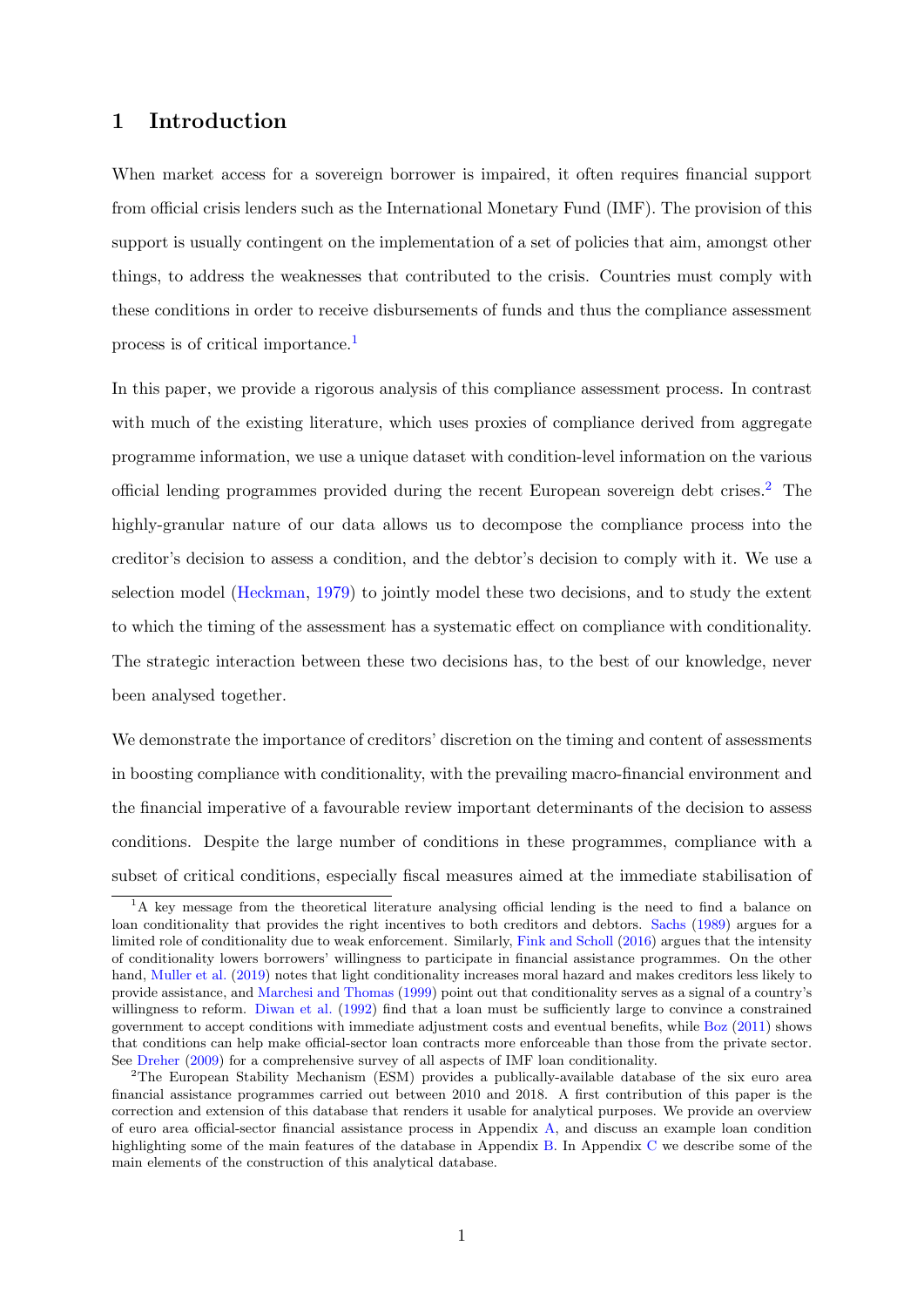public finances and those with explicit numerical targets, is sufficient to keep the programme on track (i.e. to continue receiving disbursements).

We extract a number of lessons from our analysis that could help to reduce the implementation failures witnessed in many official loan programmes. First, the focus on conditions set ex-ante makes loan conditionality difficult to enforce.[3](#page-0-0) Our use of a selection model allows us to uncover evidence that conditions are not assessed until compliance is more likely. As the programme evolves and lenders and debtors better understand the evolving macroeconomic and financial situation, they engage in a process of delaying the evaluation of specific conditions, often re-drafting conditions in a manner that makes them easier to comply with.<sup>[4](#page-0-0)</sup> One interpretation of these results is that the focus on ex-ante conditions makes official loans too rigid, forcing official lenders and debtor governments to find innovative ways to gain flexibility.

Second, compliance is greater for quantifiable loan conditions. These conditions were assessed less regularly, were subject to less delays, and were generally complied with. Third, given the negative relationship between the total number of conditions and the likelihood of compliance, focusing on a smaller number of critical conditions could help boost compliance. In particular, conditions related to structural reforms were seemingly not a priority for creditors or debtors in the euro area financial programmes.[5](#page-0-0)

Taken together, our results indicate that when designing conditionality for official loans, lenders should focus on fewer conditions, stated in quantifiable terms. Programmes should include inbuilt mechanisms for transparently adjusting these conditions as the situation evolves. Such a move towards transparent ex-post adjustments of conditionality would bring the practice of official lending closer to a state-contingent approach.[6](#page-0-0)

 $3$ This should not be confused with ex-ante *eligibility criteria* required for access to precautionary official loans. By ex-ante, we mean the setting of conditions before full information on the macro-financial environment (i.e. GDP growth, primary deficit) is known.

<sup>4</sup>We find that redrafted conditions are more likely to get assessed but are, on average, less likely to be complied with. Future work could explore the determinants of redrafts, in a manner similar to how we analyse the determinants of delays in assessments.

<sup>5</sup>According to [Sachs](#page-18-0) [\(1989\)](#page-18-0), given the complexity of structural adjustment and the difficulty of enforcing conditionality, he believes conditional loans are more likely to be successful if macroeconomic stabilisation receives priority over structural reforms.

 $6$ This would be in line with recent theoretical literature such as Abrahám et al. [\(2019\)](#page-16-1), who develops a model of a Financial Stability Fund serving a union of sovereign countries. They show substantial welfare gains from improved risk sharing through state-contingent lending compared to the use of conventional sovereign bonds, even in the face of limited enforcement and moral hazard constraints.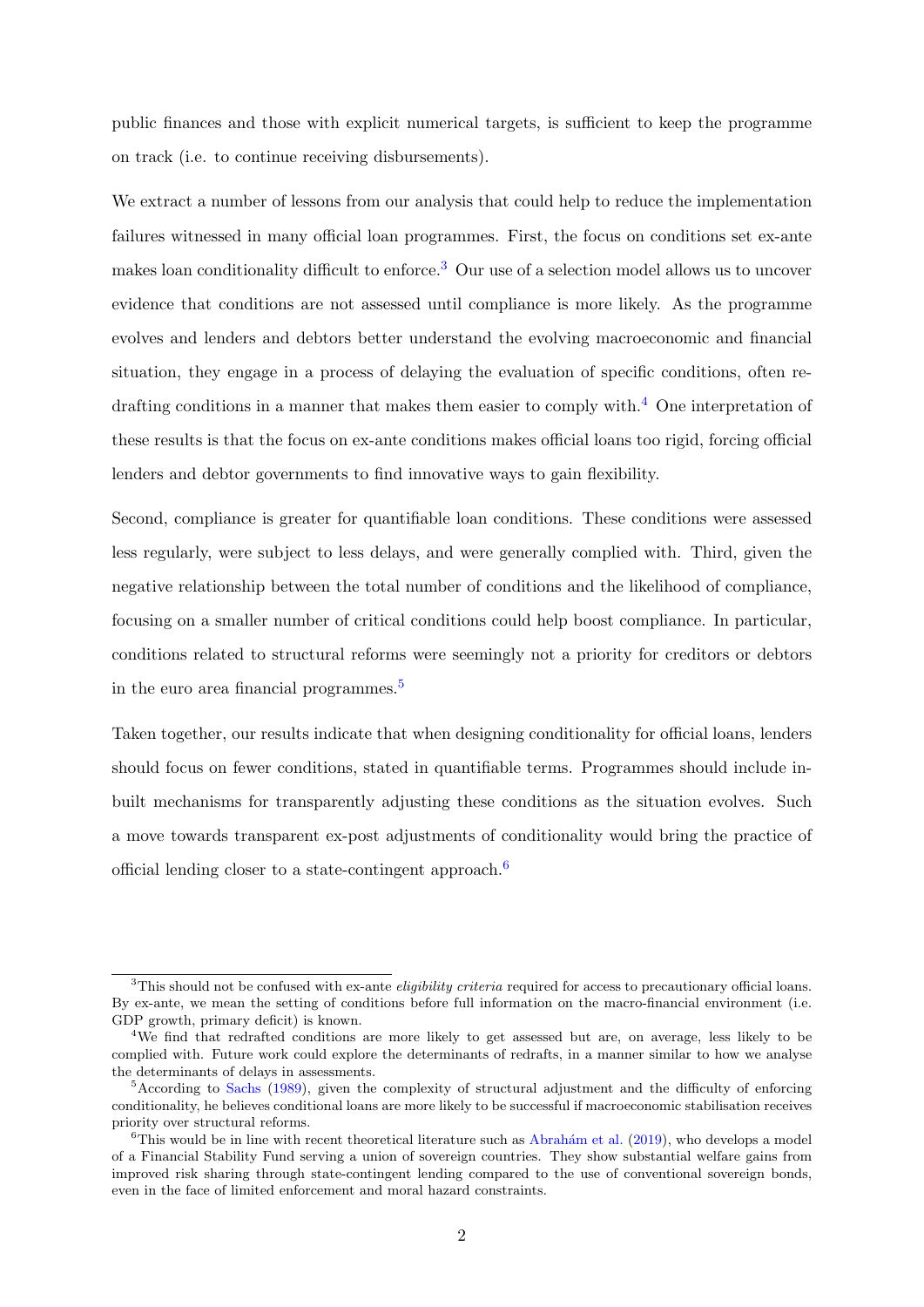### Literature review:

We contribute to the literature assessing the drivers of implementation of official loan conditions, which mostly focuses on conditionality in IMF financial assistance programmes.[7](#page-0-0) While these studies revealed low compliance with conditions in past programmes, cross-study comparisons are complicated by the use of different measures of implementation [Dreher](#page-17-4) [\(2006\)](#page-17-4). Most common are the use of proxies for implementation, such as measures of programme interruption [\(Edwards,](#page-17-5) [2005;](#page-17-5) [Arpac et al.,](#page-16-2) [2008\)](#page-16-2) and share of committed funds disbursed [\(Killick,](#page-18-3) [1995;](#page-18-3) [Dreher,](#page-17-6) [2003;](#page-17-6) [Joyce,](#page-18-4) [2006\)](#page-18-4). These studies highlight that a wide range of economic and political-economy factors affect compliance with loan conditionality, including such disparate determinants as the scale of foreign direct investment flows and a country's membership on the UN Security Council.<sup>[8](#page-0-0)</sup>

However, most papers focus on circumstances outside of the negotiation process and control of staff designing and assessing conditions. Our paper instead considers how compliance is shaped by the iterative process between the creditors and the national authorities and is therefore more closely related to a set of studies that analyse the impact of internal processes on the design and implementation of programmes. [Reinsberg et al.](#page-18-5) [\(2021\)](#page-18-5) find that the number of conditions is a robust predictor of implementation failure, and provide a novel theoretical explanation for this relatively common result: that over-ambitious programme designs are due to intraorganisational bargaining within the creditor's institution. [Chwieroth](#page-16-3) [\(2013\)](#page-16-3) and [Chwieroth](#page-16-4) [\(2015\)](#page-16-4) also find evidence for the role of this type of informal governance in financial assistance programmes. In contrast, [Mourmouras et al.](#page-18-6) [\(2003\)](#page-18-6) find no evidence that creditor staff effort and the extent and structure of conditionality materially influences programme prospects.<sup>[9](#page-0-0)</sup>

Our study adds to this literature in several ways. First, most studies of the determinants of programme implementation use compliance information from the IMF's Monitoring Fund

<sup>&</sup>lt;sup>7</sup>We do not consider the effects of conditional loans i.e. whether fulfilling conditions is worthwhile from the perspective of improved macro-financial performance and/or risk reduction. There is a large literature examining this issue, however evidence on the usefulness of conditionality is mixed [\(Conway,](#page-17-7) [1994;](#page-17-7) [Przeworski and Vreeland,](#page-18-7) [2000;](#page-18-7) [Bird and Rowlands,](#page-16-5) [2001;](#page-16-5) [Barro and Lee,](#page-16-6) [2005;](#page-16-6) [Mody and Saravia,](#page-18-8) [2006\)](#page-18-8). Some studies find a negative effect on growth from entering a financial assistance programme, while others find a positive effect, especially when the country's fundamentals have not yet deteriorated significantly. Sample selection is a key issue in these studies, with the use of political economy variables often used as instruments to overcome endogeneity concerns. See [Stubbs et al.](#page-19-0) [\(2020\)](#page-19-0) for a review of the various methodologies employed, and a new identification strategy to overcome the multiple endogenous components of IMF programmes.

<sup>8</sup>See [Steinwand and Stone](#page-18-9) [\(2008\)](#page-18-9) and [Dreher](#page-17-3) [\(2009\)](#page-17-3) for comprehensive reviews of this literature.

<sup>9</sup>Staff effort is the estimated dollar cost of IMF financial assistance programmes, representing the hours spent by staff on programme implementation (both preparation and supervision) and the average salaries of staff by grade.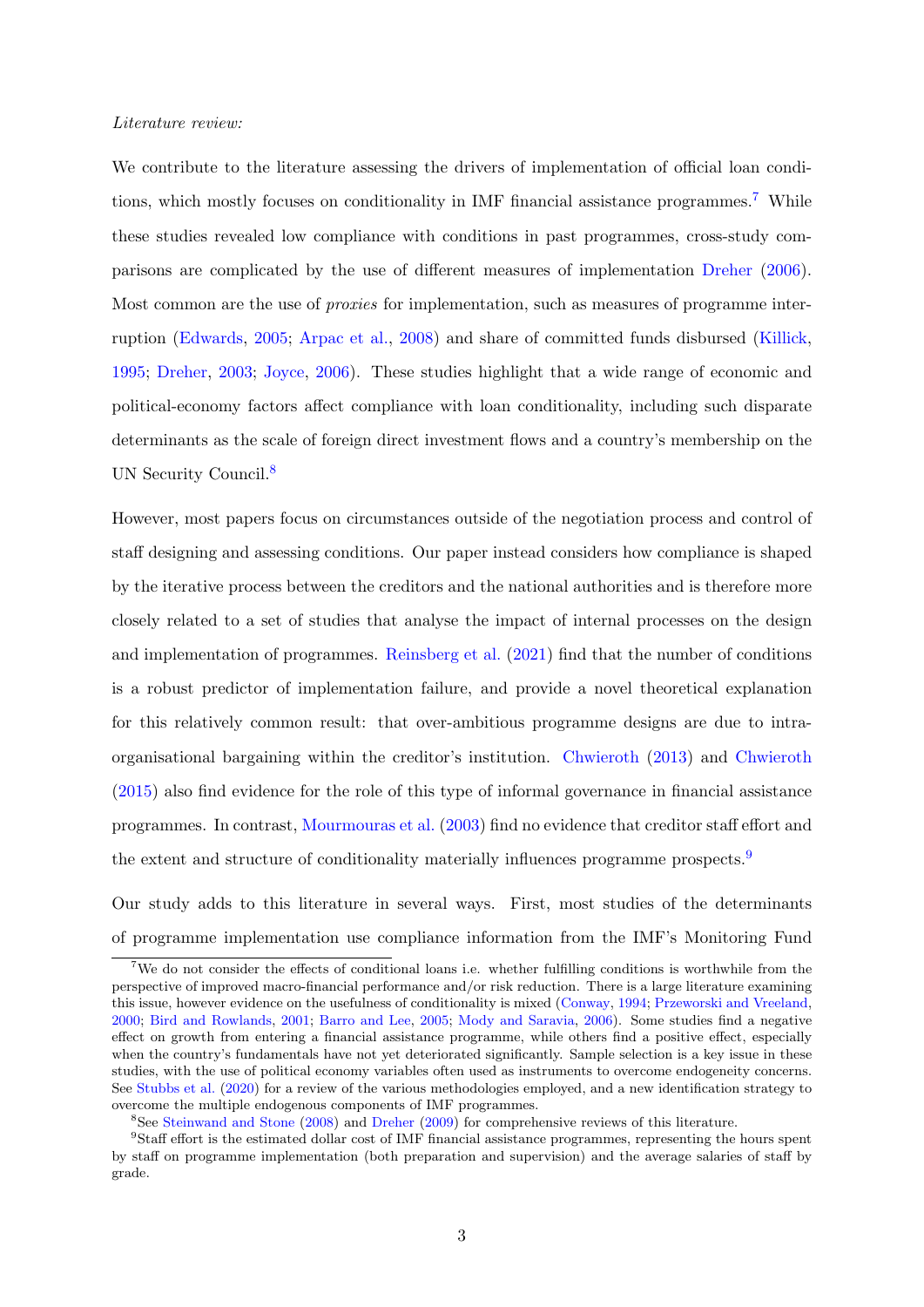Arrangement (MONA) database. While this contains comprehensive data from hundreds of programmes across multiple decades, it is not without flaws. [Bird and Willett](#page-16-7) [\(2004\)](#page-16-7) note, for example, that since MONA only covers conditionality assessed in reviews by the IMF Executive Board, this data has an upwards bias towards programme implementation. The detailed information on compliance with conditionality in our database allows us to avoid this issue. Moreover, it allows us to largely avoid the use of proxies for implementation commonplace in the literature. Second, we are able to identify separately the creditors decision to assess and the debtors decision to comply, which helps us to directly analyse the role of interaction between the creditors and the debtors in determining programme implementation.

We structure our paper as follows. Section [2](#page-4-0) describes our dataset, while Sections [3](#page-7-0) and [4](#page-11-0) describe our empirical methodology and results respectively. We further explore the motivations behind the strategic timing of assessments in Section [5,](#page-13-0) while Section [6](#page-14-0) concludes.

# <span id="page-4-0"></span>2 Data

The European Sovereign Debt Crisis saw several euro area member states suffer difficulties securing market financing at sustainable rates. Given the lack of crisis-lending experience in European institutions, the authorities initially leaned heavily on IMF expertise. As the crisis evolved, euro area policymakers developed their own crisis resolution framework. This placed greater emphasis on fiscal consolidation and structural reforms, compared to IMF financial assistance programmes that focus more on resolving balance of payments crises, often through exchange rate and monetary policy measures.<sup>[10](#page-0-0)</sup> The intergovernmental agreements establishing the temporary European Financial Stability Facility (EFSF) and the permanent ESM both explicitly state that financial assistance is subject to strict conditionality.

We analyse conditionality in these programmes using the EFSF \ESM programme database, which contains a rich set of cross-sectional (six programmes in five countries) and time series  $(2010-2018)$  data.<sup>[11](#page-0-0)</sup> The database contains lending information (loan disbursements, principal

 $10$ [Corsetti et al.](#page-17-8) [\(2020\)](#page-17-8) provide a detailed description of this institutional development process, and study the effect of different lending terms on market borrowing costs and fiscal performance. We discuss the specificities of the euro area official-sector financial assistance process in Appendix [A](#page-27-0)

<sup>&</sup>lt;sup>11</sup>The countries are Cyprus, Greece, Ireland, Portugal and Spain. Spain represents a special case, with all loan conditions exclusively focused on the Spanish financial sector (i.e. there was no macro-fiscal conditionality). The loan conditions for Spain were all continuous (i.e. scheduled for repeated assessment), they were always assessed and they remained unchanged for the entire duration of the financial assistance programme (i.e there was no redrafting). Just over 50% of the conditions were fulfilled by the first programme review, while just over 90% of them were completed by the end of the programme. The institutions deemed the remaining conditions as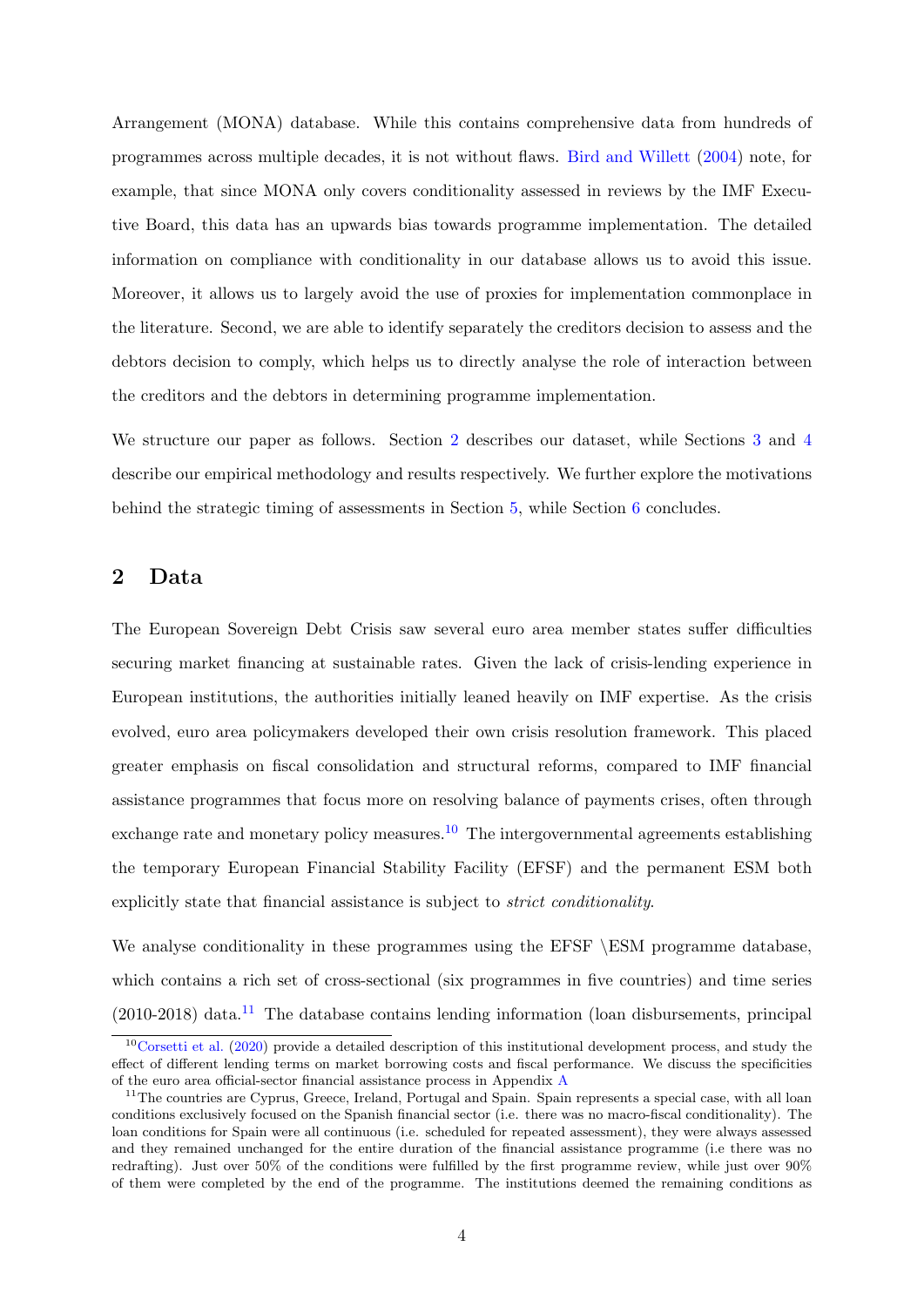repayments, past interest, and fee payments) and data on programme monitoring (loan conditionality and economic and financial indicators, including real-time nowcasts  $\frac{\cosh 12}{\cosh 12}$  $\frac{\cosh 12}{\cosh 12}$  $\frac{\cosh 12}{\cosh 12}$ Loan conditions aimed to tackle underlying issues that contributed to the need for financial assistance, and are grouped into sectors. Broadly speaking, the conditions targeted an improvement in the public finances ("Fiscal" and "Fiscal-Structural"), financial stability ("Financial") and the productive capacity of the economy ("Structural Labour", "Structural Product" and "Other").

The sectoral distribution of conditions reflects the degree to which these problems affected each country. The Cypriot and Irish programmes were focused on financial sector policies, while the Greek and Portuguese programmes were largely fiscal (Table [1,](#page-20-0) panel a). The proportion of conditions with explicit numerical targets varies widely across countries and sector ("Numeric", panel b). Almost 20% of Portuguese conditions have an explicit numerical target, while for Ireland it is well under 10%. In principle, all conditions are subject to assessment during the lifetime of the financial assistance programme. While some are due for one-off assessment, others are scheduled for repeated assessment throughout the duration of a programme. This also differs considerably across country and sector ("Continuous", panel c), with the majority of Greece's fiscal-structural targets being subject to continuous assessment and Ireland having none in most sectors. A large proportion of conditions were redrafted throughout the duration of a financial assistance programme ("Redrafted", panel d), ranging from nearly 65% in Cyprus to just over  $30\%$  in Ireland.<sup>[13](#page-0-0)</sup>

Although seemingly straight forward conceptually, in reality the conditionality assessment process proved quite complicated. One complication is the division of some conditions into multiple sub-conditions to track the fulfilment of specific objectives. This leads to multiple assessments of the same aggregate condition. We assign a unique assessment for conditions with multiple subcomponents (and therefore multiple assessments).<sup>[14](#page-0-0)</sup> To do so, we follow [IMF](#page-17-9) [\(2012d\)](#page-17-9) and

not relevant because a group of banks recapitalised without State aid. The highly-specific nature of the Spanish programme means we exclude it from our empirical analysis.

 $12A$  value added of the database is its granularity, with 2,279 unique conditions tracked throughout the programmes. Multiple assessments of individual conditions means that there are 8,152 assessment observations in total. We provide an example loan condition highlighting the main features of the database in Appendix [B](#page-29-0) and a description of how we rendered the publically-available database useful for empirical analysis in Appendix [C.](#page-33-0)

<sup>&</sup>lt;sup>13</sup>The programme database differentiates between significant redrafts, which materially alter the condition or its terms (e.g. a change in the deadline for completion), and minor wording changes that do not change the substance. We only consider significant redrafts in the summary statistics presented in Table [1](#page-20-0) and our empirical analysis.

<sup>&</sup>lt;sup>14</sup>This reduces the number of unique policy conditions to 2,034 and the assessments to 6,562, as we convert 2,165 assessments of multiple sub-conditions into 586 unique values. Our aggregation of multiple subcomponents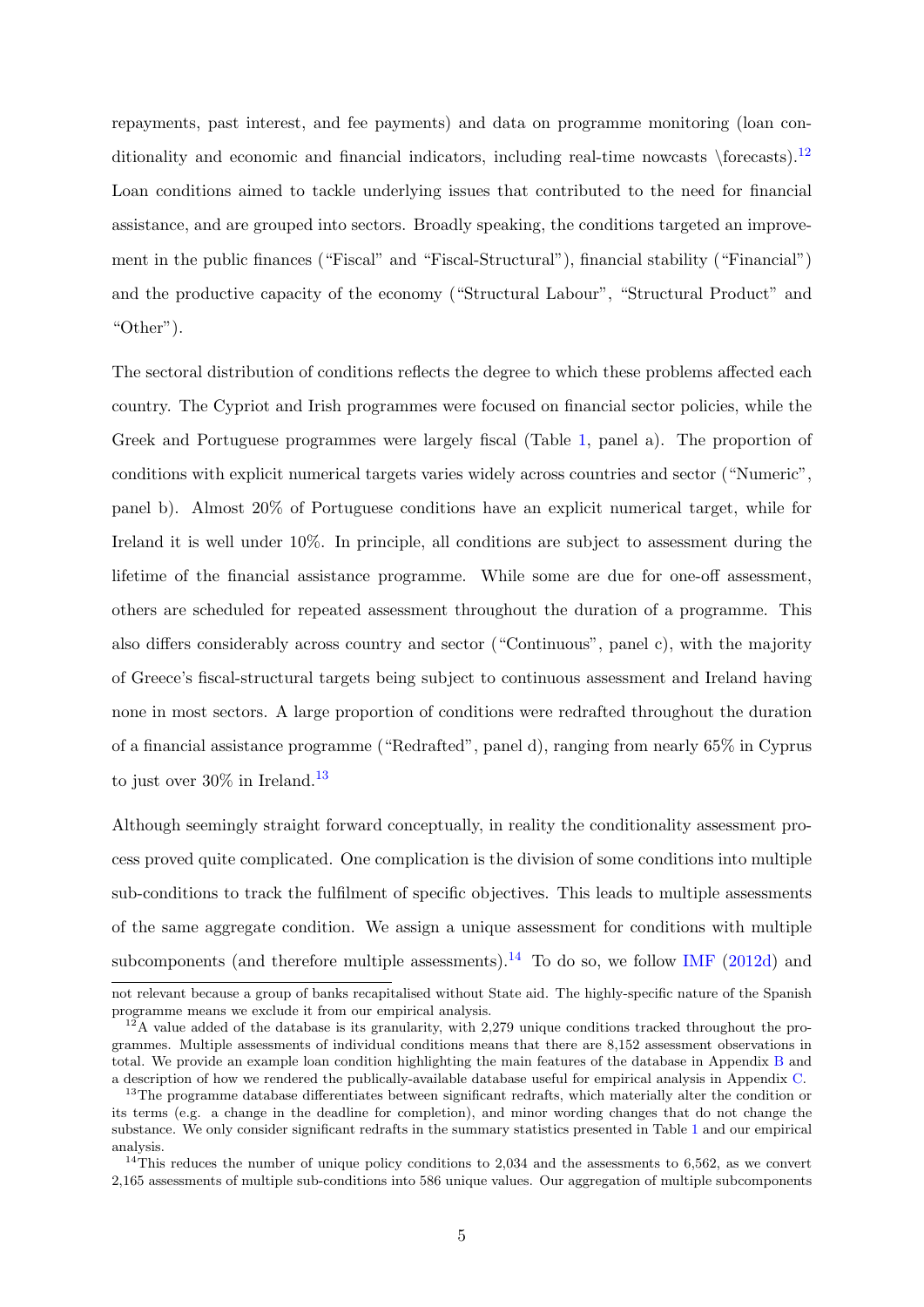assign a value of 0 to unmet conditions, 0.5 to partially met conditions and 1 to completely fulfilled conditions. We then calculate an average across assessments of the subconditions and assign a final (i.e. unique) compliance category for the aggregate condition by comparing the average to simple thresholds of  $1/3$  and  $2/3$ .<sup>[15](#page-0-0)</sup>

In Table [2](#page-21-0) we demonstrate the distribution of assessments across condition categories. Although there is substantial heterogeneity across country and sector, it is clear that a substantial percentage of conditions were never assessed ("Total", panel a). Indeed, for Ireland and Portugal the majority of conditions were never assessed. The assessment rate of numerical conditions is larger for all countries except Portugal (panel b), while the assessment rate of continuous (panel c) and redrafted (panel d) conditions is generally no greater than for regular conditions. The programme database includes the dates for which a given condition is scheduled for assessment. Therefore, we can also identify cases where a condition was assessed as scheduled ("On time") or with a delay ("Delayed").[16](#page-0-0) Again this varies widely across countries and sectors. Around one third of Greek conditions were assessed only after a delay, while this occurred in only  $1\%$ of Irish conditions.

In Table [3](#page-22-0) we present the distribution of compliance outcomes for assessed conditions. The database contains a range of possibilities for compliance, representing the degree to which the condition is complied with. For the descriptive statistics and our empirical analysis, we only consider conditions categorised as "Observed". This represents conditions that are fully com-plied with.<sup>[17](#page-0-0)</sup> While just over 50% of Cypriot conditions were fulfilled, the compliance rate was less than 20% in Ireland and Portugal (panel a). There is substantial sectoral heterogeneity in the compliance rate, with over 60% of financial sector conditions and less than 5% of structurallabour conditions fully complied with in the Irish programme, for example. The compliance

of a given condition has little material effect on the aggregate structure of the data.

<sup>&</sup>lt;sup>15</sup>We have only three possible values for each subcondition: 0, 0.5 and 1. When we take the average across all subconditions, we get a value between 0 and 1. Any value less than 1/3 is classified as 0, between 1/3 and 2/3 as 0.5 and above 2/3 as 1. These are, therefore, quite naive thresholds. In an alternative approach, we derive the thresholds by minimizing the distance between empirical distributions before and after the aggregation of sub-conditions. This approach delivers a lower threshold greater than 1/3 but a very similar upper threshold. Since our analysis focuses on completely fulfilled conditions, the upper threshold is of far greater importance. Therefore, our results are not affected by our choice of method for deriving thresholds.

<sup>&</sup>lt;sup>16</sup>We consider an assessment as delayed relative to the expected due date in the latest MoU. In the relatively few cases with several due dates, we consider the first one, as later dates typically reappeared in the redrafts of the same condition and are thus relevant due dates for those redrafted versions of conditions.

<sup>&</sup>lt;sup>17</sup>Therefore, conditions assessed as "Largely observed", "Partial/Ongoing", "Ongoing", "Not relevant" are also included in the "Not observed" categorisation. This is a conservative choice, but greatly reduces the influence of subjectivity in the fulfillment category that is the key variable of interest in our analysis by reducing ambiguity over the extent to which a condition is complied with.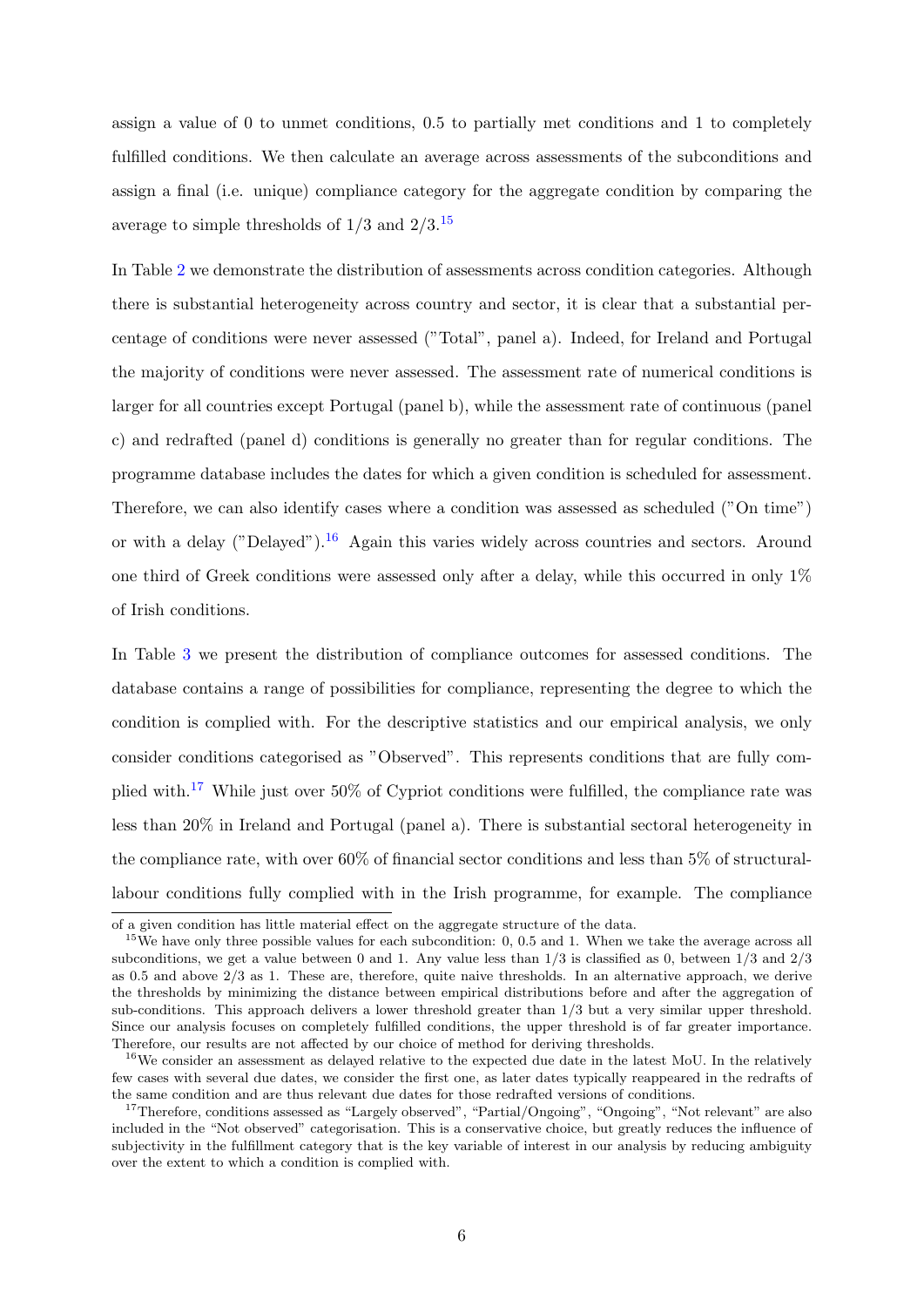rate is generally greater for numerical (panel b) and continuous (panel c) conditions, while it is about the same for the redrafted conditions as for normal conditions (panel d). Finally, conditions assessed with a delay generally have a lower compliance rate (panel e).

# <span id="page-7-0"></span>3 Empirical approach

Our interest lies in understanding the determinants of compliance with conditionality. But our data overview shows that programme compliance is not a straightforward process. Creditors can only deem a condition as fulfilled if they assess it first. In fact, many conditions are only assessed after a delay (and often a redraft) or are never assessed. This has an important econometric implication, as it implies that our dependent variable, the ability to comply with conditionality, can be missing as a result of another process, the willingness of creditors to assess it. As described in [Greene](#page-17-10) [\(2003\)](#page-17-10), this selection process can bias the estimation of the determinants of compliance with conditionality if the decision to assess a condition is not random.

In order to account for this bias, we use a two-step approach to correct for sample selection [\(Heckman,](#page-17-0) [1979\)](#page-17-0). More specifically, we want to estimate the effect of specific factors on the success ( $s_j = 1$ ) in meeting a pre-agreed condition j. A model for whether a condition successfully passes an assessment could look like:

$$
s_j = \beta x_j + \epsilon_j \tag{1}
$$

where  $x_j$  is a set of explanatory variables and  $\epsilon_j$  is an error term. However, creditors can decide not to assess a condition at the pre-agreed time or to even ignore it completely. A model of the decision to assess is:

<span id="page-7-1"></span>
$$
d_j = \delta z_j + \nu_j \tag{2}
$$

where  $z_j$  is a set of explanatory variables and  $\nu_i$  is an error term. In this framework,  $(s_j)$  can only be observed if  $d_j = 1$ . Therefore, if  $E(s_j | z_j, d_j = 1) \neq 0$ , the estimates are biased and require a correction to capture selection effects.

Following [Heckman](#page-17-0) [\(1979\)](#page-17-0), we first estimate  $\hat{\delta}$  from a probit regression and use it to obtain an estimate of the Inverse Mill's Ratio,  $\hat{\lambda}_j$ . We then use  $\hat{\lambda}_j$  to control for sample-induced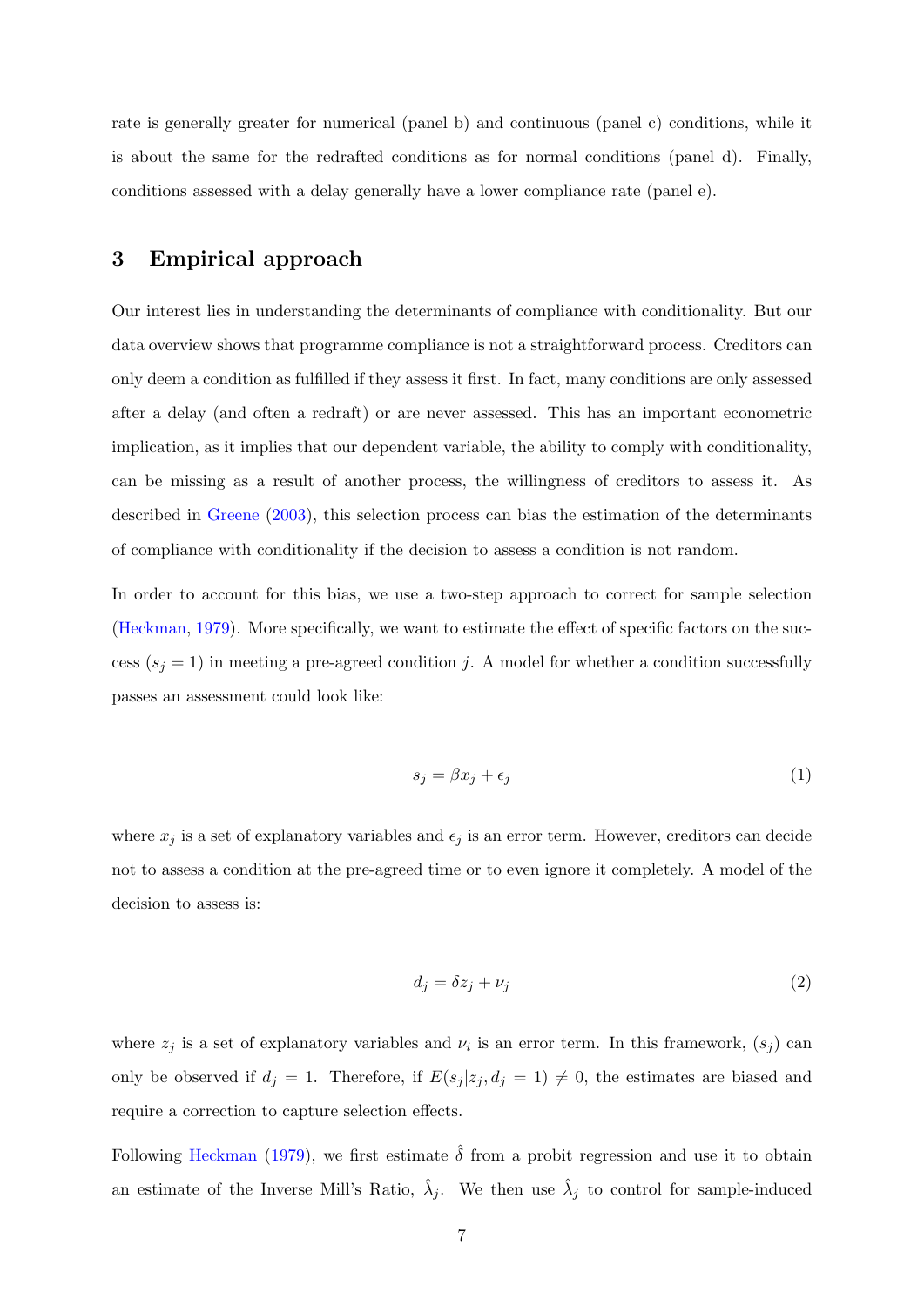endogeneity, i.e. the extent to which the decision to evaluate influences also the result of the evaluation.<sup>[18](#page-0-0)</sup> Therefore, the fulfillment equation we estimate becomes:

<span id="page-8-0"></span>
$$
s_j = \beta x_j + \gamma \hat{\lambda}_j + \epsilon_j. \tag{3}
$$

In order to model the drivers of the *assessment decision*, we estimate Equation [\(2\)](#page-7-1) where  $d_i$  is a binary variable that takes a value of one when a loan condition is assessed and zero otherwise.<sup>[19](#page-0-0)</sup> We start from the assumption that creditors set conditions (i.e. policy measures) and deadlines within which to implement them according to their current expectations for the current and future state of the economy. National authorities must fulfill the conditions by a set date. At the due date, the official creditors might decide to postpone the assessment. We assume they based their decision on the information set available to them at the time an assessment is due. As control variables, we include:

- a dummy for conditions with an explicit numerical target;
- a dummy for conditions set for continuous assessment;
- a dummy for conditions that were previously redrafted;
- the expected time to assessment (in quarters) when setting the condition;
- the number of conditions imposed in the MoU a condition was set;
- the interaction of the numerical and continuous dummies;
- the institutions' nowcasts of annual real GDP growth;
- the nowcast error;
- the 10-year sovereign bond spread in the current quarter;
- the upcoming gross disbursement relative to the GDP nowcast;
- dummies for different policy sectors.

We include the nowcasts as a proxy for the institutions' expectations of the economic situation at the time of the programme design and in subsequent reviews. The inclusion of nowcast errors,

<sup>&</sup>lt;sup>18</sup>We use bootstrapping to compute the standard errors of the fulfillment decision regression. See [Cameron](#page-16-8) [and Trivedi](#page-16-8) [\(2005\)](#page-16-8) for a discussion.

<sup>&</sup>lt;sup>19</sup>For conditions that were not assessed, we use the values from their scheduled assessment date or the next programme review (if unspecified).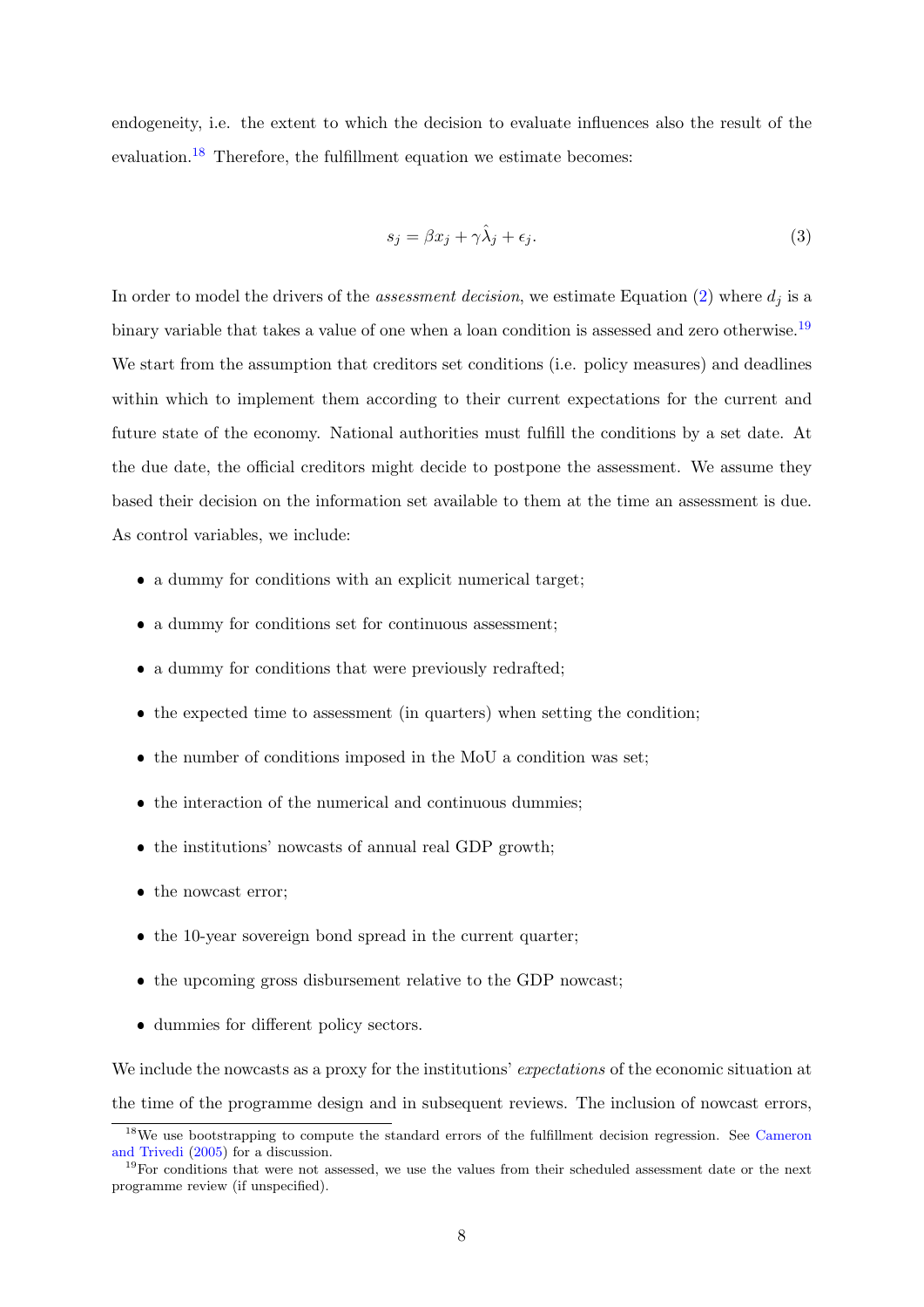which we define as the difference between the nowcasts and their ex-post realisation, allow us to ascertain the impact of unexpected innovations to key assumptions underpinning the conditionality design.[20](#page-0-0) The 10-year sovereign spread (to the German Bund) provides a signal of market scrutiny.<sup>[21](#page-0-0)</sup> The upcoming disbursement, relative to the nowcast of GDP, provides information on the financial relevance of compliance. The number of conditions imposed serves as a proxy for programme complexity, while the dummy for explicit numerical targets allows us to ascertain if this formulation of conditionality increases the likelihood of assessment.

In turn, in order to model the *fulfilment decision*, we assume that compliance with conditionality largely depends on the effort of the borrowing country. In analysing the compliance decision, we set the dependent variable equal to one if the condition is fulfilled and zero for any other degree of compliance. This is because creditors only have discretion over the assessment of conditions that are not fully complied with (i.e that fall into the categories "not fulfilled", "not relevant", "ongoing", "partially fulfilled" or "largely fulfilled"). In contrast, they can only categorise fulfilled conditions as "fulfilled", so there is no room for ambiguity.<sup>[22](#page-0-0)</sup> An advantage of this approach is that it allows us to focus only on what drives the borrower's efforts to fulfill the conditions set in a given MoU, rather than the creditors subjective interpretation of compliance. It also allows us to focus on the information set at the time of a given MoU's drafting (i.e. at the "design" of the condition), which should be the most important if the decision of the debtor to fulfill a condition is affected by the state of the economy in the run up to a programme review.[23](#page-0-0)

To assess the drivers of the fulfillment decision, we estimate Equation [\(3\)](#page-8-0) where  $s_i$  is a binary variable that takes a value of one when a loan condition is fulfilled and zero otherwise. The statistical significance of explanatory variables in the selection equation, the inverse Mills ratio  $\hat{\lambda}_j$  and the correlation between  $\epsilon_j$  and  $\nu_j$  give us an indication whether there is a sample selection

<sup>&</sup>lt;sup>20</sup>Another interpretation of the forecast errors is that they measure the optimism of the official sector. A notable example of this alternative is the underestimation of the size of fiscal multipliers, which resulted in overly optimistic growth forecasts during the European sovereign debt crisis [\(Blanchard and Leigh,](#page-16-9) [2013\)](#page-16-9). When analysing the fulfillment decision, we instead use the error between nowcasts produced during a given MoU round and the ex-post realised value since this is the period during which the fulfillment decision is made.

<sup>&</sup>lt;sup>21</sup>When analysing the fulfillment decision, we instead use the average 10-year bond spread over the period between the setting of a condition and its assessment since this is the period during which the fulfillment decision is made.

 $22\text{As a robustness check, we also run equation (3) when the dependent variable includes the "largely fulfilled" }$  $22\text{As a robustness check, we also run equation (3) when the dependent variable includes the "largely fulfilled" }$  $22\text{As a robustness check, we also run equation (3) when the dependent variable includes the "largely fulfilled" }$ and "partially fulfilled categories". Our results are unaffected (see Appendix [E\)](#page-38-0). Of interest is that the size of the positive coefficient on the inverse Mills ratio gets larger as the categorisation of fulfilled conditions becomes less tightly defined.

<sup>&</sup>lt;sup>23</sup>This may not necessarily be the case for conditions with due dates that are further away. These are only a small minority of conditions, however.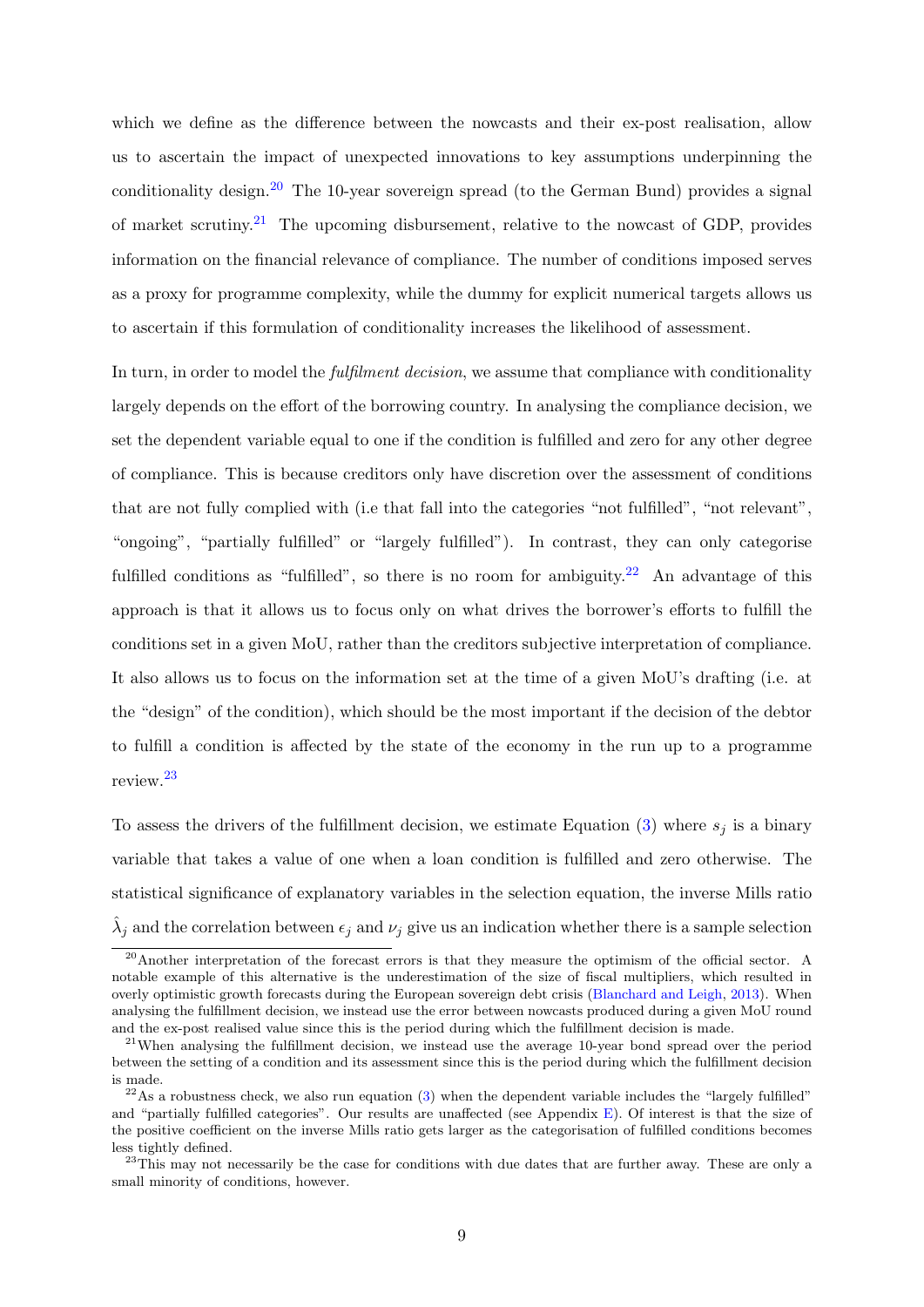issue or not [\(Certo et al.,](#page-16-10) [2016\)](#page-16-10).

We drop the GDP nowcast as an explanatory variable in our fulfillment equation, thereby serving as an exclusion restriction.<sup>[24](#page-0-0)</sup> In order to be a useful instrument, a variable must affect the decision to assess, but not to decision to fulfill. Our rationale for why this is a good restriction is that while the creditors' expectations for economic growth may affect their decision to assess a condition, it is unlikely to influence the debtors' decision to fulfill a condition, over and beyond any unexpected surprises, which the regression also controls for. Also, the decision to fulfill has largely been made between the time a condition was set and the time of assessment, and not only at the assessment time at which the nowcast is made. Comfortingly, this variable is highly significant in the assessment regression and insignificant when included in the fulfillment regression.[25](#page-0-0)

We estimate Equations [\(2\)](#page-7-1) and [\(3\)](#page-8-0) treating our data as a pooled cross section. Although our dataset contains programmes from different countries that evolve over time, treating our dataset as a panel is inappropriate for a number of reasons. First, since data collection only begins at each programme's initial MoU negotiation mission, it is highly unbalanced.<sup>[26](#page-0-0)</sup> The Irish and Portuguese programmes were close to finishing by the time the Cypriot programme began, while the third Greek programme took place more or less on its own. Second, there is irregular spacing in the time series component of the dataset, as there is at least one quarter in each programme during which no review took place. Also, during the third Greek programme, several reviews took place within the same quarter.<sup>[27](#page-0-0)</sup> Finally, conditions appear in the dataset at the moment they are introduced in programme documentation for the first time, which can happen throughout the programme. Conditions can be then observed in subsequent reviews, either redrafted or exactly the same, or, in majority of cases, never appear again. These features renders analysis with the panel data techniques ineffective.

 $^{24}$ If the explanatory variables included in the selection equation (i.e. our assessment decision) and outcome equation (i.e. our fulfilment decision) are identical, the Heckman correction relies on the nonlinearity of the inverse Mills ratio for identification. While not always necessary [\(Wilde,](#page-19-1) [2000\)](#page-19-1), exclusion restrictions can help reduce this reliance [\(Puhani,](#page-18-10) [2000\)](#page-18-10). The fact that our spread and nowcast error variables are slightly different across the assessment and fulfillment regressions means they could potentially also be considered as exclusion restrictions.

<sup>&</sup>lt;sup>25</sup>This holds whether we use the nowcast set at the MoU, as is standard for our assessment regressions, or the nowcast set at the CA, as is standard for our fulfillment regressions.

<sup>&</sup>lt;sup>26</sup>Table [4](#page-23-0) shows the structure of our database. The "M"s represent MoUs, while the "CA"s represent compliance assessments. See Appendix [A](#page-27-0) for a general description of the financial assistance process and Appendix [B](#page-29-0) for a specific example that illustrates the evolution of a loan condition throughout the programme.

<sup>&</sup>lt;sup>27</sup>This is particularly problematic for the estimation of dynamic panels. See [Millimet and McDonough](#page-18-11) [\(2017\)](#page-18-11) and [Sasaki and Xin](#page-18-12) [\(2017\)](#page-18-12) for approaches to overcome the issues with unequally spaced panel data.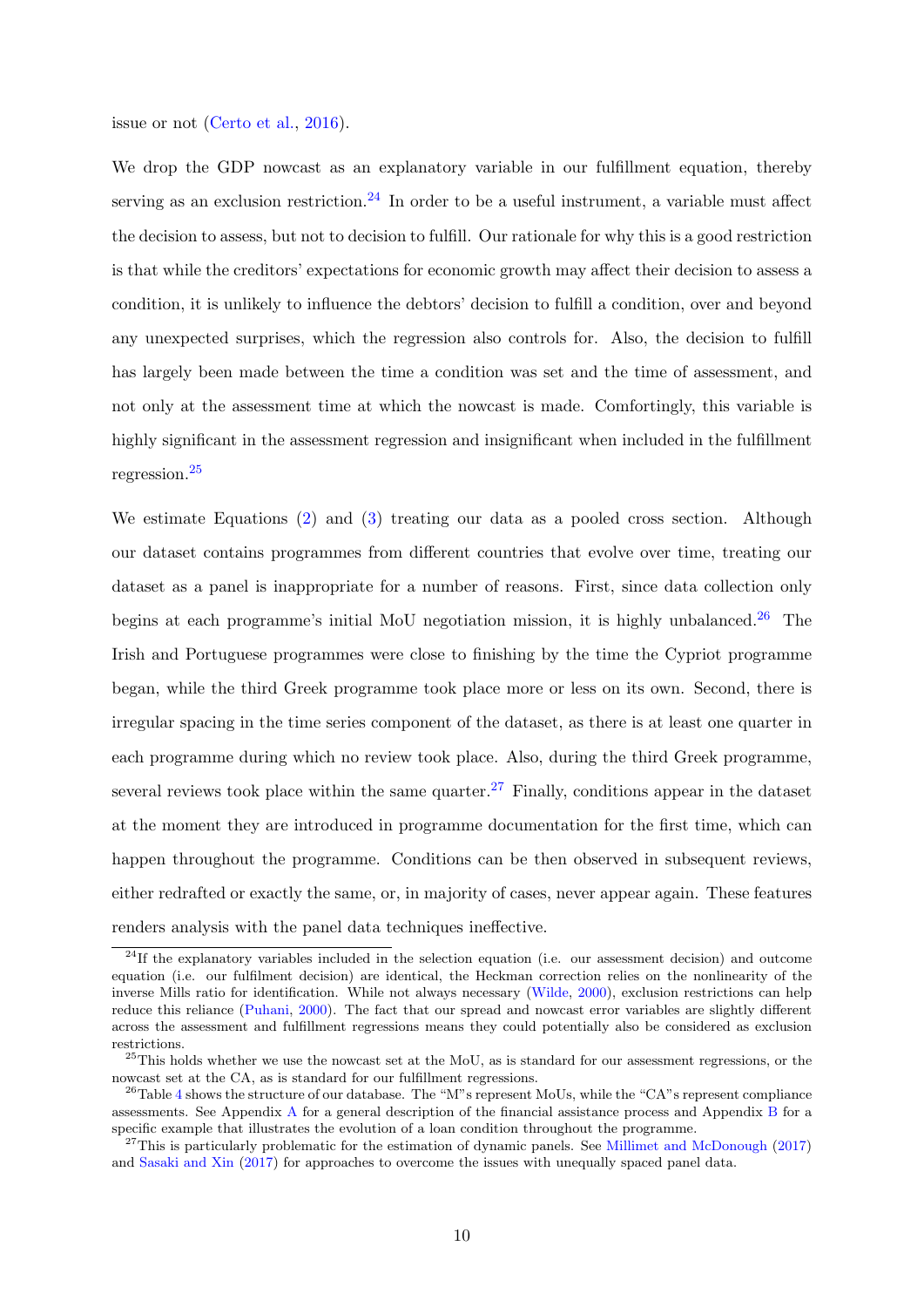We ensure the robustness of our results by also including year and country dummies in some regression specifications. Year dummies should capture period-specific factors that may have influenced the assessment or fulfillment decisions, over and beyond the included explanatory variables. Country dummies should capture any time-invariant within-country effects, such as national or institutional preferences and competence.

# <span id="page-11-0"></span>4 Results

We first examine the (creditor's) decision to assess a given condition (i.e. equation [\(2\)](#page-7-1). The dependent variable has a value of one when creditors assess the condition, regardless of whether it does so on time or with a delay (i.e. even if this assessment occurs later than originally scheduled). We display the results from this analysis in Table [5.](#page-24-0) We show the results from several model specifications, to understand how the results change as we consider different factors. However, we only comment on the results with sector-specific, year and country dummies.<sup>[28](#page-0-0)</sup> This is the fifth column in each table. We allow for clustering in the standard errors at condition level, as a sizable portion of conditions are assessed on more than one occasion and these (seemingly) separate decisions may be correlated.<sup>[29](#page-0-0)</sup>

Conditions that were previously redrafted are more likely to be assessed. We interpret this as tentative evidence that creditors decision to redraft reflects their view that the condition is important (i.e. it is worth redrafting rather than just omitting from subsequent MoUs). Our finding that assessments are positively related to higher GDP growth nowcasts indicates that creditors are more likely to assess when macro-financial conditions are more favourable and conditions are more likely to be complied with. For example, higher GDP growth mechanically makes it easier to fulfill deficit-to-GDP targets.

Higher sovereign bond spreads also make assessment of a given condition more likely. We believe this is due to the effect of greater external scrutiny on creditors. Finally, the larger the upcoming disbursement, the more likely a condition is to be assessed. We consider that this is due to the need for creditors to see more progress with programme targets in advance of large financial outlays.

In contrast, we find that the expected time to assessment, the number of conditions and whether

<sup>&</sup>lt;sup>28</sup>The coefficients on the time and country dummies are omitted as our interest lies in whether our explanatory variables and not on the specific effect of a given period or country.

<sup>&</sup>lt;sup>29</sup>We also run these specifications without clustered standard errors and the results are largely unchanged.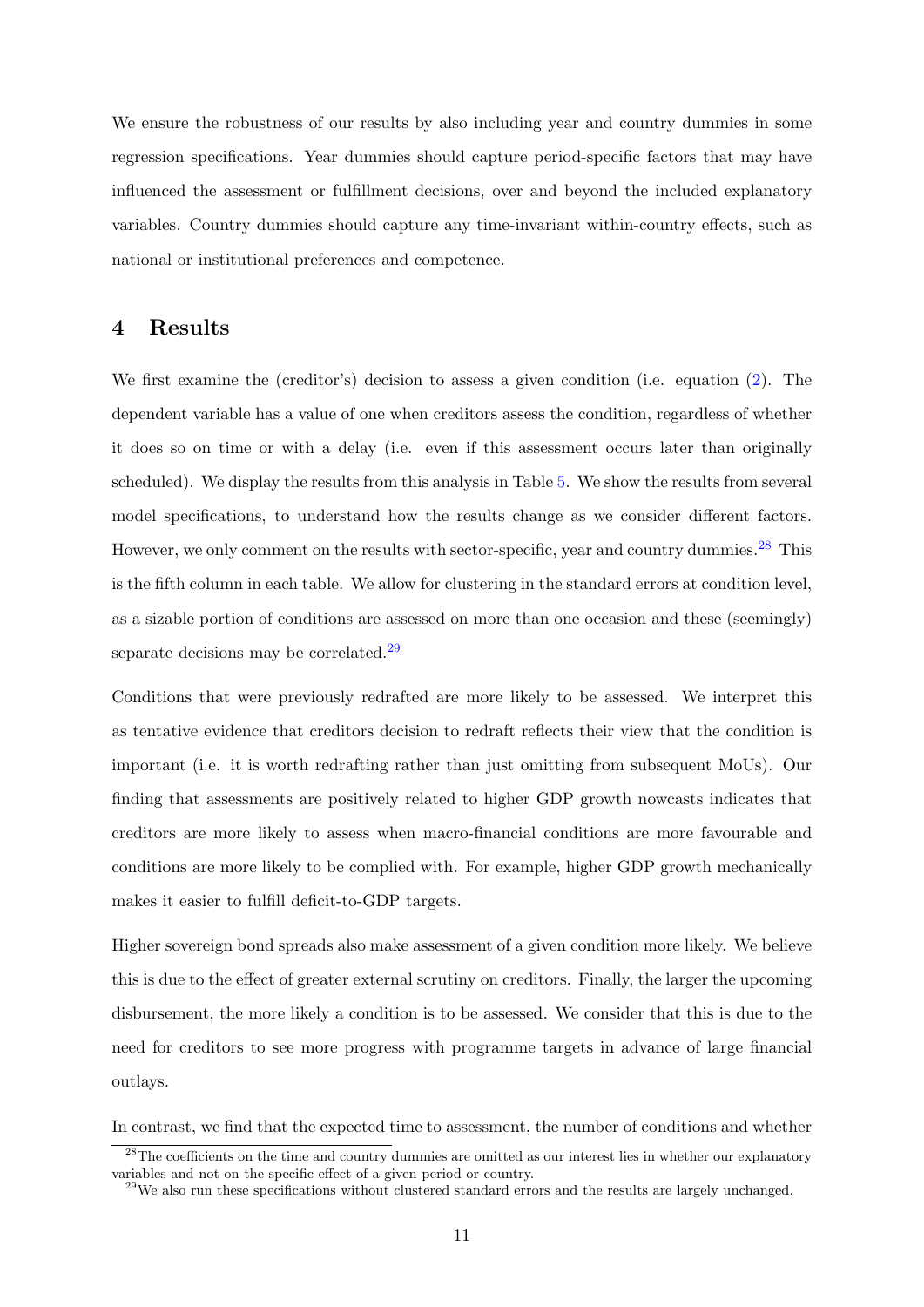the condition is a fiscal measure are negatively associated with the decision to assess. A longer expected time to assessment could indicate that a condition is not viewed as an immediate priority, or that it is difficult and will take a greater effort to fulfill. Either way, these conditions are less likely to be assessed at any stage of the programme.<sup>[30](#page-0-0)</sup> A greater number of conditions may include a larger portion of irrelevant conditions, or is too burdensome administratively for the creditors to assess. The relevance of the negative association between fiscal conditions and assessment probability will become clear when we move to the fulfillment analysis.

We next examine the (debtor's) decision to fulfill a given condition (i.e. equation [\(3\)](#page-8-0). In this case, the dependent variable has a value of one when debtors fulfill the condition, regardless of whether it does so on time or with a delay (i.e. even if this fulfillment occurs later than originally scheduled). We display the results from this analysis in Table [6.](#page-25-0) Here we also include a sixth column that omits the inverse Mills ratio, in order to demonstrates the effect of not controlling for sample selection.[31](#page-0-0)

As with the decision to assess, a longer expected time to assessment and a larger total number of conditions make it less likely a condition is fulfilled. We believe the same logic we provided before applies here also.

Debtors are more likely to fulfill conditions with explicit numerical targets and those that are scheduled for continuous assessment. We believe the choice of creditors to specify precise targets and to deem some conditions worthy of needing continuous fulfillment throughout the programme are indicators of their importance. Accordingly, debtors realise that compliance with these will have a greater impact on a positive compliance assessment and the likelihood of unlocking disbursements. While all the sectoral dummies are significant, the likelihood of fulfillment seems to be the highest for fiscal conditions.

When coupled with our finding that fiscal conditions are less likely to be assessed, we believe our results provide evidence of the greater importance of fiscal conditions. Creditors, knowing their importance to keeping the programme on track, are hesitant to assess them. They strategically time assessments (i.e. delaying them as necessary) to improve the chances of compliance when eventually assessed.

 $30$ Remember, our dependent variable represents all assessments that take place, regardless of whether they are at the originally-scheduled time or not.

 $31\,\text{We provide the results without the inverse mills ratio for all regression specifications in Appendix D.}$  $31\,\text{We provide the results without the inverse mills ratio for all regression specifications in Appendix D.}$  $31\,\text{We provide the results without the inverse mills ratio for all regression specifications in Appendix D.}$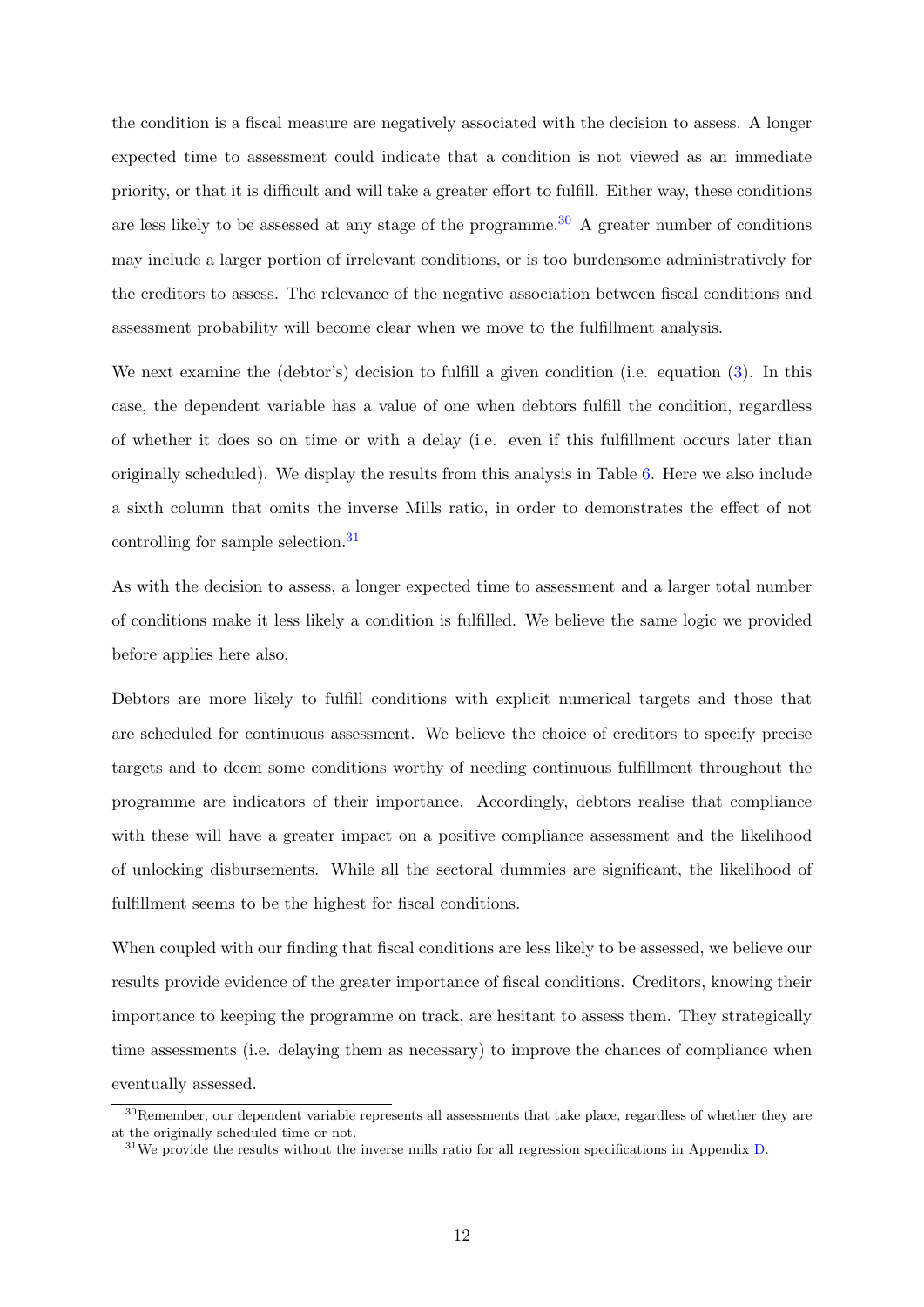Evidence for this strategic behaviour, not just for fiscal, but for all conditions, comes from the statistical significance of the inverse Mills ratio.<sup>[32](#page-0-0)</sup> The positive coefficient on the inverse Mills ratio indicates that the non-random behaviour of creditors when deciding whether to assess a condition helps boosts the likelihood of compliance. This is a novel finding and we discuss this important aspect of our results in more detail in next section.

## <span id="page-13-0"></span>5 Strategic assessment of loan conditions: A discussion

Our results show a strongly significant and positive sign for the inverse Mills ratio on the second stage, and also that lenders consider the macro-financial environment when deciding whether to assess a given loan condition. This points towards an strategic timing of the assessment, which increases the likelihood of fulfillment.

It seems that greater flexibility on the part of creditors boosts overall compliance with loan conditionality. But what is the underlying motivation for such behaviour? One possibility could be that lenders employ discretion over the timing of assessment to take advantage of any new information that arrived after they set the condition. This would be in the spirit of the official lender in [Abrah´am et al.](#page-16-1) [\(2019\)](#page-16-1). Another, less favourable, interpretation could be that lenders are unsure whether the conditions they set are appropriate, and strategically time assessments to minimise external scrutiny of the compliance process.<sup>[33](#page-0-0)</sup> This would resemble a principal-agent relation in the spirit of [Antic and Persico](#page-16-11) [\(2020\)](#page-16-11), whereby the lenders face a trade-off between providing the debtor with incentives to exert optimal effort and incentives to communicate transparently. By delaying a large portion of assessments, lenders can buy themselves time until debtors comply with the conditions.

To try to ascertain the underlying motivation for the strategic behaviour of creditors, we next provide the results from a regression analysing the drivers of the decision to delay the assessment of a given condition (Table [7\)](#page-26-0). In this case, the dependent variable has a value of one only if a condition is assessed with a delay.

<sup>&</sup>lt;sup>32</sup>The statistical significance of the inverse Mills ratio coefficient suggests that correcting for sample selection is appropriate. However, in column six, we display the results for a regression excluding the inverse Mills ratio. Redrafted conditions and the GDP nowcast error are now statistically significant. More importantly, the statistical significance of the upcoming disbursement suggests a negative relationship between financial incentives and the decision to fulfill. This very counterintuitive result could have potentially large policy implications if taken seriously.

<sup>&</sup>lt;sup>33</sup>This could be, for example, because lenders publically demand that all conditions are complied with, but privately believe that only a select number are truly relevant.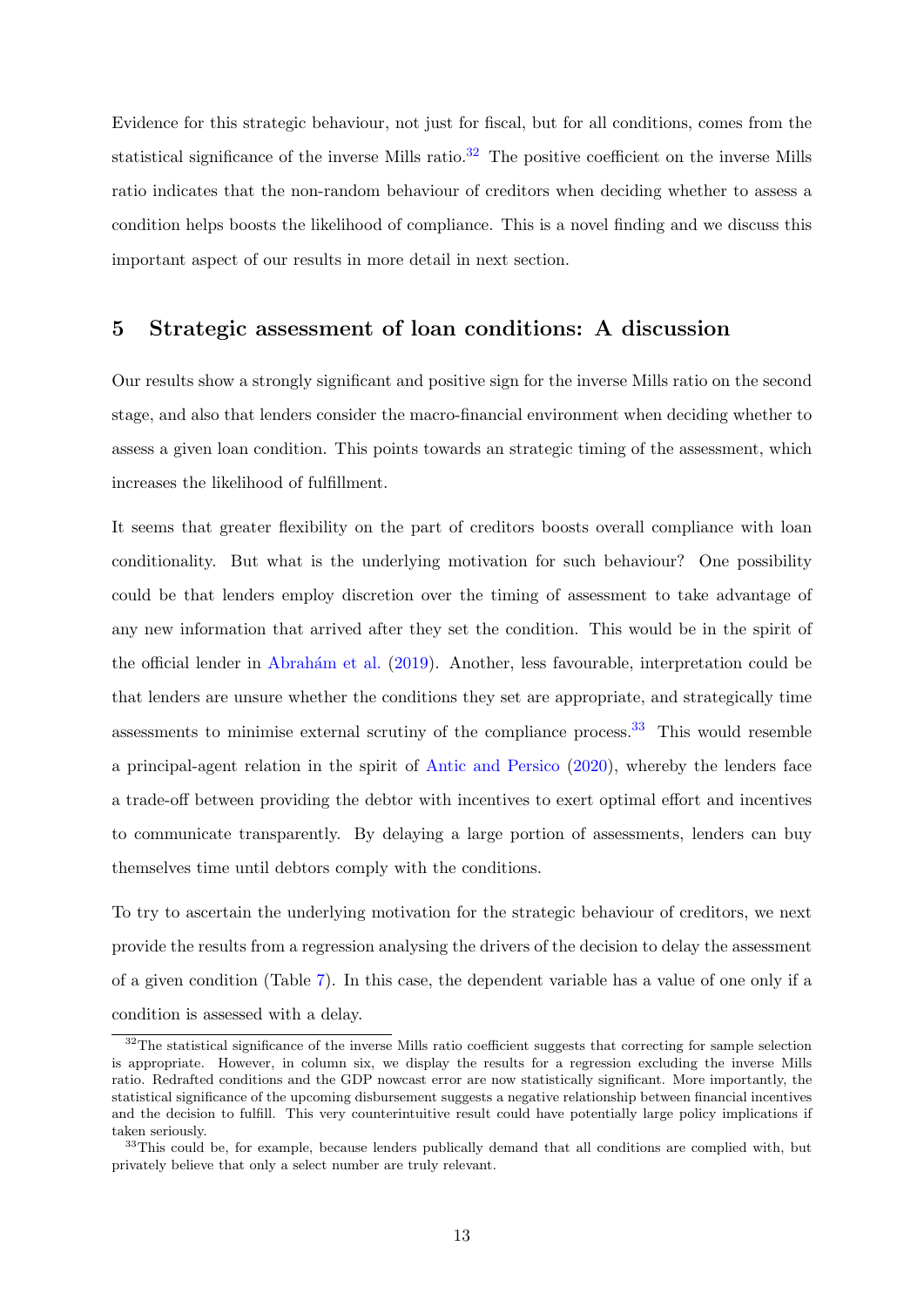The positive sign on the GDP growth nowcast and negative sign on the nowcast error are supportive of incoming information affecting creditors' decisions to assess. If conditions are expected to improve and/or are better-than-expected, creditors delay assessing in the hopes that the improving macro-financial environment will make compliance easier to achieve.

Instead, the large and positive coefficient on the upcoming disbursement, the negative coefficient for the interaction term between numerical and continuous conditions and the negative coefficient on the fiscal measures dummy are supportive of the principal-agent relation. This is because it indicates that this subset of conditions (numerical, continuous and fiscal) are those that creditors deem truly important. The fact that the vast majority of the programme funds were disbursed despite the large number of conditions that were not complied with is evidence of this.[34](#page-0-0)

# <span id="page-14-0"></span>6 Conclusion

We find that compliance with a subset of critical conditions, especially fiscal measures aimed at the immediate stabilisation of public finances and those with explicit numerical targets, was sufficient to keep euro area financial assistance programmes on track. We also provide evidence that creditors time their assessments in a manner that helps to boost compliance. Finally, counter to the emphasis in programme documents, we demonstrate that compliance with structural reforms aimed at enhancing economies' productive capacity appears to be of limited importance.

There are a number of lessons from our analysis that could improve the design of officialloan conditionality. First, the focus on ex-ante conditionality makes the programmes difficult to enforce. As the programme evolves and the institutions and national authorities better understand the underlying macroeconomic and financial situation, they engage in a process of redrafting the conditions. We find that these redrafts get scrutinised more often than other conditions, but are on average less likely to be complied with. We also provide some evidence that conditions are not assessed until compliance is more likely. These results demonstrate that the focus on ex-ante conditions makes financial assistance programmes more opaque, as the

<sup>&</sup>lt;sup>34</sup>Only the final disbursement of the Cypriot and Portuguese programmes was not made. In these cases, some particularly unpalatable reforms were required to unlock disbursement. However, the improved macrofinancial environment, in particular the return of (private) market access, meant that the national authorities had alternative financing available and did not need the disbursements. Future work could use these as natural experiments to try to further disentangle which type of conditions were important to creditors.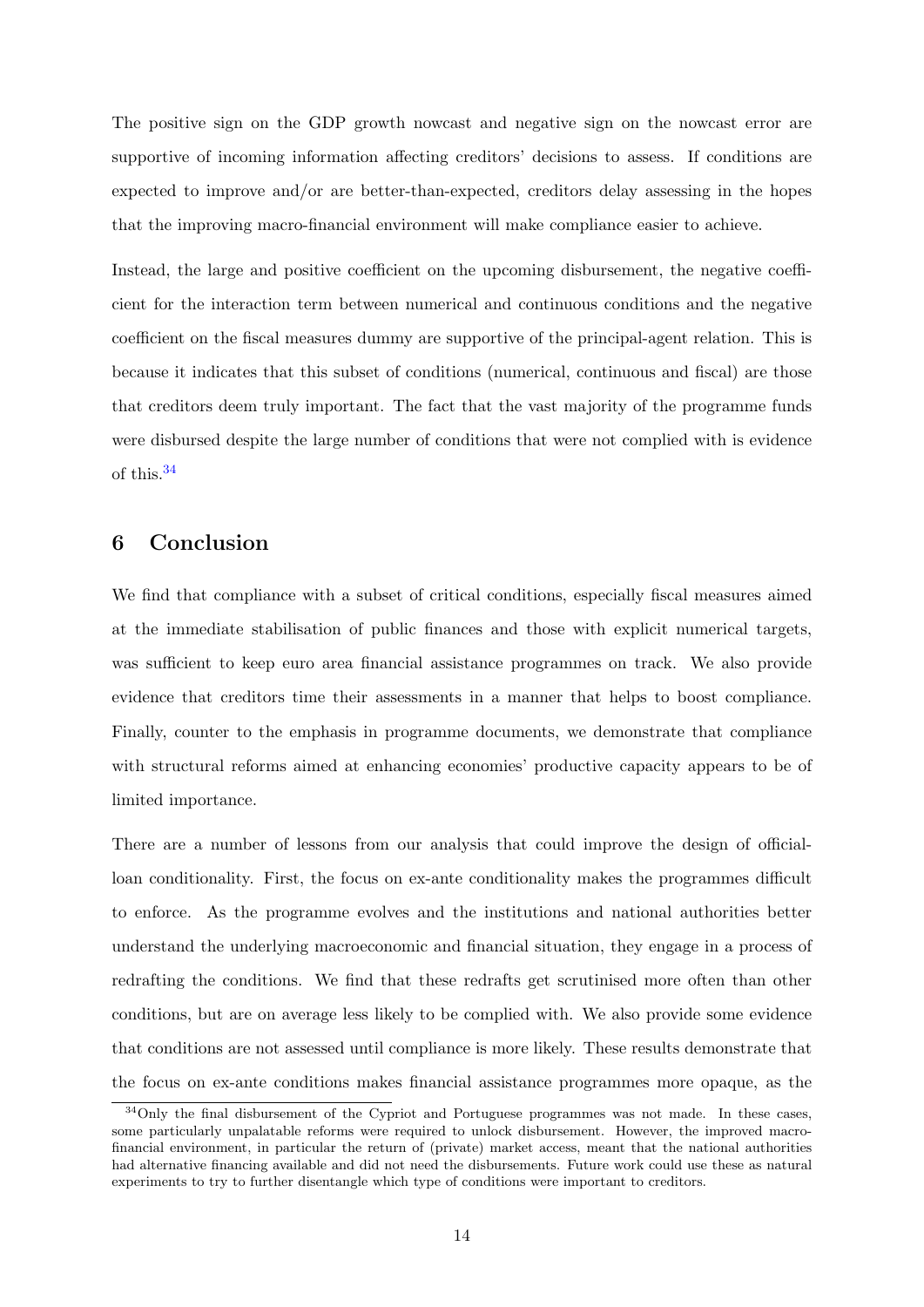institutions and national authorities have to find innovative ways to gain flexibility.

Second, compliance is greater for quantifiable loan conditions. These conditions were assessed less regularly, were subject to less redrafts, and were generally complied with. Third, efforts to boost the productive capacity of the economy should be less prescriptive on individual structural reforms. These made up the vast majority of conditions, and we demonstrate a negative relationship between the total number of conditions and likelihood of compliance.

Taken together, our results indicate that when designing conditionality for official loans, lenders should focus on fewer conditions, stated in quantifiable terms, and should have an in-built mechanism for transparently adjusting these conditions as the financial assistance programme evolves. These messages are broadly aligned with the recommendations contained in various IMF Reviews of Conditionality (RoCs) and ESM Programme Evaluations.[35](#page-0-0)

Our analysis provides important lessons for the design of post-pandemic international support schemes, such as the European Union has created a Recovery and Resilience Facility to provide loans and grants to support reforms and investment in Member States. To access these funds, Member States must prepare recovery and resilience plans, in which they specify their plans for the accessed funds. The European Commission (EC) will assess these plans at the outset and also monitor their implementation throughout the 2021-2026 period, with disbursements conditional on compliance with pre-agreed targets and milestones. Initial plans contain a significant amount of detail on numerous individual reforms and investment projects. While the homegrown nature of the plans can make ownership of these plans stronger, a narrow and clearly defined focus when evaluating these plans could help avoid repeating past mistakes.  $36$ 

<sup>35</sup>The IMF recurrently evaluates the different elements of programme design through the conduct of RoCs. Similar to us, these studies use very detailed information to identify the various mappings described above from different perspectives. The 2005 RoC [\(IMF,](#page-17-11) [2005\)](#page-17-11) found that prior actions have a larger implementation ratio than any other type of condition and that they are used more copiously when countries are ex-ante weaker. The report highlighted the need to streamline conditionality and place greater focus on core areas of IMF responsibility. The next RoC, conducted in 2011, recommended a continuation of the process of consolidating conditionality and to enhance country ownership. Following the 2005 RoC recommendations, the 2011 RoC conducted a deep analysis of macroeconomic outcomes, the link between implementation of structural conditionality and macroeconomic outcomes, and the role of country ownership. [IMF](#page-17-9) [\(2012d\)](#page-17-9) provides an overview of the findings, while the analysis itself is contained in various background papers [\(IMF,](#page-17-12) [2012a,](#page-17-12)[b](#page-17-13)[,c\)](#page-17-14). The latest RoC took place in 2018 and flagged several areas for improvement [IMF](#page-17-15) [\(2019\)](#page-17-15), including the need to give priority to critical conditions.

<sup>&</sup>lt;sup>36</sup>See [Jacoby and Hopkin](#page-17-16) [\(2020\)](#page-17-16) for an analysis and discussion of how conditionality in the European Union has evolved over the past two decades.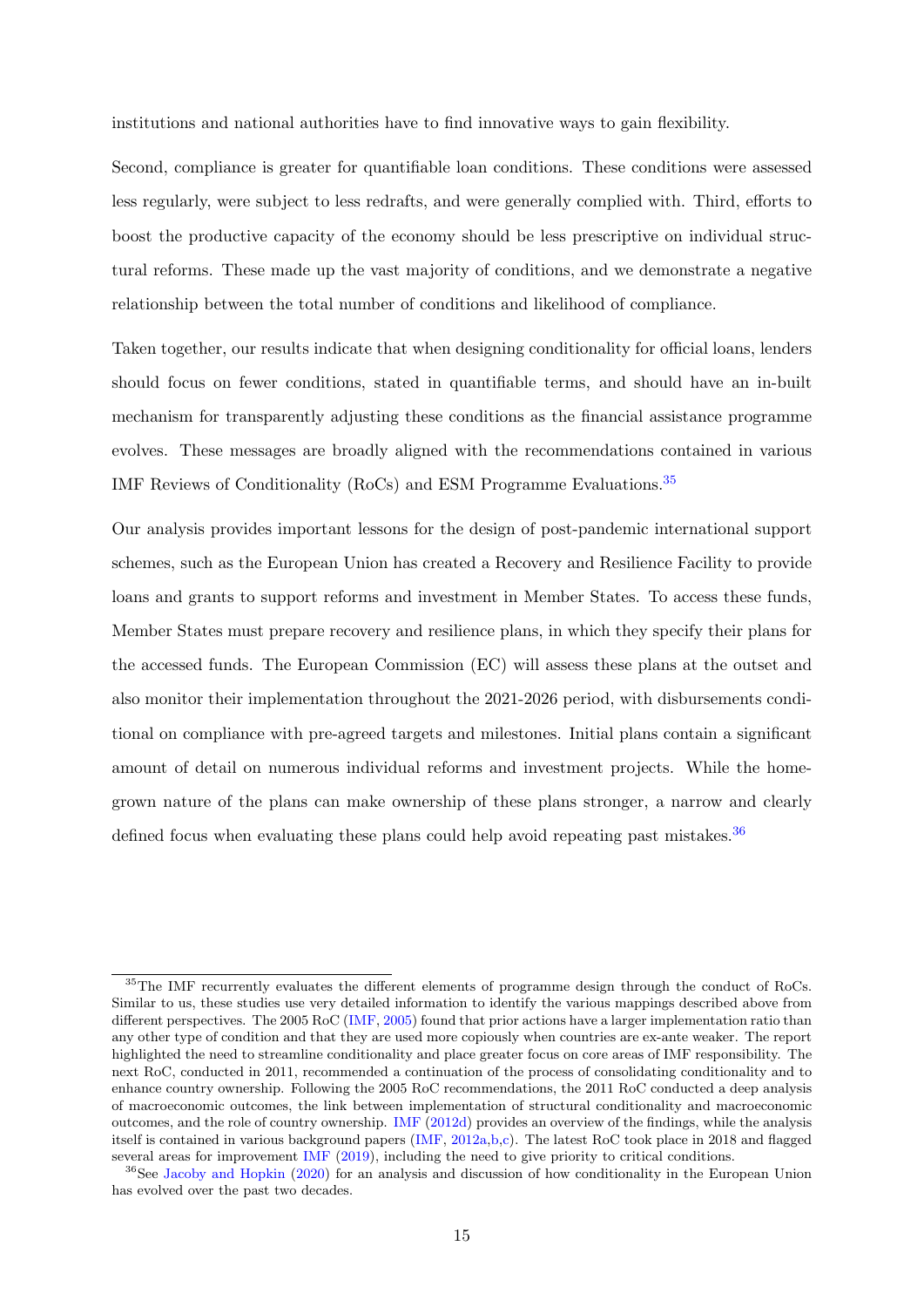# References

- <span id="page-16-1"></span>Abrahám, A., E. Cárceles Poveda, Y. Liu, and R. Marimon (2019). On the optimal design of a financial stability fund.
- <span id="page-16-11"></span>Antic, N. and N. Persico (2020). Cheap talk with endogenous conflict of interest. Econometrica: Journal of the econometric society, 2663–2695.
- <span id="page-16-2"></span>Arpac, O., G. Bird, and A. Mandilaras (2008). Stop interrupting: An empirical analysis of the implementation of imf programs. World Development  $36(9)$ , 1493–1513.
- <span id="page-16-6"></span>Barro, R. J. and J.-W. Lee (2005). Imf programs: Who is chosen and what are the effects? Journal of Monetary Economics 52 (7), 1245–1269.
- <span id="page-16-5"></span>Bird, G. and D. Rowlands (2001). Imf lending: how is it affected by economic, political and institutional factors? The Journal of Policy Reform  $\lambda(3)$ , 243–270.
- <span id="page-16-7"></span>Bird, G. and T. D. Willett (2004). Imf conditionality, implementation and the new political economy of ownership. Comparative Economic Studies  $46(3)$ , 423-450.
- <span id="page-16-9"></span>Blanchard, O. J. and D. Leigh (2013). Growth forecast errors and fiscal multipliers. American Economic Review 103 (3), 117–20.
- <span id="page-16-0"></span>Boz, E. (2011). Sovereign default, private sector creditors, and the ifis. *Journal of International* Economics 83 (1), 70–82.
- <span id="page-16-12"></span>Calmfors, L. and S. Wren-Lewis (2011). What should fiscal councils do? Economic Policy  $26(68)$ , 649–695.
- <span id="page-16-8"></span>Cameron, A. C. and P. K. Trivedi (2005). Microeconometrics: methods and applications. Cambridge university press.
- <span id="page-16-10"></span>Certo, S. T., J. R. Busenbark, H.-s. Woo, and M. Semadeni (2016). Sample selection bias and heckman models in strategic management research. Strategic Management Journal 37(13), 2639–2657.
- <span id="page-16-3"></span>Chwieroth, J. M. (2013). "the silent revolution:" how the staff exercise informal governance over imf lending. The Review of International Organizations  $8(2)$ , 265–290.
- <span id="page-16-4"></span>Chwieroth, J. M. (2015). Professional ties that bind: how normative orientations shape imf conditionality. Review of International Political Economy 22 (4), 757–787.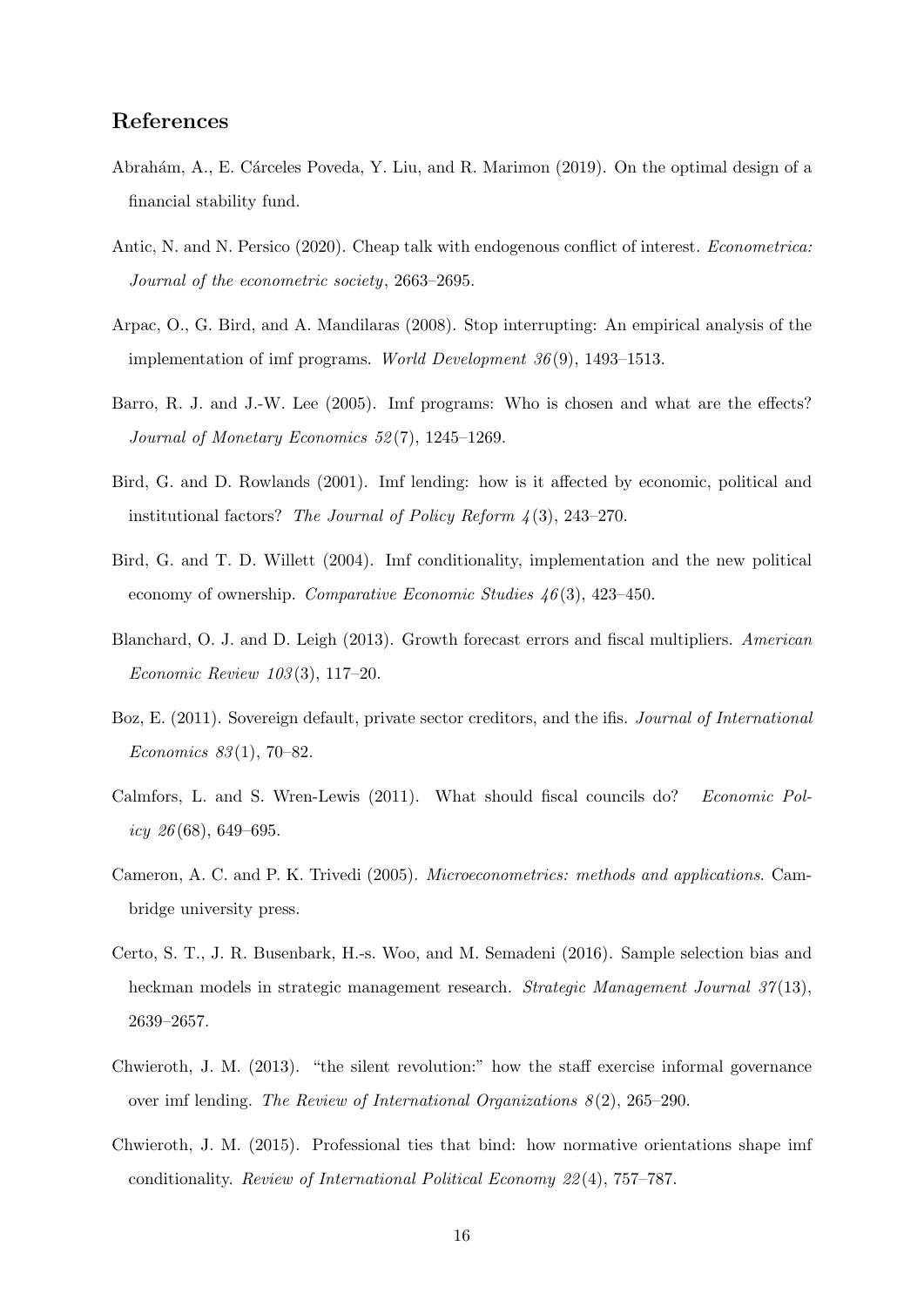- <span id="page-17-7"></span>Conway, P. (1994). Imf lending programs: Participation and impact. Journal of Development Economics  $45(2)$ , 365–391.
- <span id="page-17-8"></span>Corsetti, G., A. Erce, and T. Uy (2020). Official sector lending during the euro area crisis. The Review of International Organizations 15 (3), 667–705.
- <span id="page-17-2"></span>Diwan, I., D. Rodrik, et al. (1992). External debt, adjustment, and burden sharing: a unified framework. International Finance Section, Department of Economics, Princeton University.
- <span id="page-17-6"></span>Dreher, A. (2003). The influence of elections on imf programme interruptions. The Journal of Development Studies 39 (6), 101–120.
- <span id="page-17-4"></span>Dreher, A. (2006). Imf and economic growth: The effects of programs, loans, and compliance with conditionality. World Development  $34(5)$ , 769–788.
- <span id="page-17-3"></span>Dreher, A. (2009). Imf conditionality: theory and evidence. Public choice  $1/41(1-2)$ , 233-267.
- <span id="page-17-5"></span>Edwards, M. S. (2005). Investor responses to imf program suspensions: Is noncompliance costly? Social Science Quarterly 86 (4), 857–873.
- <span id="page-17-1"></span>Fink, F. and A. Scholl (2016). A quantitative model of sovereign debt, bailouts and conditionality. Journal of International Economics 98, 176–190.
- <span id="page-17-10"></span>Greene, W. H. (2003). Econometric analysis. Prentice hall.
- <span id="page-17-0"></span>Heckman, J. J. (1979). Sample selection bias as a specification error. Econometrica: Journal of the econometric society, 153–161.
- <span id="page-17-11"></span>IMF (2005). Review of the 2002 conditionality guidelines - selected issues.
- <span id="page-17-12"></span>IMF (2012a). 2011 review of conditionality background paper 1: Content and application of conditionality.
- <span id="page-17-13"></span>IMF (2012b). 2011 review of conditionality background paper 3: Outcomes.
- <span id="page-17-14"></span>IMF (2012c). 2011 review of conditionality background paper 4: Technical appendices.
- <span id="page-17-9"></span>IMF (2012d). 2011 review of conditionality overview paper.
- <span id="page-17-15"></span>IMF (2019). 2018 review of program design and conditionality.
- <span id="page-17-16"></span>Jacoby, W. and J. Hopkin (2020). From lever to club? conditionality in the european union during the financial crisis. Journal of European Public Policy 27 (8), 1157–1177.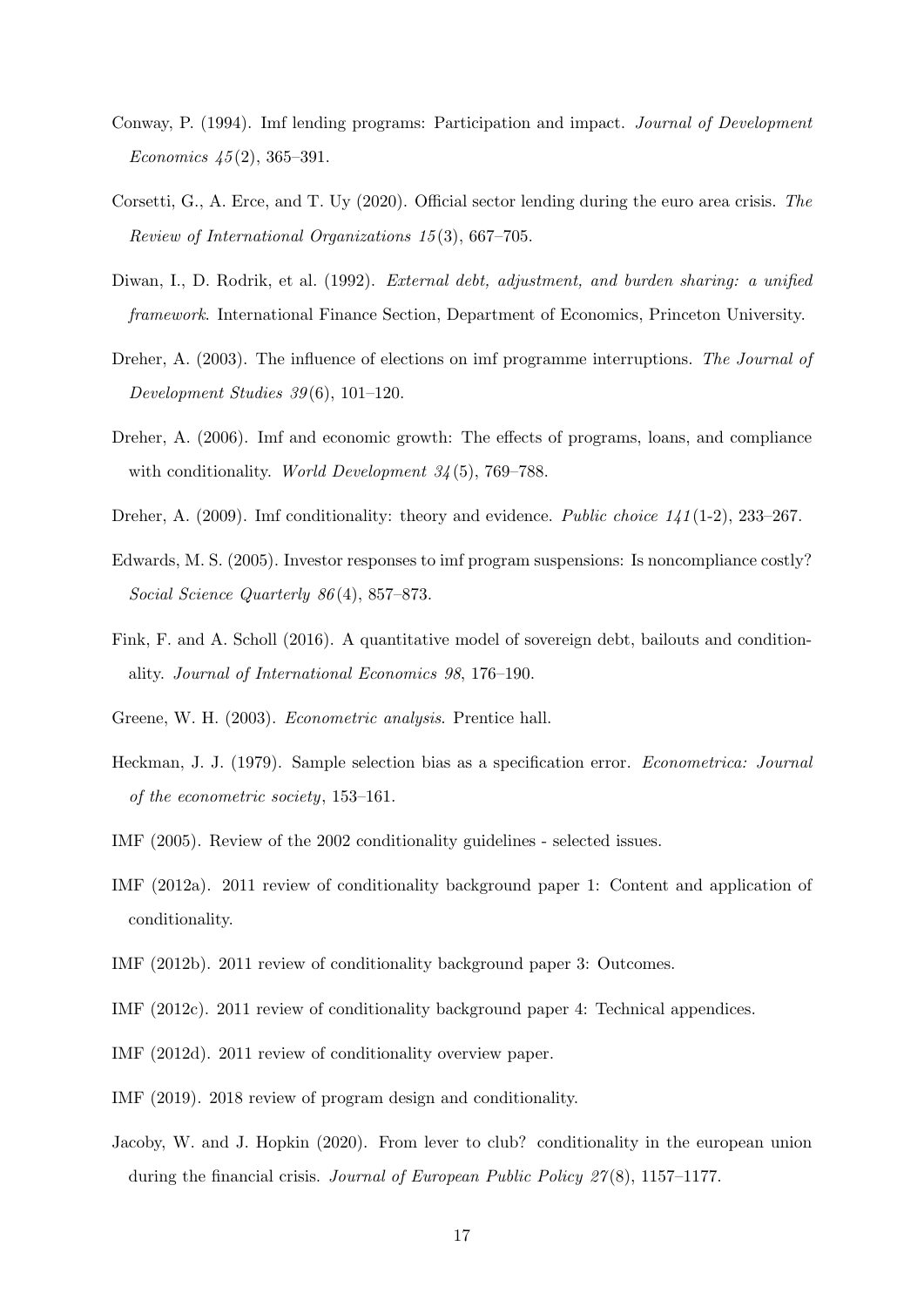- <span id="page-18-4"></span>Joyce, J. P. (2006). Promises made, promises broken: a model of imf program implementation. Economics & Politics  $18(3)$ , 339-365.
- <span id="page-18-3"></span><span id="page-18-2"></span>Killick, T. (1995). *IMF programmes in developing countries: Design and impact.* Routledge.
- Marchesi, S. and J. P. Thomas (1999). Imf conditionality as a screening device. The Economic Journal 109 (454), 111–125.
- <span id="page-18-11"></span>Millimet, D. and I. McDonough (2017). Dynamic panel data models with irregular spacing. Journal of Applied Econometrics 32, 725–743.
- <span id="page-18-8"></span>Mody, A. and D. Saravia (2006). Catalysing private capital flows: do imf programmes work as commitment devices? The Economic Journal 116 (513), 843–867.
- <span id="page-18-13"></span>Moshammer, E. and K. Siskind (2020). Illuminating insight into country programmes: the esm programme database. ESM Blog.
- <span id="page-18-6"></span>Mourmouras, A., A. Ivanova, G. C. Anayotos, W. Mayer, et al. (2003). What determines the implementation of imf-supported programs? Technical report, International Monetary Fund.
- <span id="page-18-1"></span>Muller, A., K. Storesletten, and F. Zilibotti (2019). Sovereign debt and structural reforms. American Economic Review 109 (12), 4220–59.
- <span id="page-18-7"></span>Przeworski, A. and J. R. Vreeland (2000). The effect of imf programs on economic growth. Journal of development Economics 62 (2), 385–421.
- <span id="page-18-10"></span>Puhani, P. (2000). The heckman correction for sample selection and its critique. Journal of economic surveys  $14(1)$ , 53–68.
- <span id="page-18-5"></span>Reinsberg, B., T. Stubbs, and A. Kentikelenis (2021). Unimplementable by design? understanding (non-) compliance with international monetary fund policy conditionality. Governance.
- <span id="page-18-0"></span>Sachs, J. D. (1989). Conditionality, debt relief, and the developing country debt crisis. In Developing Country Debt and Economic Performance, Volume 1: The International Financial System, pp. 255–296. University of Chicago Press.
- <span id="page-18-12"></span>Sasaki, Y. and Y. Xin (2017). Unequal spacing in dynamic panel data: Identification and estimation. Journal of Econometrics 196, 320–330.
- <span id="page-18-9"></span>Steinwand, M. C. and R. W. Stone (2008). The international monetary fund: A review of the recent evidence. The Review of International Organizations  $3(2)$ , 123–149.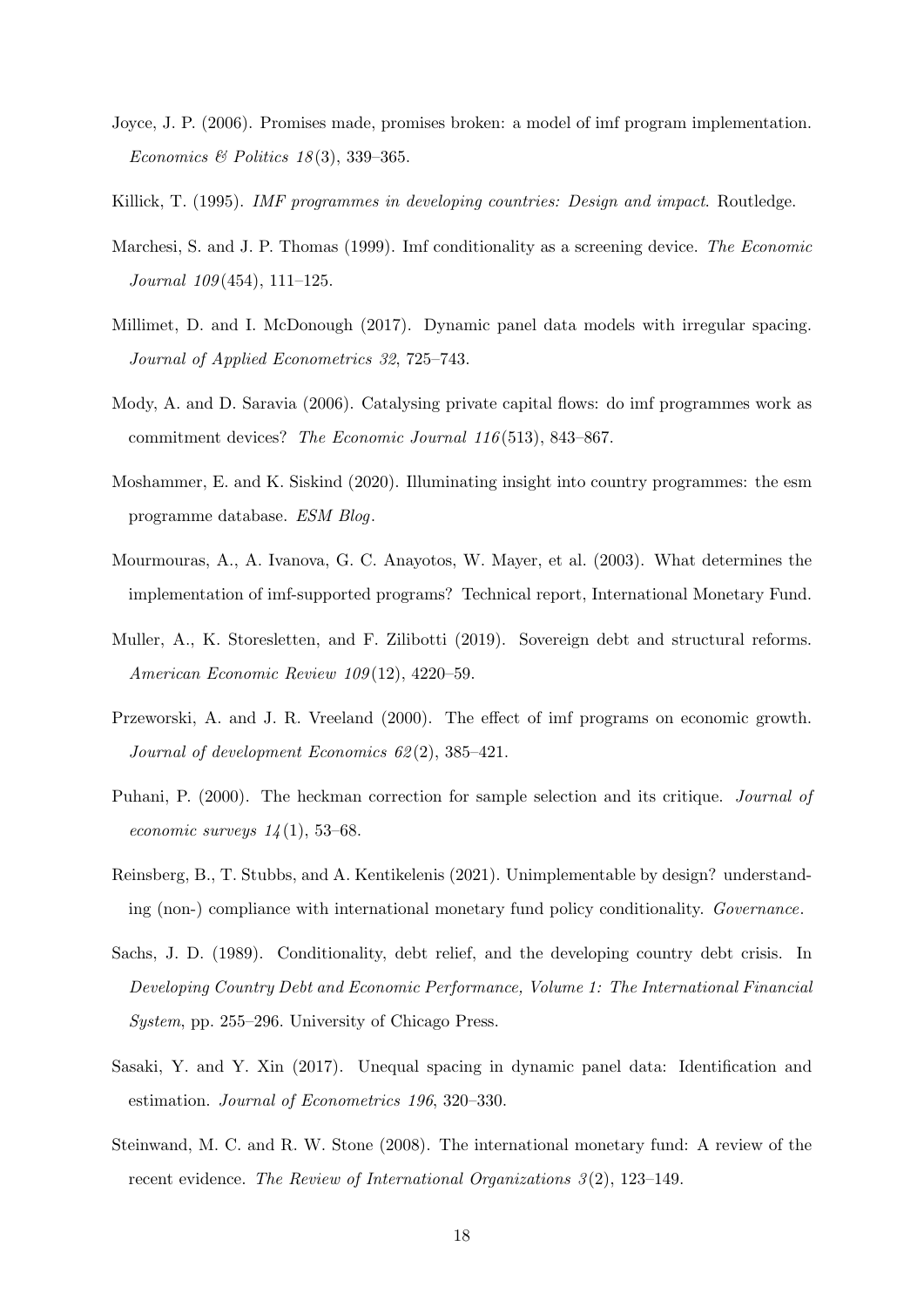- <span id="page-19-0"></span>Stubbs, T., B. Reinsberg, A. Kentikelenis, and L. King (2020). How to evaluate the effects of imf conditionality. The Review of International Organizations 15 (1), 29–73.
- <span id="page-19-1"></span>Wilde, J. (2000). Identification of multiple equation probit models with endogenous dummy regressors. Economics letters 69 (3), 309–312.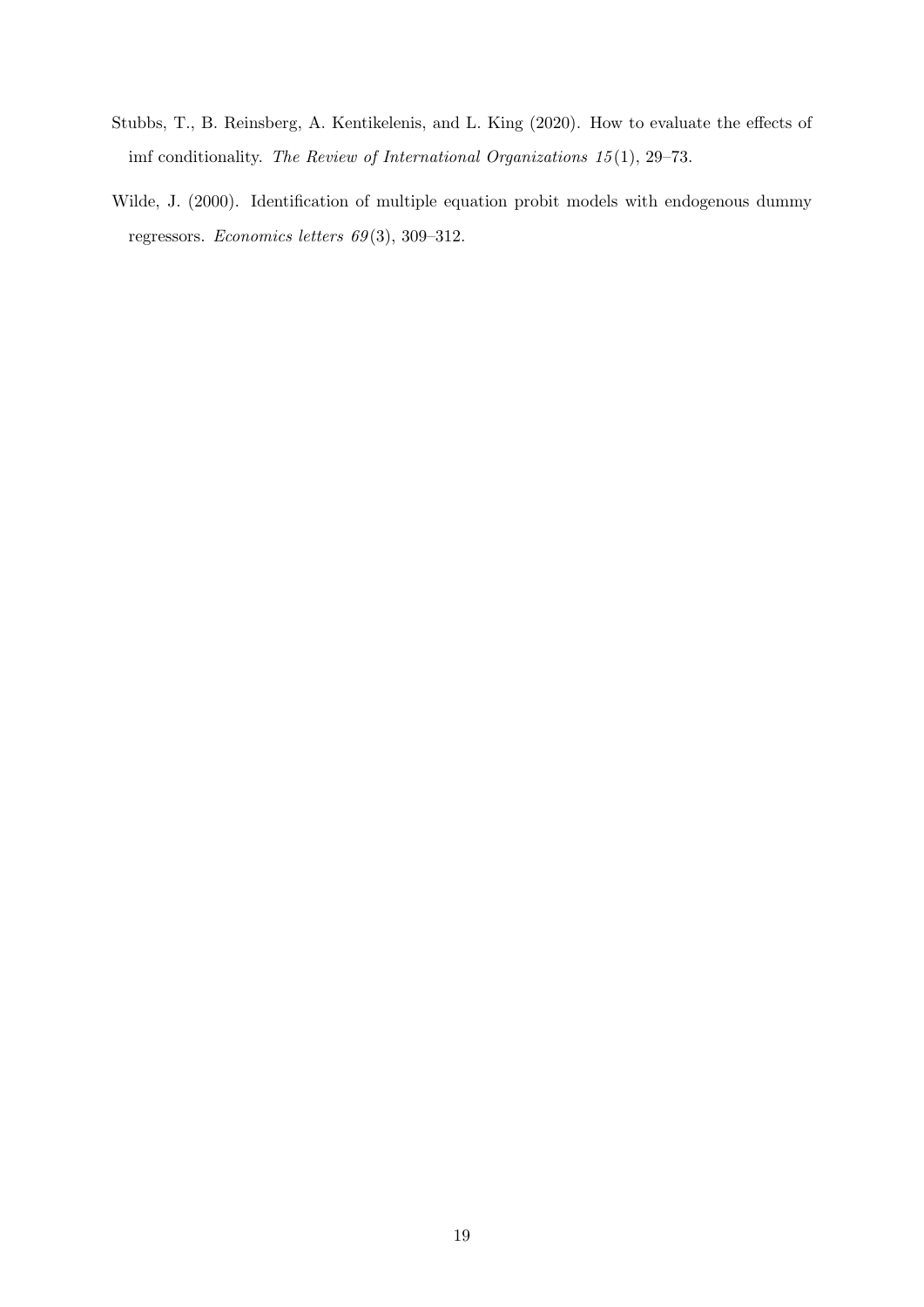<span id="page-20-0"></span>

|          | Financial | Fiscal | Fiscal-<br>Structural |              | Structural | Other | Total |
|----------|-----------|--------|-----------------------|--------------|------------|-------|-------|
|          |           |        | Structural            | Labour       | Product    |       | Obs   |
|          |           |        |                       | a. Total     |            |       |       |
|          |           |        |                       |              |            |       |       |
| Cyprus   | 0.537     | 0.077  | 0.186                 | 0.082        | 0.094      | 0.025 | 1.000 |
| Greece   | 0.080     | 0.022  | 0.567                 | 0.041        | 0.260      | 0.030 | 1.000 |
| Ireland  | 0.672     | 0.063  | 0.089                 | 0.054        | 0.085      | 0.037 | 1.000 |
| Portugal | 0.108     | 0.151  | 0.415                 | 0.050        | 0.276      | 0.000 | 1.000 |
|          |           |        |                       | b. Numeric   |            |       |       |
| Cyprus   | 0.412     | 0.368  | 0.059                 | 0.074        | 0.015      | 0.074 | 0.168 |
| Greece   | 0.051     | 0.101  | 0.595                 | 0.034        | 0.186      | 0.034 | 0.131 |
| Ireland  | 0.564     | 0.200  | 0.073                 | 0.018        | 0.073      | 0.073 | 0.070 |
| Portugal | 0.068     | 0.531  | 0.372                 | 0.017        | 0.011      | 0.000 | 0.199 |
|          |           |        | $c_{\cdot}$           | Continuous   |            |       |       |
| Cyprus   | 0.783     | 0.000  | 0.000                 | 0.174        | 0.043      | 0.000 | 0.057 |
| Greece   | 0.096     | 0.025  | 0.645                 | 0.021        | 0.169      | 0.044 | 0.140 |
| Ireland  | 0.000     | 0.000  | 0.000                 | 0.000        | 0.000      | 1.000 | 0.025 |
| Portugal | 0.350     | 0.007  | 0.552                 | 0.000        | 0.091      | 0.000 | 0.081 |
|          |           |        |                       | d. Redrafted |            |       |       |
| Cyprus   | 0.523     | 0.046  | 0.225                 | 0.073        | 0.107      | 0.027 | 0.649 |
| Greece   | 0.063     | 0.014  | 0.576                 | 0.050        | 0.259      | 0.039 | 0.384 |
| Ireland  | 0.685     | 0.052  | 0.080                 | 0.056        | 0.084      | 0.044 | 0.318 |
| Portugal | 0.157     | 0.131  | 0.394                 | 0.051        | 0.266      | 0.000 | 0.430 |

Table 1: Distribution of loan conditions by sector and country (%)

Notes: Data from the EFSF \ESM programme database, covering the Cypriot (2013- 2016), Greek (2011-2014, 2015-2018), Irish (2010-2013) and Portuguese (2011-2014) financial assistance programmes. Obs: 6,381. Rounding may affect totals.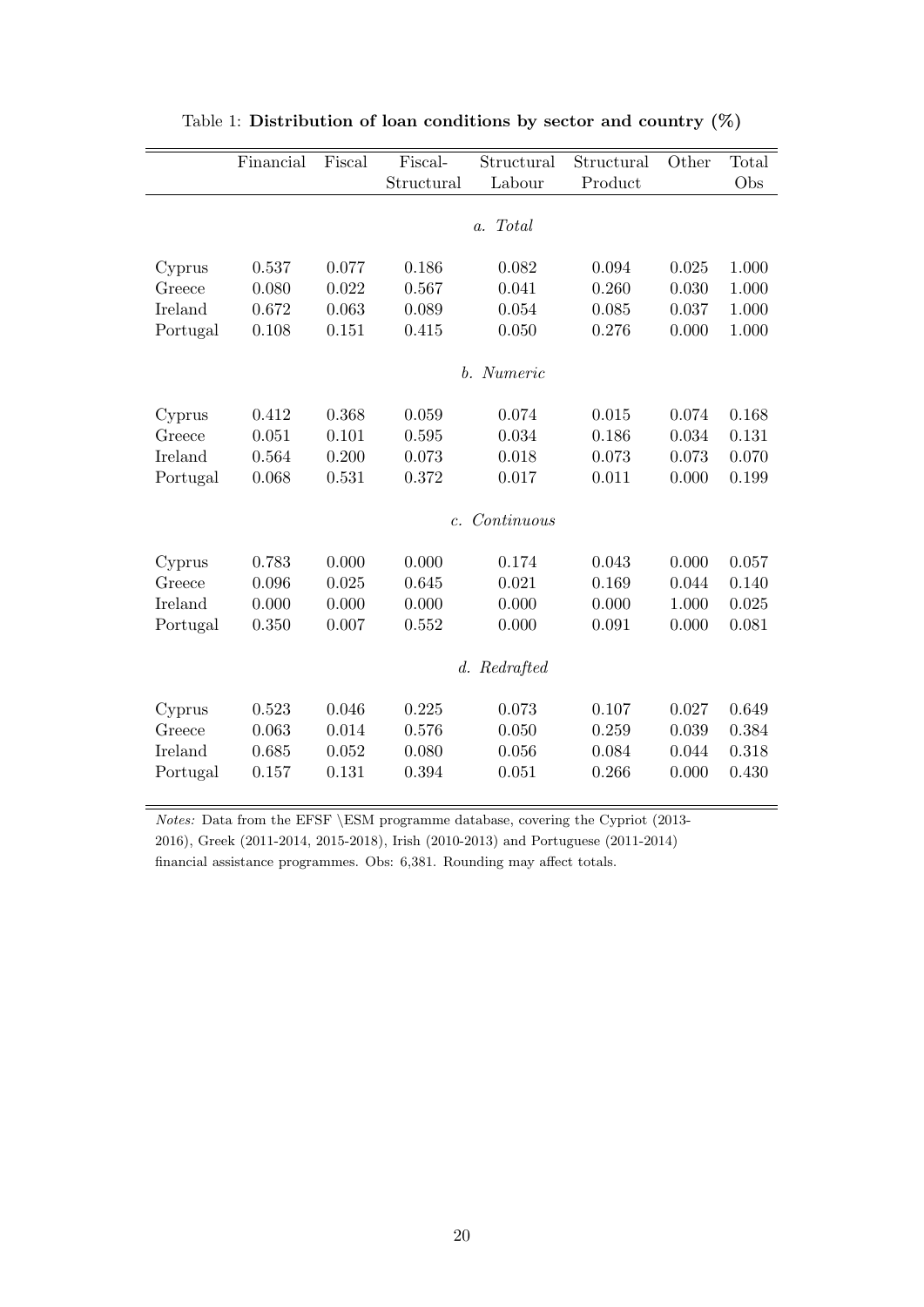|          | Financial | Fiscal | Fiscal-    | Structural    | Structural | Other | Total |
|----------|-----------|--------|------------|---------------|------------|-------|-------|
|          |           |        | Structural | Labour        | Product    |       | Obs   |
|          |           |        |            | a. Total      |            |       |       |
|          |           |        |            |               |            |       |       |
| Cyprus   | 0.514     | 0.082  | 0.221      | 0.058         | 0.102      | 0.024 | 0.728 |
| Greece   | 0.072     | 0.017  | 0.546      | 0.036         | 0.305      | 0.025 | 0.546 |
| Ireland  | 0.567     | 0.050  | 0.119      | 0.070         | 0.129      | 0.065 | 0.255 |
| Portugal | 0.094     | 0.009  | 0.406      | 0.071         | 0.420      | 0.000 | 0.325 |
|          |           |        |            | b. Numeric    |            |       |       |
|          |           |        |            |               |            |       |       |
| Cyprus   | 0.396     | 0.377  | 0.038      | 0.075         | 0.019      | 0.094 | 0.779 |
| Greece   | 0.086     | 0.059  | 0.589      | 0.043         | 0.196      | 0.023 | 0.570 |
| Ireland  | 0.750     | 0.000  | 0.063      | 0.031         | 0.063      | 0.094 | 0.582 |
| Portugal | 0.129     | 0.000  | 0.839      | 0.000         | 0.032      | 0.000 | 0.088 |
|          |           |        |            | c. Continuous |            |       |       |
|          |           |        |            |               |            |       |       |
| Cyprus   | 0.933     | 0.000  | 0.000      | 0.067         | 0.000      | 0.000 | 0.652 |
| Greece   | 0.099     | 0.009  | 0.641      | 0.024         | 0.179      | 0.047 | 0.443 |
| Ireland  | 0.000     | 0.000  | 0.000      | 0.000         | 0.000      | 1.000 | 0.550 |
| Portugal | 0.091     | 0.000  | 0.636      | 0.000         | 0.273      | 0.000 | 0.077 |
|          |           |        |            | d. Redrafted  |            |       |       |
|          |           |        |            |               |            |       |       |
| Cyprus   | 0.515     | 0.045  | 0.255      | 0.045         | 0.115      | 0.025 | 0.763 |
| Greece   | 0.053     | 0.007  | 0.575      | 0.030         | 0.310      | 0.024 | 0.531 |
| Ireland  | 0.433     | 0.000  | 0.200      | 0.067         | 0.133      | 0.167 | 0.120 |
| Portugal | 0.124     | 0.010  | 0.390      | 0.095         | 0.381      | 0.000 | 0.413 |
|          |           |        |            |               |            |       |       |
|          |           |        |            | e. Delayed    |            |       |       |
| Cyprus   | 0.364     | 0.061  | 0.303      | 0.091         | 0.121      | 0.061 | 0.112 |
| Greece   | 0.045     | 0.007  | 0.530      | 0.032         | 0.366      | 0.020 | 0.299 |
| Ireland  | 0.500     | 0.000  | 5.000      | 0.000         | 0.000      | 0.000 | 0.010 |
| Portugal | 0.053     | 0.000  | 0.309      | 0.085         | 0.553      | 0.000 | 0.163 |
|          |           |        |            |               |            |       |       |

<span id="page-21-0"></span>Table 2: Distribution of assessed loan conditions by sector and country (%)

Notes: Data from the EFSF \ESM programme database, covering the Cypriot (2013-

2016), Greek (2011-2014, 2015-2018), Irish (2010-2013) and Portuguese (2011-2014)

financial assistance programmes. Obs: 2,935. Rounding may affect totals.

Last column represents totals of assessed in a certain category, e.g. numeric,

except for panel e, where it is assessed with delay in total assessed.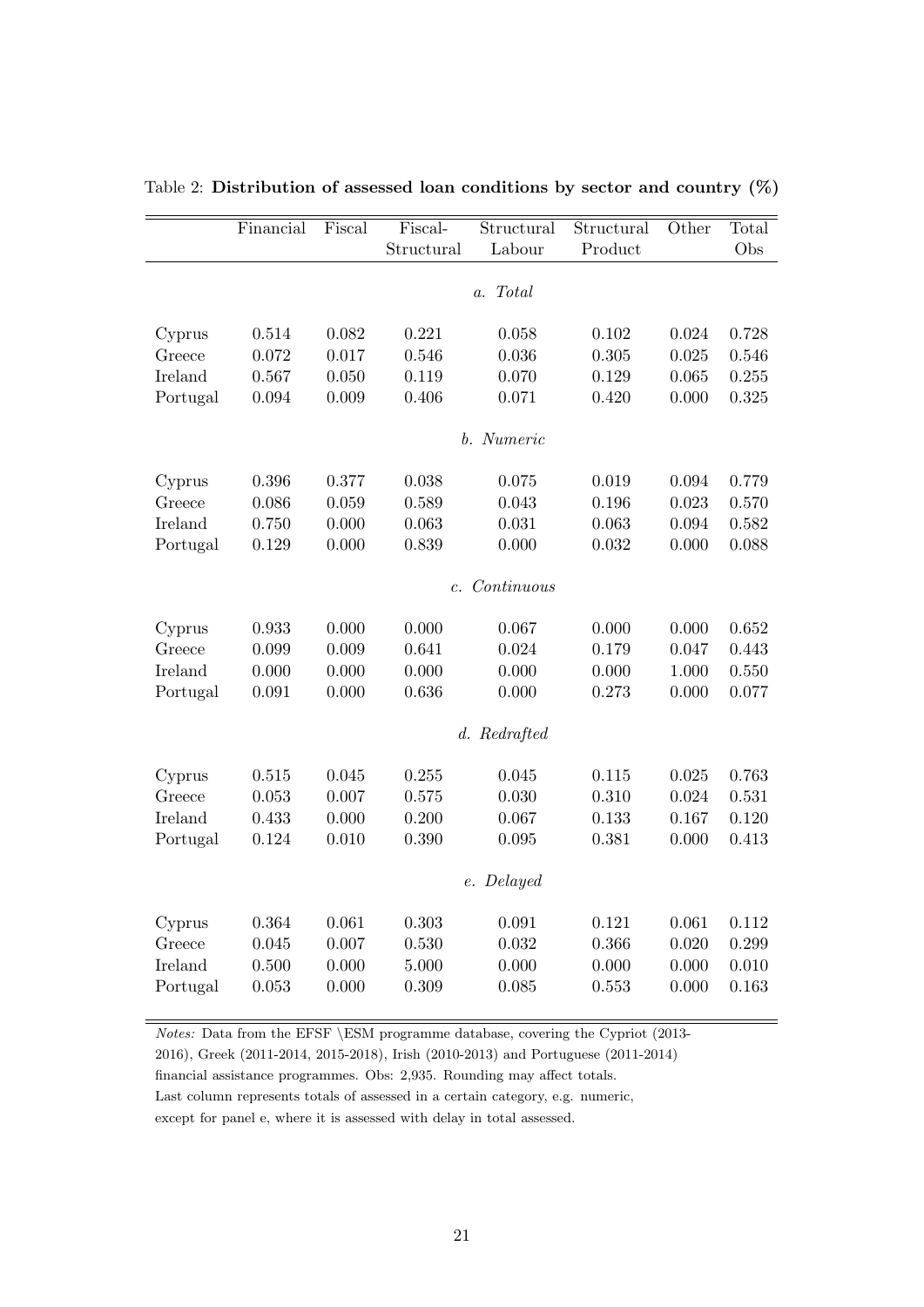<span id="page-22-0"></span>

|          | Financial | Fiscal | Fiscal-<br>Structural | Structural<br>Labour | Structural<br>Product | Other | Total<br>Obs |
|----------|-----------|--------|-----------------------|----------------------|-----------------------|-------|--------------|
|          |           |        |                       | a. Total             |                       |       |              |
|          |           |        |                       |                      |                       |       |              |
| Cyprus   | 0.536     | 0.116  | 0.198                 | 0.048                | 0.067                 | 0.034 | 0.512        |
| Greece   | 0.081     | 0.023  | 0.534                 | 0.036                | 0.308                 | 0.018 | 0.358        |
| Ireland  | 0.605     | 0.061  | 0.102                 | 0.048                | 0.109                 | 0.075 | 0.186        |
| Portugal | 0.097     | 0.013  | 0.420                 | 0.103                | 0.367                 | 0.000 | 0.180        |
|          |           |        |                       | b. Numeric           |                       |       |              |
| Cyprus   | 0.364     | 0.455  | 0.023                 | 0.045                | 0.000                 | 0.114 | 0.647        |
| Greece   | 0.096     | 0.072  | 0.536                 | 0.042                | 0.241                 | 0.012 | 0.371        |
| Ireland  | 0.800     | 0.000  | 0.033                 | 0.033                | 0.033                 | 0.100 | 0.545        |
| Portugal | 0.182     | 0.000  | 0.773                 | 0.000                | 0.045                 | 0.000 | 0.063        |
|          |           |        |                       |                      |                       |       |              |
|          |           |        |                       | c. Continuous        |                       |       |              |
| Cyprus   | 0.929     | 0.000  | 0.000                 | 0.071                | 0.000                 | 0.000 | 0.609        |
| Greece   | 0.114     | 0.013  | 0.614                 | 0.032                | 0.222                 | 0.006 | 0.330        |
| Ireland  | 0.000     | 0.000  | 0.000                 | 0.000                | 0.000                 | 1.000 | 0.500        |
| Portugal | 0.000     | 0.000  | 0.571                 | 0.000                | 0.429                 | 0.000 | 0.049        |
|          |           |        |                       | d. Redrafted         |                       |       |              |
|          |           |        |                       |                      |                       |       |              |
| Cyprus   | 0.526     | 0.066  | 0.255                 | 0.044                | 0.073                 | 0.036 | 0.523        |
| Greece   | 0.068     | 0.009  | 0.569                 | 0.027                | 0.311                 | 0.014 | 0.313        |
| Ireland  | 0.429     | 0.000  | 0.071                 | 0.000                | 0.143                 | 0.357 | 0.056        |
| Portugal | 0.134     | 0.018  | 0.390                 | 0.146                | 0.311                 | 0.000 | 0.215        |
|          |           |        |                       | e. Delayed           |                       |       |              |
| Cyprus   | 0.421     | 0.105  | 0.211                 | 0.105                | 0.053                 | 0.105 | 0.092        |
| Greece   | 0.039     | 0.011  | 0.529                 | 0.025                | 0.386                 | 0.011 | 0.297        |
| Ireland  | 0.000     | 0.000  | 1.000                 | 0.000                | 0.000                 | 0.000 | 0.007        |
| Portugal | 0.075     | 0.000  | 0.302                 | 0.113                | 0.509                 | 0.000 | 0.166        |
|          |           |        |                       |                      |                       |       |              |

Table 3: Distribution of fulfilled conditions by sector and country (%)

Notes: Data from the EFSF \ESM programme database, covering the Cypriot (2013-

2016), Greek (2011-2014, 2015-2018), Irish (2010-2013) and Portuguese (2011-2014)

financial assistance programmes. Obs: 1,896. Rounding may affect totals.

Last column represents totals of fulfilled in a certain category, e.g. numeric,

except for panel e, where it is fulfilled with delay in total fulfilled.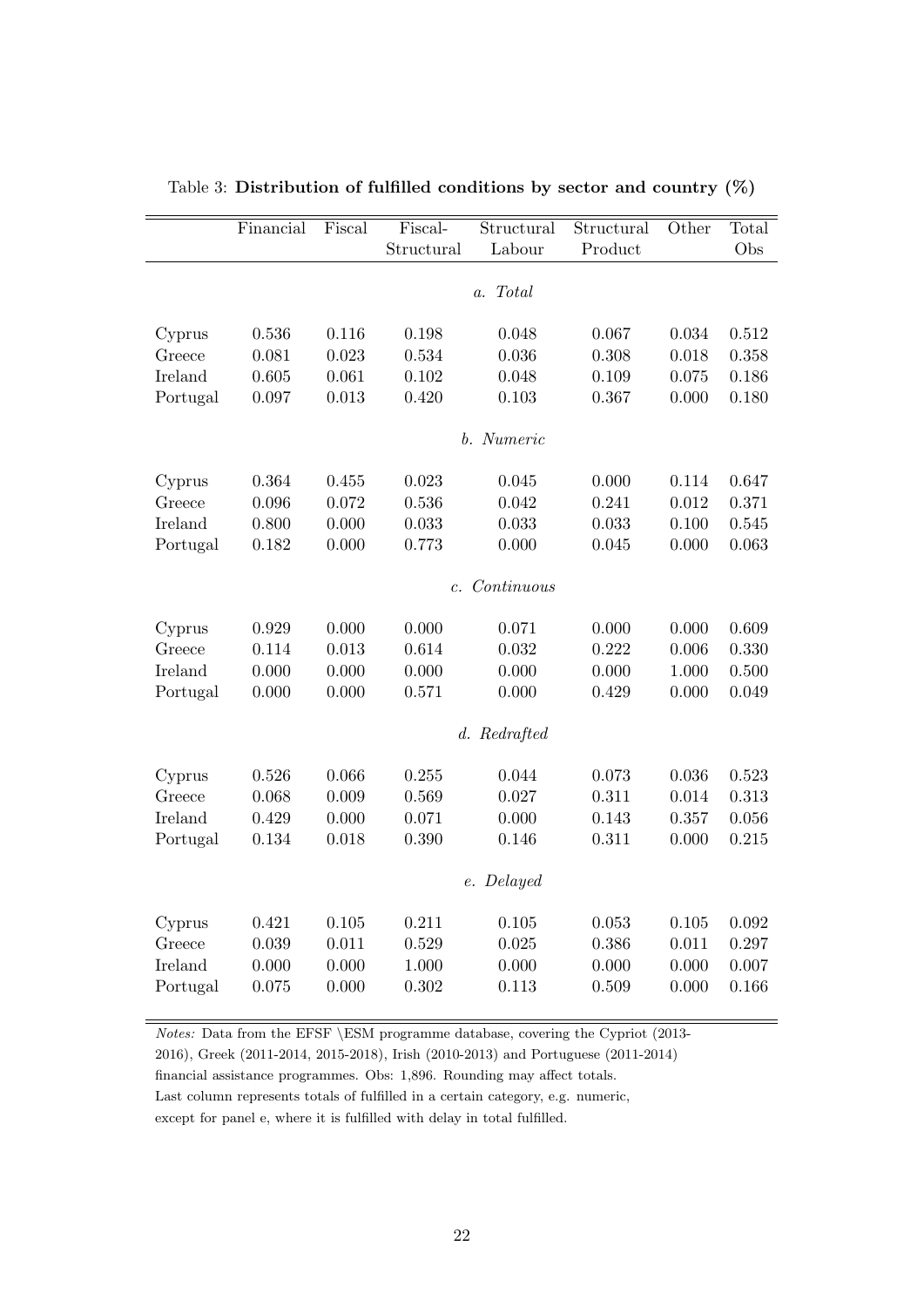<span id="page-23-0"></span>

|          | IE              | $\overline{\text{PT}}$ | $\overline{\text{GR}}$ | $\overline{\text{CY}}$ | $\overline{\text{GR}}$ |
|----------|-----------------|------------------------|------------------------|------------------------|------------------------|
|          |                 |                        | (EFSF)                 |                        | (ESM)                  |
|          |                 |                        |                        |                        |                        |
| 2010Q3   |                 |                        |                        |                        |                        |
| 2010Q4   | M <sub>00</sub> |                        |                        |                        |                        |
| 2011Q1   |                 |                        |                        |                        |                        |
| 2011Q2   | CA1, M01        | M <sub>00</sub>        |                        |                        |                        |
| 2011Q3   | CA3, M02        | CA1, M01               |                        |                        |                        |
| 2011Q4   | CA4, M03        | CA2, M02               | M05                    |                        |                        |
| 2012Q1   | CA5, M04        | CA3, M03               | CA0, M06               |                        |                        |
| 2012Q2   | CA6, M05        | CA4, M04               |                        |                        |                        |
| $2012Q3$ | CA7, M06        | CA5, M05               |                        |                        |                        |
| 2012Q4   | CA8, M07        | CA6, M06               | CA1, M07               |                        |                        |
| 2013Q1   | CA9, M08        |                        |                        |                        |                        |
| 2013Q2   | CA10, M09       | CA7, M07               | CA2, M08               | M <sub>00</sub>        |                        |
| 2013Q3   | CA11, M10       | CA8, M08               | CA3, M09               | CA1, M01               |                        |
| 2013Q4   | CA12            | CA10, M09              |                        | CA2, M02               |                        |
| 2014Q1   |                 | CA11                   |                        | CA3, M03               |                        |
| 2014Q2   |                 |                        | CA4, M10               | CA4, M04               |                        |
| 2014Q3   |                 |                        | CA4b                   | CA5, M05               |                        |
| 2014Q4   |                 |                        |                        |                        |                        |
| 2015Q1   |                 |                        |                        |                        |                        |
| 2015Q2   |                 |                        |                        | CA6, M06               |                        |
| 2015Q3   |                 |                        |                        | CA7                    | M00, CA0ba, M01, CA0a  |
| 2015Q4   |                 |                        |                        |                        | CA0d, M13, CA0e20      |
| 2016Q1   |                 |                        |                        |                        |                        |
| 2016Q2   |                 |                        |                        |                        | CA1, M02               |
| 2016Q3   |                 |                        |                        |                        | CA1a                   |
| 2016Q4   |                 |                        |                        |                        | CA1b                   |
| 2017Q1   |                 |                        |                        |                        |                        |
| 2017Q2   |                 |                        |                        |                        | CA2, M04               |
| 2017Q3   |                 |                        |                        |                        |                        |
| 2017Q4   |                 |                        |                        |                        | CA2a                   |
| 2018Q1   |                 |                        |                        |                        | CA3aa, M07             |
| 2018Q2   |                 |                        |                        |                        | CA4, M11               |
| 2018Q3   |                 |                        |                        |                        |                        |

Table 4: Structure of the EFSF \ESM programme database

Notes: Data from the EFSF \ESM programme database, covering the Cypriot (2013-2016), Greek (2011-2014, 2015-2018), Irish (2010-2013) and Portuguese (2011-2014) financial assistance programmes. The "M"s represent MoUs, while the "CA"s represent compliance assessments. See Appendix [A](#page-27-0) for a description of the financial assistance process.

Ī.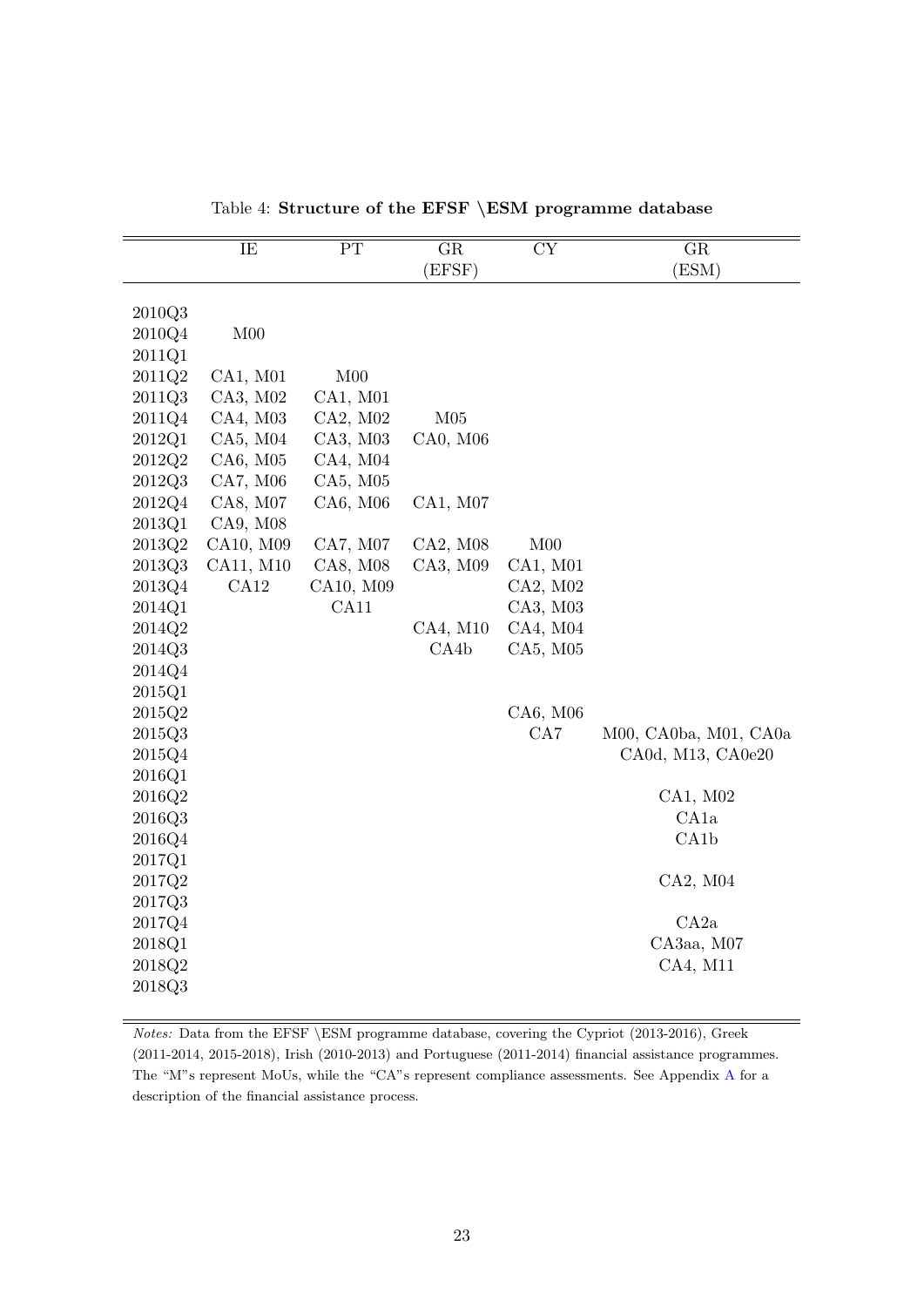<span id="page-24-0"></span>

|                             | (1)         | (2)            | (3)         | (4)            | (5)         |
|-----------------------------|-------------|----------------|-------------|----------------|-------------|
| Numerical                   | $-0.348***$ | $-0.163***$    | $-0.309***$ | $-0.332***$    | $-0.111$    |
|                             | (0.075)     | (0.081)        | (0.076)     | (0.074)        | (0.079)     |
| Continuous                  | 0.017       | 0.029          | $-0.009$    | 0.017          | $-0.014$    |
|                             | (0.075)     | (0.074)        | (0.071)     | (0.074)        | (0.068)     |
| Redrafted                   | $0.094**$   | $0.084**$      | $0.152***$  | $0.097**$      | $0.106***$  |
|                             | (0.038)     | (0.038)        | (0.039)     | (0.038)        | (0.040)     |
| Expected time to assessment | $-1.557***$ | $-1.516***$    | $-1.714***$ | $-1.559***$    | $-1.678***$ |
|                             | (0.098)     | (0.101)        | (0.111)     | (0.104)        | (0.114)     |
| Number of conditions        | 0.004       | $-0.045$       | $-0.272***$ | 0.049          | $-0.841***$ |
|                             | (0.031)     | (0.035)        | (0.057)     | (0.056)        | (0.185)     |
| Numerical Continuous        | 0.356       | 0.248          | $0.361*$    | 0.341          | 0.278       |
|                             | (0.222)     | (0.224)        | (0.205)     | (0.213)        | (0.205)     |
| GDP growth nowcast          | $-0.113***$ | $-0.112***$    | 0.023       | $-0.128***$    | $0.271***$  |
|                             | (0.017)     | (0.017)        | (0.021)     | (0.018)        | (0.045)     |
| Nowcast error               | $-0.203***$ | $-0.207***$    | $-0.204***$ | $-0.173***$    | $-0.070$    |
|                             | (0.029)     | (0.030)        | (0.048)     | (0.030)        | (0.055)     |
| Spread at assessment        | $-0.065***$ | $-0.064***$    | $0.062**$   | $-0.059***$    | $0.063**$   |
|                             | (0.015)     | (0.015)        | (0.025)     | (0.016)        | (0.027)     |
| Next disbursement-to-GDP    | 12.983***   | 12.923***      | $15.214***$ | $12.229***$    | 14.266***   |
|                             | (0.730)     | (0.728)        | (0.957)     | (0.789)        | (1.028)     |
| Financial                   |             | $-0.180$       |             |                | $-0.222$    |
|                             |             | (0.153)        |             |                | (0.147)     |
| Fiscal                      |             | $-0.809***$    |             |                | $-0.743***$ |
|                             |             | (0.190)        |             |                | (0.188)     |
| Fiscal-structural           |             | $-0.083$       |             |                | $-0.018$    |
|                             |             | (0.145)        |             |                | (0.139)     |
| Structural-labour           |             | $-0.089$       |             |                | $-0.090$    |
|                             |             | (0.181)        |             |                | (0.181)     |
| Structural-product          |             | 0.167          |             |                | 0.207       |
|                             |             | (0.149)        |             |                | (0.144)     |
| Constant                    | $-0.219$    | 0.092          | 0.041       | $-0.365$       | $2.941***$  |
|                             | (0.169)     | (0.237)        | (0.261)     | (0.256)        | (0.759)     |
| $\boldsymbol{N}$            | 6160        | 6160           | 6160        | 6160           | 6160        |
| pseudo $R^2$                | 0.209       | 0.222          | 0.244       | 0.212          | 0.269       |
| Year dummies                | No          | N <sub>o</sub> | Yes         | N <sub>o</sub> | Yes         |
| Country dummies             | No          | No             | $\rm No$    | Yes            | Yes         |

Table 5: Assessment of conditions

Notes: Our dependent variable is a dummy that equals one if a condition is assessed during the programme, and zero otherwise. See Section [3](#page-7-0) for details. Standard errors, clustered at condition level, in parentheses.  $p < 0.1$ ,  $p < 0.05$ ,  $p = 0.01$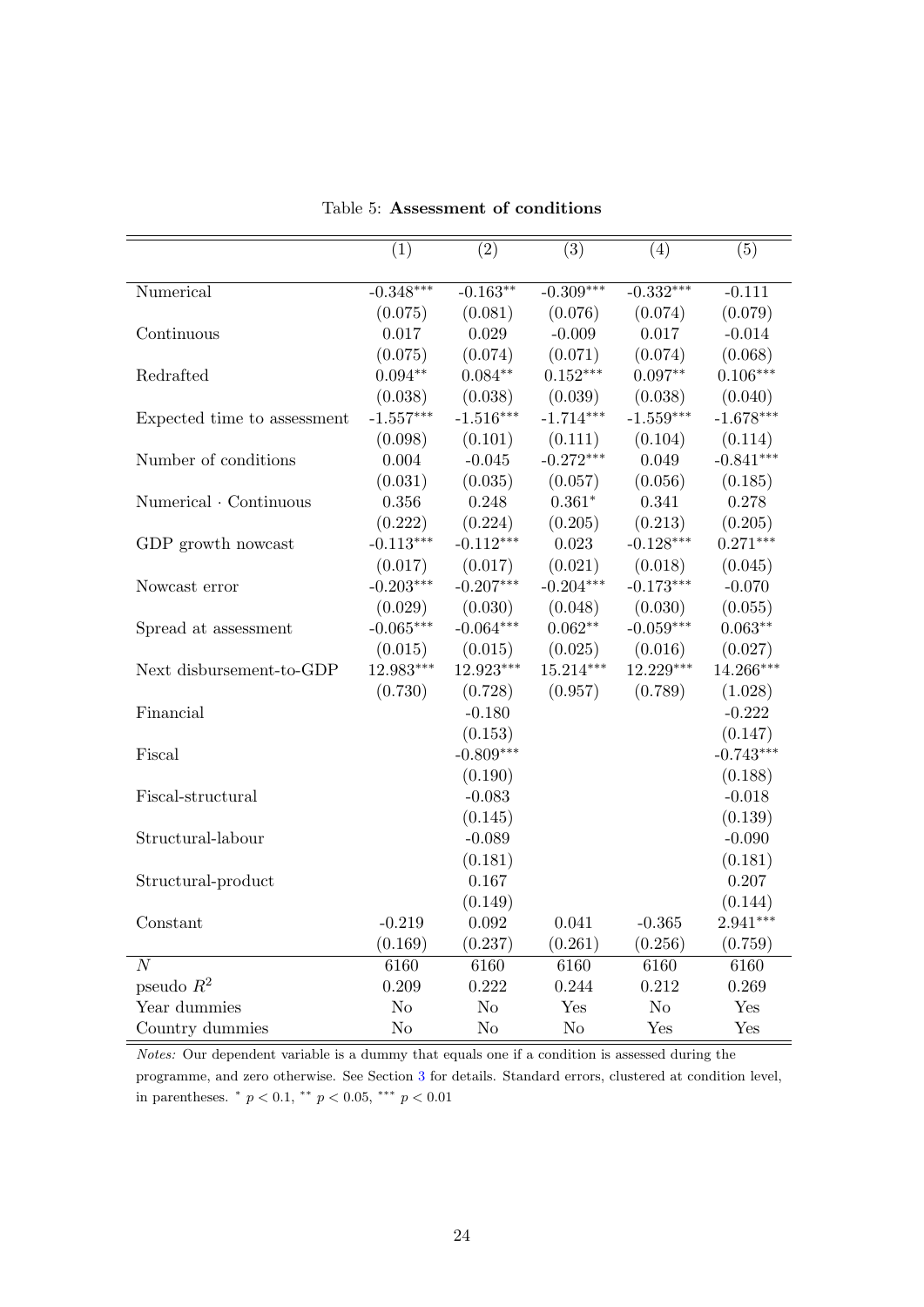<span id="page-25-0"></span>

|                             | (1)         | (2)         | (3)         | (4)         | (5)         | (6)         |
|-----------------------------|-------------|-------------|-------------|-------------|-------------|-------------|
|                             |             |             |             |             |             |             |
| Numerical                   | $0.270**$   | $0.228**$   | $0.188**$   | 0.122       | $0.188*$    | $0.232**$   |
|                             | (0.127)     | (0.091)     | (0.090)     | (0.108)     | (0.101)     | (0.103)     |
| Continuous                  | $0.683***$  | $0.739***$  | $0.662***$  | $0.630***$  | $0.708***$  | $0.708***$  |
|                             | (0.138)     | (0.138)     | (0.141)     | (0.126)     | (0.143)     | (0.140)     |
| Redrafted                   | $-0.036$    | $-0.021$    | $-0.139*$   | $-0.036$    | $-0.086$    | $-0.181***$ |
|                             | (0.064)     | (0.060)     | (0.073)     | (0.055)     | (0.062)     | (0.069)     |
| Expected time to assessment | $-1.307***$ | $-1.407***$ | $-1.524***$ | $-1.896***$ | $-1.773***$ | $-0.741***$ |
|                             | (0.182)     | (0.156)     | (0.274)     | (0.158)     | (0.208)     | (0.152)     |
| Number of conditions        | $-0.041$    | 0.009       | $-0.320***$ | $-0.377**$  | $-0.362***$ | $-0.348*$   |
|                             | (0.051)     | (0.049)     | (0.059)     | (0.151)     | (0.133)     | (0.181)     |
| Numerical Continuous        | 0.152       | 0.196       | 0.256       | 0.265       | 0.360       | 0.193       |
|                             | (0.349)     | (0.388)     | (0.418)     | (0.341)     | (0.483)     | (0.419)     |
| GDP nowcast error           | $0.146***$  | $0.158***$  | $-0.010$    | $0.260***$  | 0.023       | 0.066       |
|                             | (0.028)     | (0.030)     | (0.032)     | (0.031)     | (0.041)     | (0.042)     |
| Avg spread btw MoU and CA   | $-0.106***$ | $-0.104***$ | $0.067***$  | $-0.077***$ | $0.012\,$   | $-0.000$    |
|                             | (0.011)     | (0.012)     | (0.020)     | (0.015)     | (0.037)     | (0.045)     |
| Next disbursement-to-GDP    | 7.069***    | $6.816***$  | 0.795       | $4.486***$  | 1.618       | $-4.075**$  |
|                             | (0.961)     | (1.032)     | (2.160)     | (1.178)     | (1.735)     | (1.654)     |
| Delayed                     | $-0.045$    | $-0.025$    | 0.078       | $-0.123$    | $0.163*$    | $0.168*$    |
|                             | (0.084)     | (0.085)     | (0.104)     | (0.087)     | (0.098)     | (0.097)     |
| $Redrafted \cdot Delayed$   | $-0.059$    | $-0.056$    | 0.027       | $-0.031$    | $-0.008$    | 0.043       |
|                             | (0.127)     | (0.116)     | (0.115)     | (0.118)     | (0.117)     | (0.111)     |
| Financial                   |             | $0.512**$   |             |             | $0.599***$  | $0.737***$  |
|                             |             | (0.260)     |             |             | (0.232)     | (0.248)     |
| Fiscal                      |             | $1.481***$  |             |             | $1.476***$  | $1.883***$  |
|                             |             | (0.409)     |             |             | (0.368)     | (0.409)     |
| Fiscal-structural           |             | 0.291       |             |             | $0.429*$    | $0.430*$    |
|                             |             | (0.236)     |             |             | (0.230)     | (0.239)     |
| Structural labour           |             | 0.390       |             |             | $0.590**$   | $0.625**$   |
|                             |             | (0.276)     |             |             | (0.260)     | (0.309)     |
| Structural product          |             | 0.307       |             |             | $0.585**$   | $0.463*$    |
|                             |             | (0.245)     |             |             | (0.234)     | (0.249)     |
| Inverse mills ratio         | $0.429***$  | $0.450***$  | $0.833***$  | $1.026***$  | $1.155***$  |             |
|                             | (0.121)     | (0.129)     | (0.239)     | (0.132)     | (0.204)     |             |
| Constant                    | $0.876***$  | 0.320       | $6.343***$  | $2.517***$  | $5.832***$  | $7.042***$  |
|                             | (0.296)     | (0.350)     | (0.400)     | (0.617)     | (0.522)     | (0.805)     |
| Observations                | 2730        | 2730        | 2730        | 2730        | 2730        | 2730        |
| Pseudo $R^2$                | 0.063       | 0.076       | 0.119       | 0.104       | 0.144       | 0.134       |
| Year dummies                | $\rm No$    | No          | Yes         | No          | Yes         | Yes         |
| Country dummies             | No          | No          | No          | Yes         | Yes         | Yes         |

# Table 6: Fulfillment of conditions

Notes: Our dependent variable is a dummy that equals one if a condition is fulfilled during the

programme, and zero otherwise. See Section [3](#page-7-0) for details. Standard errors, clustered at condition level, in parentheses.  $p < 0.1$ ,  $p < 0.05$ ,  $p = 0.01$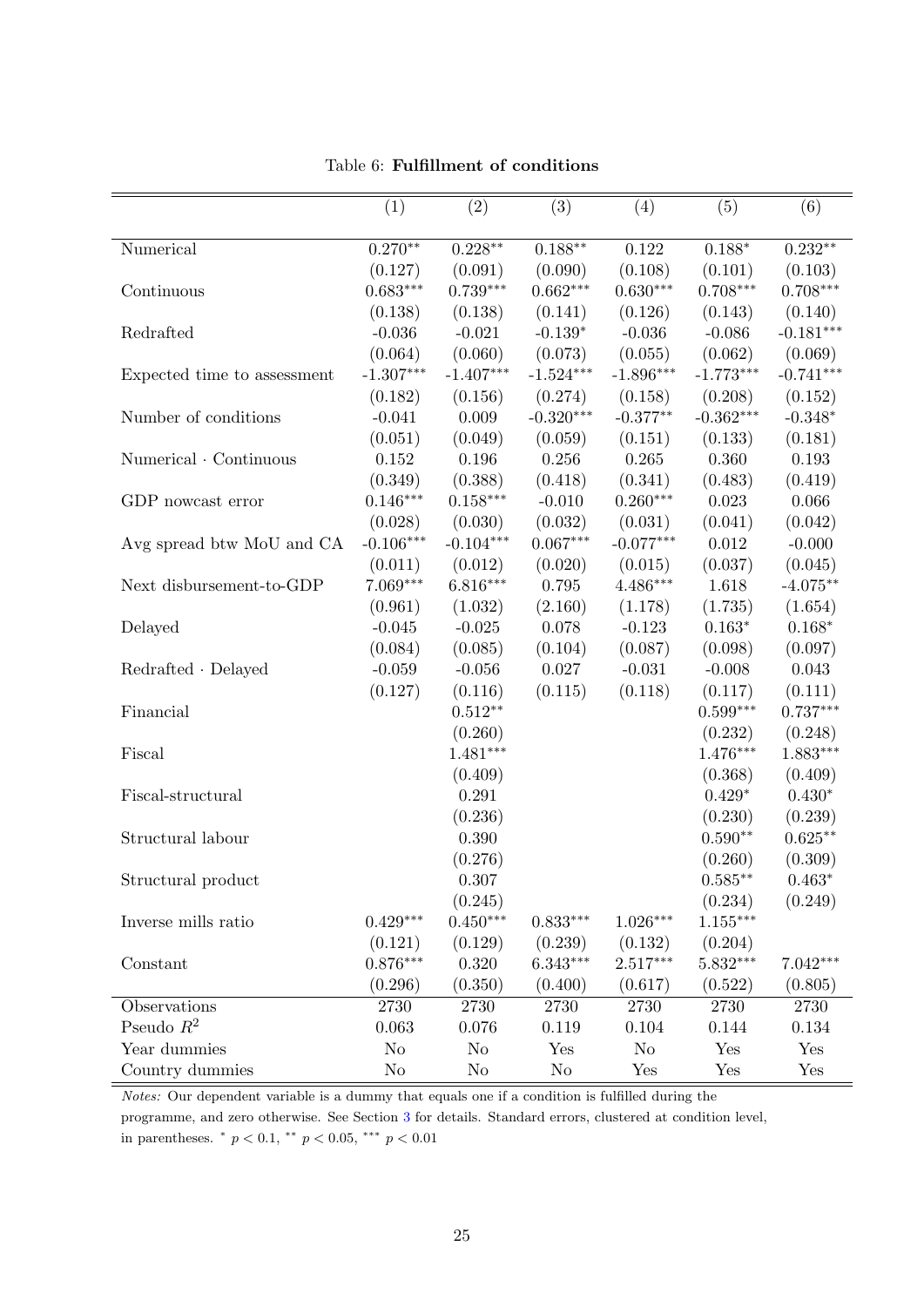<span id="page-26-0"></span>

|                           | (1)            | $\overline{(2)}$ | $\overline{(3)}$ | (4)            | (5)         |
|---------------------------|----------------|------------------|------------------|----------------|-------------|
| Numerical                 | $-0.159*$      | $-0.027$         | $-0.094$         | $-0.203**$     | 0.114       |
|                           | (0.088)        | (0.092)          | (0.098)          | (0.093)        | (0.106)     |
| Continuous                | $-0.501***$    | $-0.450**$       | 0.025            | $-0.276$       | 0.117       |
|                           | (0.133)        | (0.182)          | (0.187)          | (0.186)        | (0.187)     |
| Redrafted                 | $-0.112**$     | $-0.164***$      | 0.043            | 0.023          | $-0.070$    |
|                           | (0.057)        | (0.061)          | (0.069)          | (0.071)        | (0.072)     |
| Expected assessement time | $-2.915***$    | $-2.970***$      | $-4.216***$      | $-3.600***$    | $-4.416***$ |
|                           | (0.194)        | (0.175)          | (0.243)          | (0.249)        | (0.265)     |
| Number of conditions      | $0.949***$     | $0.893***$       | $0.712***$       | $2.720***$     | $-0.656*$   |
|                           | (0.064)        | (0.101)          | (0.181)          | (0.323)        | (0.344)     |
| Numerical · Continuous    | $-0.344$       | $-0.538$         | $-0.505*$        | $-0.405$       | $-0.642*$   |
|                           | (0.501)        | (0.502)          | (0.272)          | (0.419)        | (0.329)     |
| GDP growth nowcast        | $0.109***$     | $0.114***$       | $0.551***$       | $0.229***$     | $1.026***$  |
|                           | (0.022)        | (0.033)          | (0.084)          | (0.043)        | (0.226)     |
| Nowcast error             | $-0.785***$    | $-0.823***$      | $-1.077***$      | $-1.129***$    | $-1.666***$ |
|                           | (0.051)        | (0.102)          | (0.257)          | (0.154)        | (0.370)     |
| Spread at assessment      | $-0.105***$    | $-0.113***$      | $-0.136*$        | $-0.180***$    | $-0.134$    |
|                           | (0.020)        | (0.020)          | (0.069)          | (0.025)        | (0.157)     |
| Next disbursement-to-GDP  | 25.997***      | 26.742***        | $40.656***$      | 39.844***      | 42.257***   |
|                           | (1.085)        | (1.883)          | (3.126)          | (3.563)        | (3.289)     |
| Financial                 |                | $-0.240$         |                  |                | $-0.331$    |
|                           |                | (0.195)          |                  |                | (0.246)     |
| Fiscal                    |                | $-0.676**$       |                  |                | $-0.772**$  |
|                           |                | (0.288)          |                  |                | (0.351)     |
| Fiscal-structural         |                | 0.073            |                  |                | 0.037       |
|                           |                | (0.171)          |                  |                | (0.228)     |
| Structural-labour         |                | 0.228            |                  |                | 0.153       |
|                           |                | (0.220)          |                  |                | (0.270)     |
| Structural-product        |                | $0.493***$       |                  |                | $0.459**$   |
|                           |                | (0.174)          |                  |                | (0.227)     |
| Constant                  | $-7.043***$    | $-6.882***$      | $-9.980***$      | $-15.507***$   | $-4.888**$  |
|                           | (0.369)        | (0.689)          | (0.885)          | (1.694)        | (2.212)     |
| $\overline{N}$            | 6160           | 6160             | 6160             | 6160           | 6160        |
| pseudo $\mathbb{R}^2$     | 0.397          | 0.415            | 0.547            | 0.450          | 0.584       |
| Year dummies              | N <sub>o</sub> | No               | Yes              | N <sub>o</sub> | Yes         |
| Country dummies           | N <sub>o</sub> | No               | N <sub>o</sub>   | Yes            | Yes         |
|                           |                |                  |                  |                |             |

Table 7: Divers of delayed assessments

Notes: Our dependent variable is a dummy that equals one if a condition is assessed after its scheduled due date, and zero otherwise. See Section [3](#page-7-0) for details. Standard errors, clustered at condition level, in parentheses.  $*$   $p < 0.1$ ,  $*$   $p < 0.05$ ,  $*$   $*$   $p < 0.01$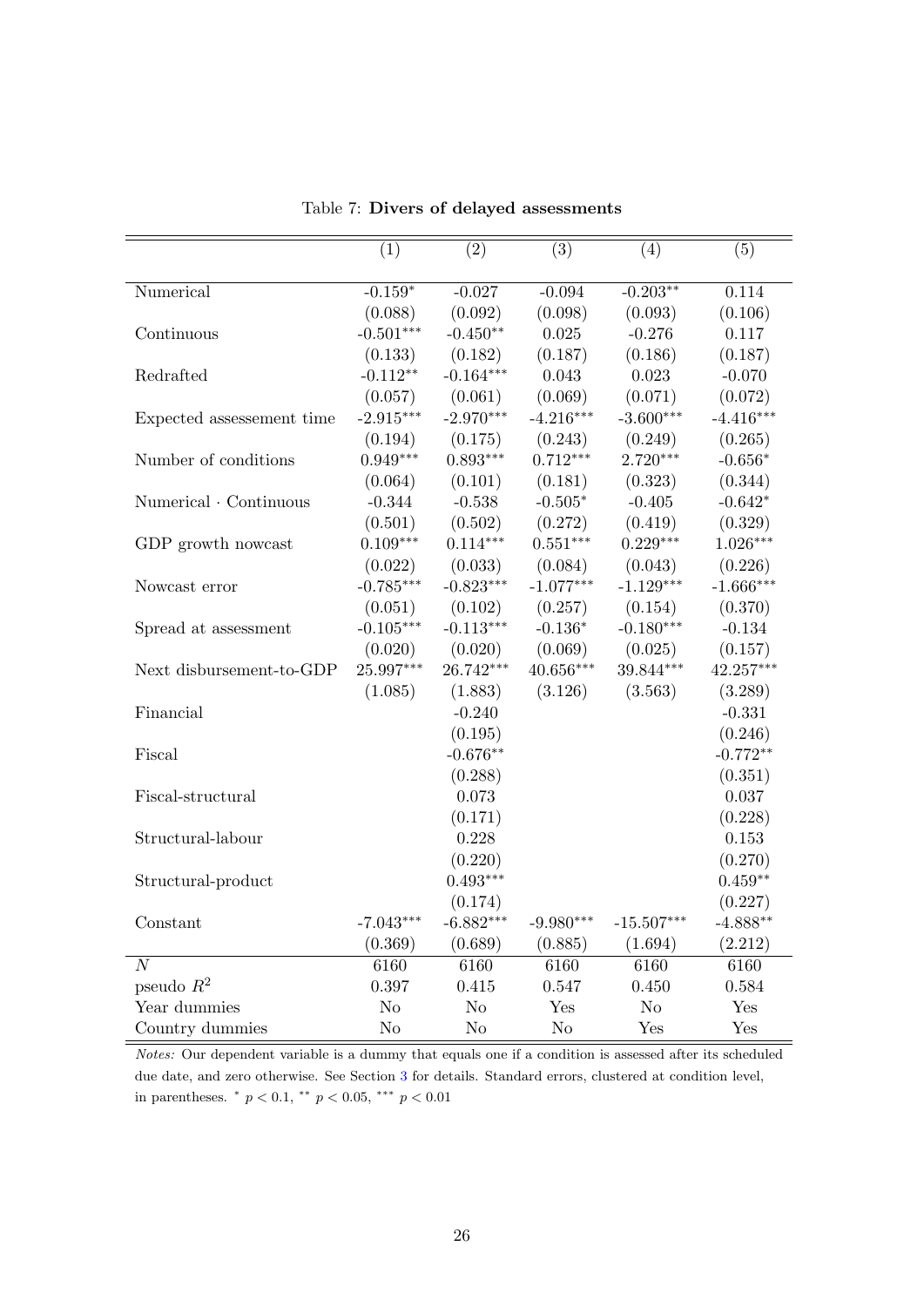# <span id="page-27-0"></span>Appendix A EFSF \ESM financial assistance programmes

The EFSF and ESM (co-)financed six financial assistance programmes in the euro area between 2010 and 2018.<sup>[37](#page-0-0)</sup> There are three broad phases to each programme. After the national authorities requested financial assistance, they negotiated a Memorandum of Understanding (MoU) with the EC, European Central Bank (ECB) and the IMF (hereafter, "the institutions").  $38$ The MoU details the institutions' assessment of current and future (up to three-years ahead) economic and financial situation, as well as the policy conditions to be implemented in exchange for financial assistance.<sup>[39](#page-0-0)</sup> These conditions aimed to eliminate or reduce weaknesses in the beneficiary country's economy and/or financial sector that contributed to their need for financial aid. This is the programme design phase.

Upon the successful conclusion to the MoU negotiations between the national authorities and the institutions, the EFSF \ESM proposed financial conditions for the loan, including the disbursement and repayment schedules, interest and fee payments. The EFSF \ESM Board of Governors, where all euro area countries are represented and each country has voting rights commensurate with their number of shares in the ESM capital stock, gave the final approval of the financial assistance package. $40$  The database contains all the current and projected economic and financial indicators, policy conditions and loan arrangements of the approved financial assistance package at each programme review.

During the programme implementation phase, the institutions carried out periodic assessments of the national authorities' compliance with the agreed-upon policy conditions in the MoU (programme "reviews"). The institutions provided the EFSF \ESM Board of Directors with a "compliance assessment" report, which was the basis for disbursement decisions.<sup>[41](#page-0-0)</sup> At each

<sup>&</sup>lt;sup>37</sup>The ESM is a permanent institution that replaces the temporary EFSF. The EFSF provided loans to Ireland, Portugal and Greece, while the ESM provided loans to Spain and Cyprus. The EFSF cannot provide new loans and is a separate legal entity from the ESM. However, due to the need for post-programme monitoring until full repayment of the loans, the EFSF and ESM share staff and facilities. The ESM update the database after both EFSF and ESM post-programme monitoring missions.

<sup>&</sup>lt;sup>38</sup>The IMF directly participated in four of the six financial assistance programmes. Under the proposed ESM reform, the EC and ESM are jointly responsible for the design and implementation of policy conditionality in future financial assistance programmes.

<sup>&</sup>lt;sup>39</sup>The institutions, and for the third Greek programme, the ESM, also produced longer-term forecasts that underpin their Debt Sustainability Analysis. These forecasts, however, are not included in the EFSF \ESM programme database.

 $^{40}$ All major EFSF \ESM decisions were generally unanimous. However, there is an emergency voting procedure in the ESM Treaty, whereby financial assistance can be granted if supported by a qualified majority of 85 % of the votes. This effectively provides a veto to Germany, France and Italy.

<sup>&</sup>lt;sup>41</sup>While the first phase is broadly consistent across countries and programmes, substantial differences arise during the second phase. Most notable is the period between programme reviews. While the median gap between reviews was three months, there were often six months, and, in the case of Greece, up to a year between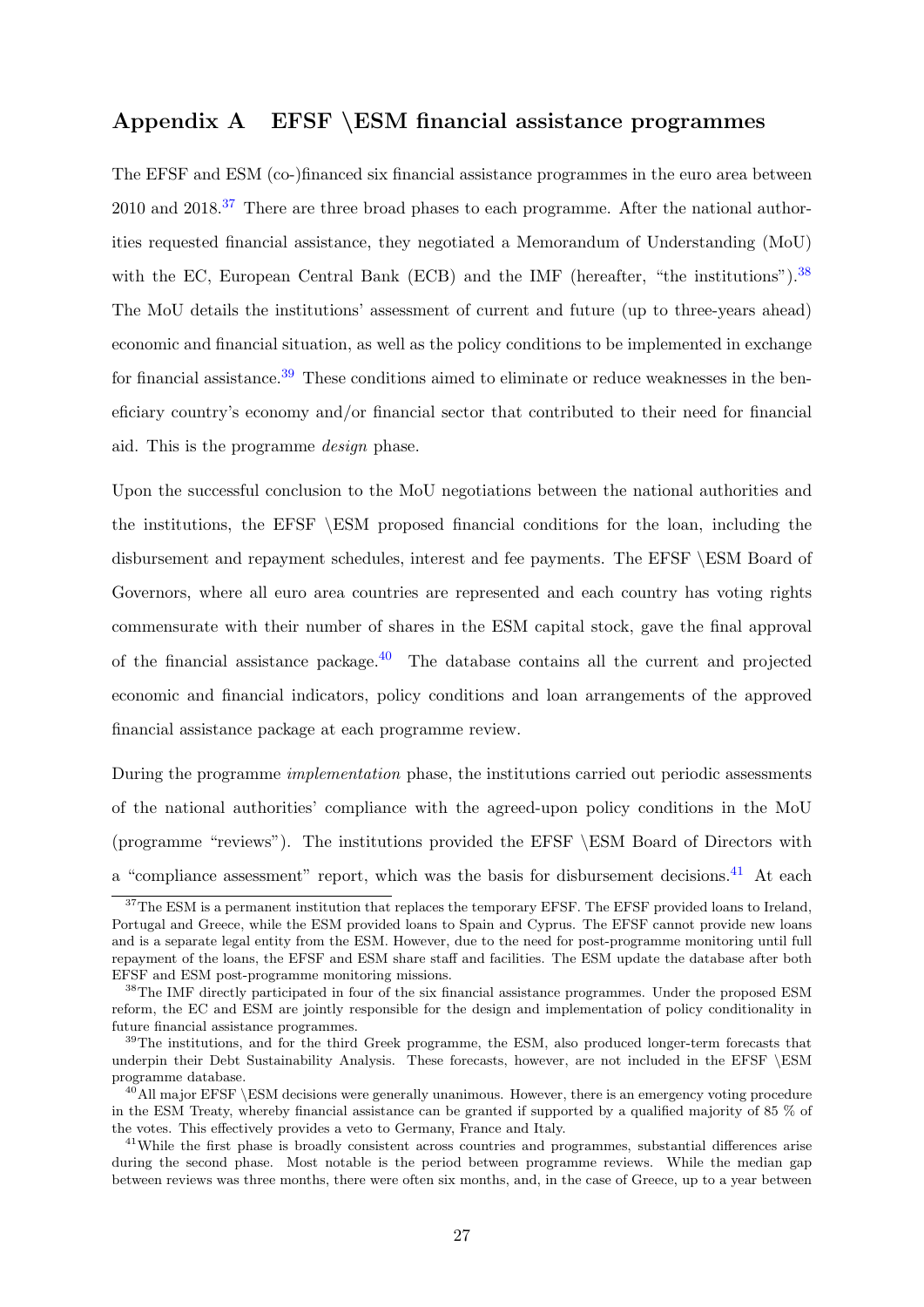of these programme reviews, the institutions and national authorities also produced a revised MoU in which the required policy conditions could be different from the previously-agreed MoU. The institutions also updated the economic and financial data and forecasts available at each programme review, and the EFSF \ESM at times adjusted the financial conditions of the loans.[42](#page-0-0)

The final phase covers the programme *exit*. This incorporated a final assessment of remaining policy conditions, as well as updates of the current and forecasted economic and financial situation. This phase also has considerable cross-country and programme differences. Only Ireland and Greece (in the third and final programme) completed the final review. Portugal, Cyprus and Spain did not complete all the necessary conditions and therefore did not draw down the final disbursement. The institutions' assessment that policy conditions were not being met meant that the first and second Greek programmes went off track.

reviews. This uneven structure prohibits the use of regressions with time fixed effects. Instead, we use time dummies to capture period-specific disturbances that could effect our estimates.

<sup>&</sup>lt;sup>42</sup>The terms of the loans to Ireland, Portugal, and Greece were altered during or after their programmes. These alterations included extensions to the weighted average maturity of loans and reduced fees. [Corsetti et al.](#page-17-8) [\(2020\)](#page-17-8) analyse the effect of these changes and find that they helped restore market access. They were therefore crucial in achieving a primary goal of the financial assistance programmes.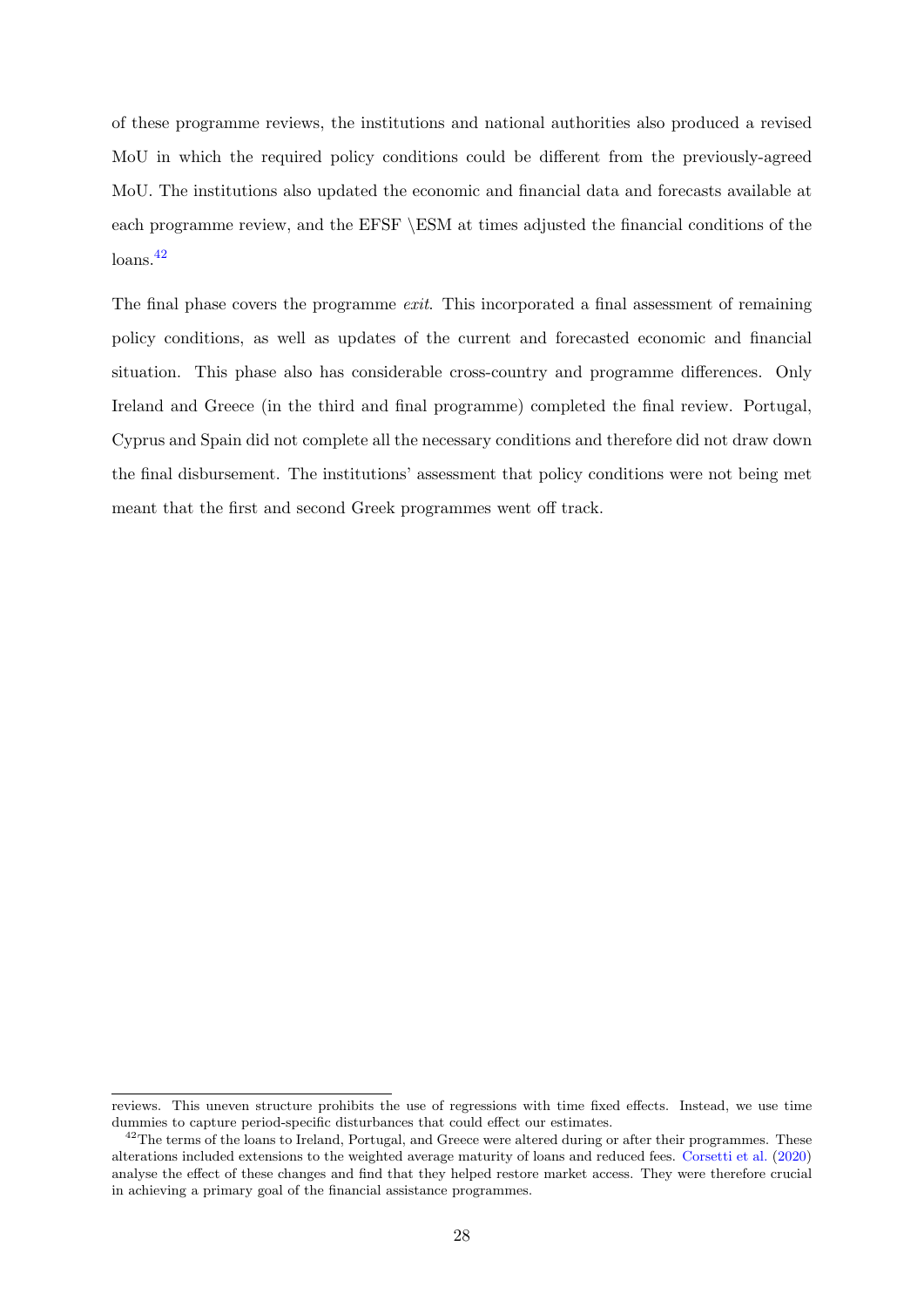# <span id="page-29-0"></span>Appendix B An example loan condition

The ESM provides a publically-available database of the six euro area financial assistance programmes carried out between 2010 and 2018.[43](#page-0-0) It includes information from around 60 different reviews across all EFSF and ESM financial assistance programmes.<sup>[44](#page-0-0)</sup> To illustrate the features of the database, we provide an example of a loan condition and the elements we use to analyse compliance.

As a precondition for loan disbursements, the institutions required the Portuguese authorities to establish a fiscal council. These advisory bodies can help strengthen fiscal discipline and complement existing procedures, such as fiscal rules [\(Calmfors and Wren-Lewis,](#page-16-12) [2011\)](#page-16-12). We outline the assessment and compliance process for this condition in Table [B1.](#page-31-0) During the programme design phase (M00, May 2011), the institutions specified a completion deadline of the third quarter of 2011. They did not assess compliance with this condition during the September 2011 (CA1) programme review. The change in deadline to the fourth quarter of 2011 in the updated MoU (M01) constituted a significant redraft. The institutions deemed the condition as complied with during the December 2011 (CA2) review, given the approval of the statutes of the Fiscal Council and it's expected operationalisation by the end of the year.<sup>[45](#page-0-0)</sup> The change in the MoU text (M02) was only a minor revision.

However, after the failure of the Portuguese authorities to operationalise the Fiscal Council by the end of 2011, the institutions revised their assessment of compliance with the condition during the March 2012 review (CA3). They also substantially redrafted the text in the MoU (M03) by changing the deadline to the first quarter of 2012. The institutions completed the assessment process for this condition in the June 2012 review (CA4). With the Portuguese Fiscal Council

<sup>&</sup>lt;sup>43</sup>The creation of such a database was one of the recommendations of the 2017 EFSF \ESM Financial Assistance Evaluation Report. Specifically, the report recommends that the "ESM should implement mandatory public reporting, including a database for the dissemination of harmonised data on country programmes". The database, made publically available in October 2019, fulfills this recommendation.

<sup>&</sup>lt;sup>44</sup>The database uses EC reports of programme reviews, produced in liaison with the ECB. Data from IMF reports are not included in the database. Despite using the same institutional source, the reporting format across (and even within) programmes was not always consistent. An important aim of the programme database is to make certain key concepts consistent, to the extent possible without re-evaluating or altering historical records. The ESM applied automatic and manual matching techniques to better relate assessments to conditions and provide a consistent evolution of conditions across time. They also harmonised the degree of compliance and sectoral groupings. Programme experts from the EC and ESM reviewed and approved these aspects.

<sup>&</sup>lt;sup>45</sup>It is important to note that the date of the reviews match the date of publication of these documents. There was often a lag of at least one month between the completion of the mission, whereby staff from the institutions travelled to the country for discussions with the national authorities, and publication of the corresponding report. In this particular example, the mission took place in November 2011. For this reason, the institutions could not be sure of compliance with the condition, and based their assessment on their expectation of completion.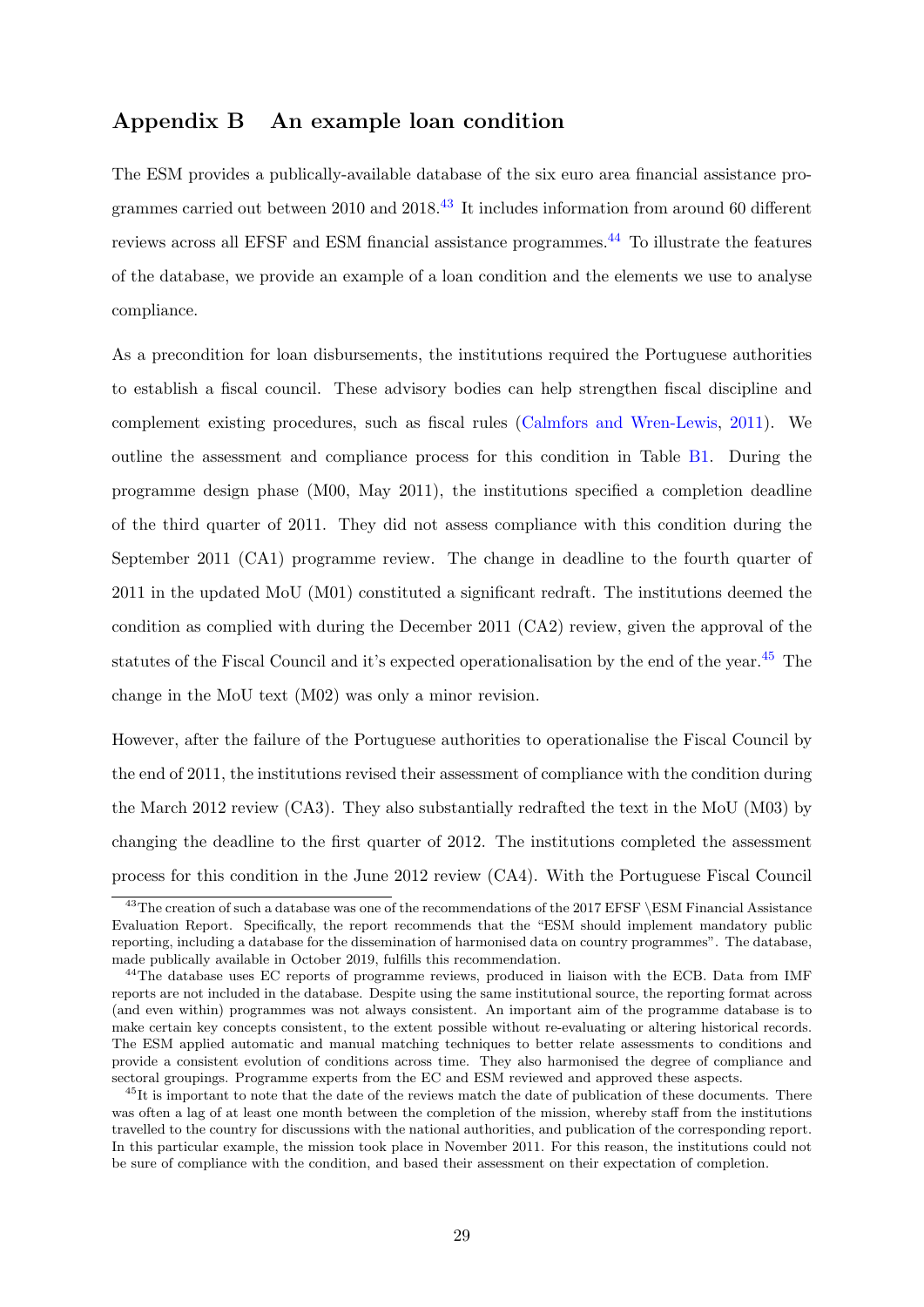operational since February 2012, the institutions deemed the condition was complied with and dropped it from subsequent MoUs.

At the start of each programme, the institutions collect and analyse quantitative macroeconomic and financial indicators in order to form an opinion on a country's current situation and the outlook for the remainder of the programme. As the programme advances, the institutions may revise these projections. We use these data to analyse the role that they play in the assessment and compliance process. For our example condition, despite better than expected GDP growth and budget deficit in 2011, public debt increased by considerably more than projected (Table [B2\)](#page-32-0). This was due to larger-than-forecast bank recapitalisations. The interest rate on this debt was roughly in line with projections, as expected for a slow-moving variable.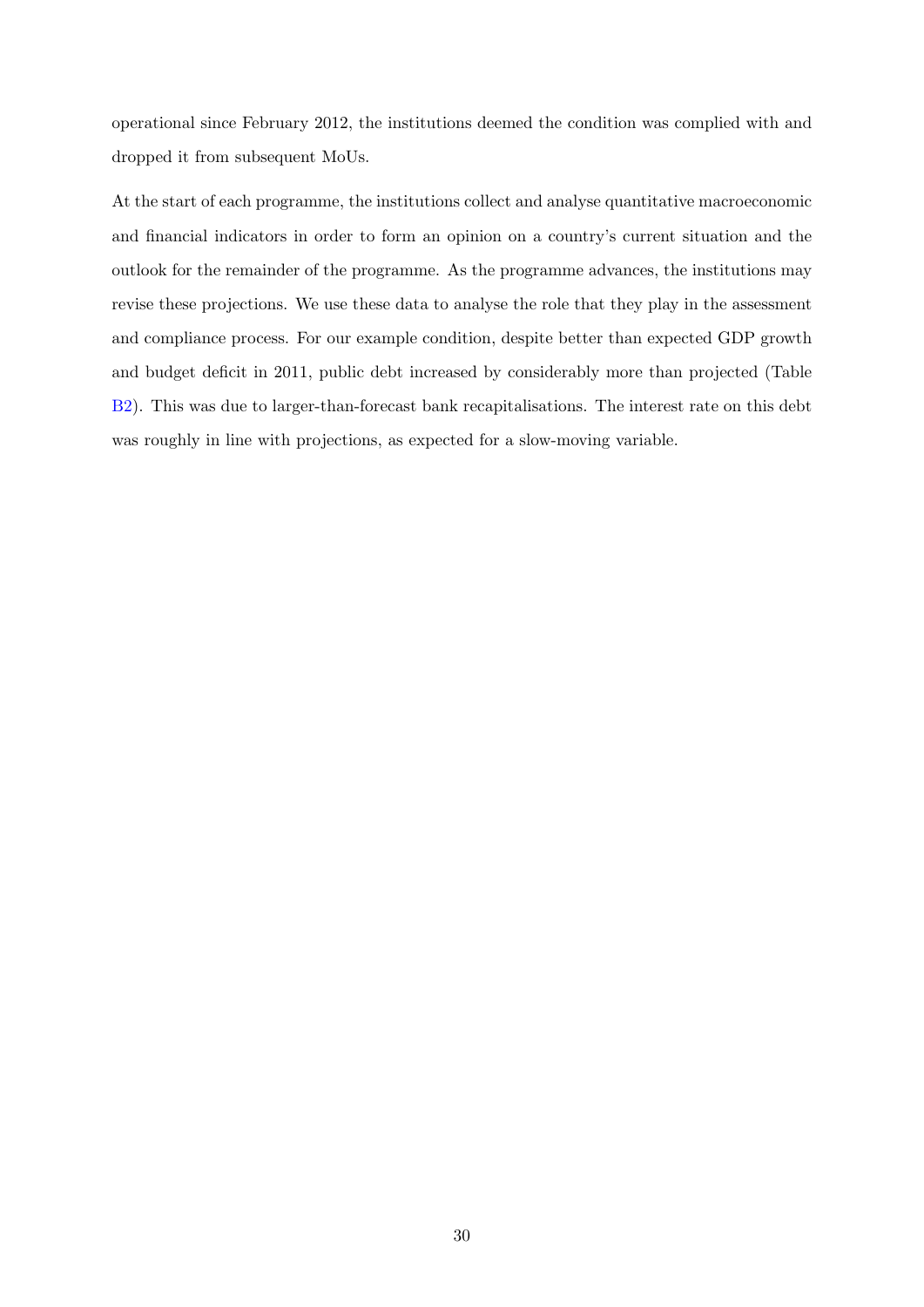|  |  |  | Table B1: Condition: Establish a Portuguese Fiscal Council |  |  |
|--|--|--|------------------------------------------------------------|--|--|
|--|--|--|------------------------------------------------------------|--|--|

<span id="page-31-0"></span>

| Review                                    | Document   | Wording                                                                                                                                                                                                                                     |
|-------------------------------------------|------------|---------------------------------------------------------------------------------------------------------------------------------------------------------------------------------------------------------------------------------------------|
| M <sub>00</sub><br>(May 2011)             | MoU        | <b>3.16.</b> Adopt the Statutes of the Fiscal Council, based on the<br>working group report of 6 April 2011. The Council will be<br>operational in time for the 2012 budget. $[Q3-2011]$                                                    |
| CA1<br>(Sept 2011)                        | Compliance | No assessment                                                                                                                                                                                                                               |
| M <sub>01</sub><br>(Sept 2011)            | MoU        | <b>3.16.</b> Adopt the Statutes of the Fiscal Council. [Q3-2011]<br>The Fiscal Council will be operational by $[Q4-2011]$ .                                                                                                                 |
| CA2<br>(Dec~2011)                         | Compliance | <b>Observed:</b> The Statutes of the Fiscal Council were approved<br>on 8 September and entered into force on 20 October (Law 54/2011<br>on 19 October). Fiscal Council will be operational by end of the<br>year as stipulated by the MoU. |
| M <sub>02</sub><br>(Dec~2011)             | MoU        | <b>3.14.</b> The Fiscal Council will be operational by $[Q4-2011]$ .                                                                                                                                                                        |
| CA3<br>(Mar 2012)                         | Compliance | <b>Broadly observed:</b> The Fiscal Council was been established,<br>its operation should start in March.                                                                                                                                   |
| M <sub>03</sub><br>(Mar 2012)             | MoU        | <b>3.9.</b> The Fiscal Council was been established and will be<br>operational by $[Q1-2012]$ .                                                                                                                                             |
| CA4<br>$\left( \mathrm{Jun}\ 2012\right)$ | Compliance | Observed                                                                                                                                                                                                                                    |

Notes: The labels for the MoUs and compliance assessments (e.g. M00, CA1) align with those found in the database. The dates for the MoU and CA documents generally accord to date of publication. However, due to publication lags, in some instances the publication date falls in the quarter after the review mission. Since we sometimes use controls in our regressions that depend on information available in a given quarter, we manually adjust these cases to align them with the timing of the review, to better reflect the information available at the time the documents were produced. This example condition was also highlighted by [Moshammer and Siskind](#page-18-13) [\(2020\)](#page-18-13).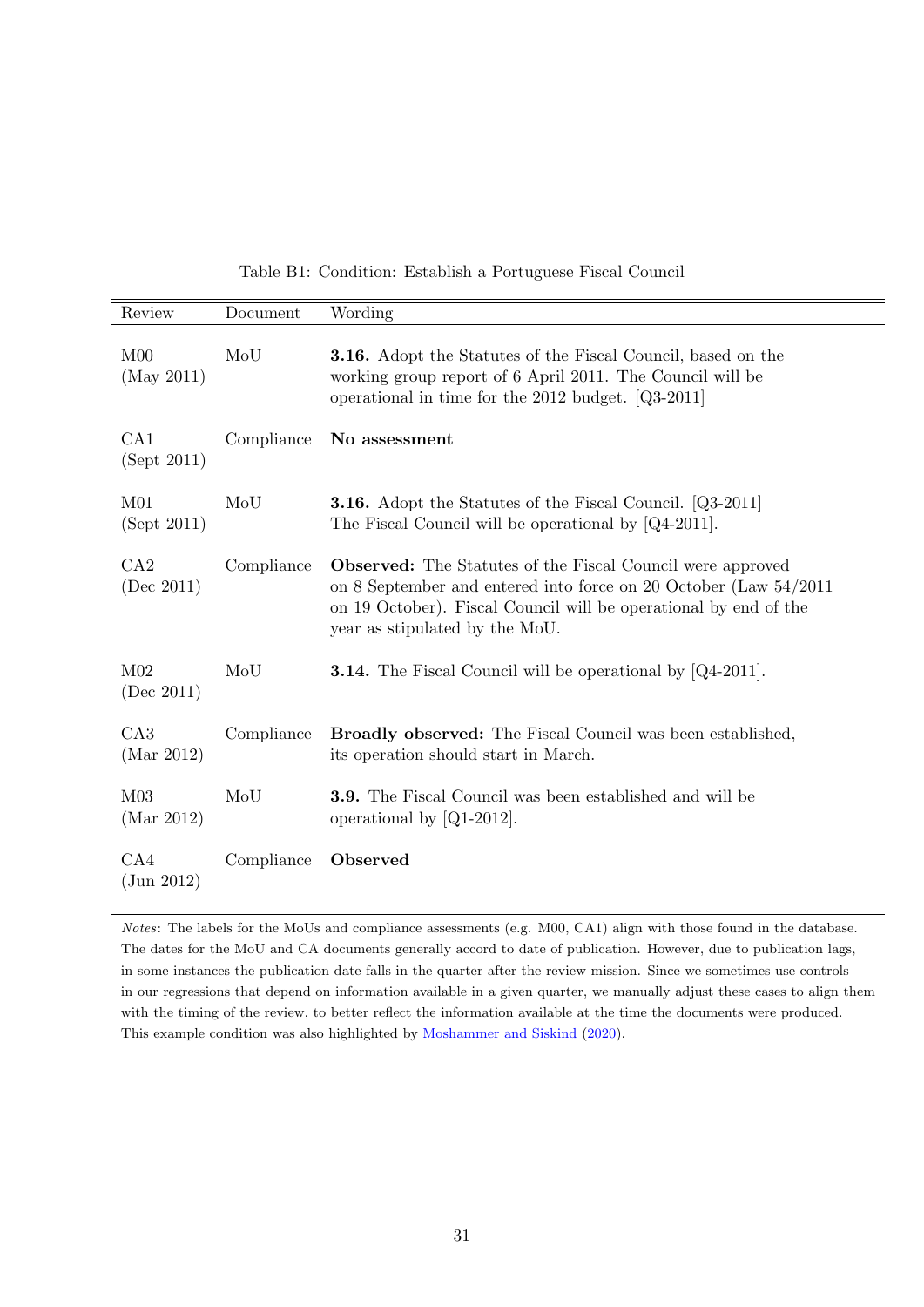<span id="page-32-0"></span>

| Review           | $t-1$  | $\bar{t}$ | $t+1$                | $t+2$                             | $t+3$  |
|------------------|--------|-----------|----------------------|-----------------------------------|--------|
|                  |        |           |                      |                                   |        |
|                  |        |           | GDP growth $(\%)$    |                                   |        |
| M00 (May 2011)   | 1.3    | $-2.2$    | $-1.8$               | 1.2                               | 2.5    |
| M01 (Sept 2011)  | 1.3    | $-2.2$    | $-1.8$               | 1.2                               | 2.5    |
| M02 (Dec 2011)   | 1.4    | $-1.6$    | $-3.0$               | 0.7                               | 2.4    |
| M03 (Mar 2012)   | $-1.5$ | $-3.3$    | 0.3                  | 2.1                               | 1.9    |
| M04 (Jun 2012)   | $-1.6$ | $-3.0$    | $0.2\,$              | 2.1                               | 1.9    |
|                  |        |           |                      | <b>Primary deficit</b> (% of GDP) |        |
| $M00$ (May 2011) | 6.1    | 1.7       | $-0.3$               | $-2.1$                            | $-2.8$ |
| M01 (Sept 2011)  | 6.1    | 1.7       | $-0.3$               | $-2.0$                            | $-2.8$ |
| M02 (Dec 2011)   | 6.7    | $1.6\,$   | $-0.5$               | $-2.2$                            | $-3.0$ |
| M03 (Mar 2012)   | $-0.1$ | $-0.3$    | $-1.7$               | $-2.6$                            | $-3.0$ |
| M04 (Jun 2012)   | 0.4    | $-0.2$    | $-1.7$               | $-2.6$                            | $-3.0$ |
|                  |        |           |                      |                                   |        |
|                  |        |           |                      | <b>Public debt</b> $(\%$ of GDP)  |        |
| $M00$ (May 2011) | 93.0   | 101.7     | 107.4                | 108.6                             | 107.6  |
| M01 (Sept 2011)  | 92.9   | 101.1     | 106.2                | 107.3                             | 106.4  |
| M02 (Dec 2011)   | 93.3   | 107.2     | 116.2                | 118.1                             | 116.0  |
| M03 (Mar 2012)   | 106.8  | 112.4     | 115.3                | 114.4                             | 112.7  |
| M04 (Jun 2012)   | 107.8  | 114.4     | 118.6                | 117.7                             | 115.7  |
|                  |        |           |                      |                                   |        |
|                  |        |           | Interest rate $(\%)$ |                                   |        |
| M00 (May 2011)   | 3.7    | 4.4       | 4.7                  | 4.8                               | 4.9    |
| M01 (Sept 2011)  | 3.7    | 4.4       | 4.7                  | 4.8                               | 4.9    |
| $M02$ (Dec 2011) | 3.7    | 4.5       | 4.6                  | 4.5                               | 4.6    |
| M03 (Mar 2012)   | 4.3    | 4.4       | 4.3                  | 4.4                               | 4.4    |
| M04 (Jun 2012)   | 4.1    | 4.2       | 4.2                  | 4.3                               | 4.3    |
|                  |        |           |                      |                                   |        |

Table B2: Economic and financial indicators: Portugal

Notes: The labels for the MoUs and compliance assessments (e.g. M00, CA1) align with those found in the database. Nowcasts and forecasts are annual, and therefore  $t - 1$  represents the year before, t the year of and  $t + 1$  the year after the production of a given MoU.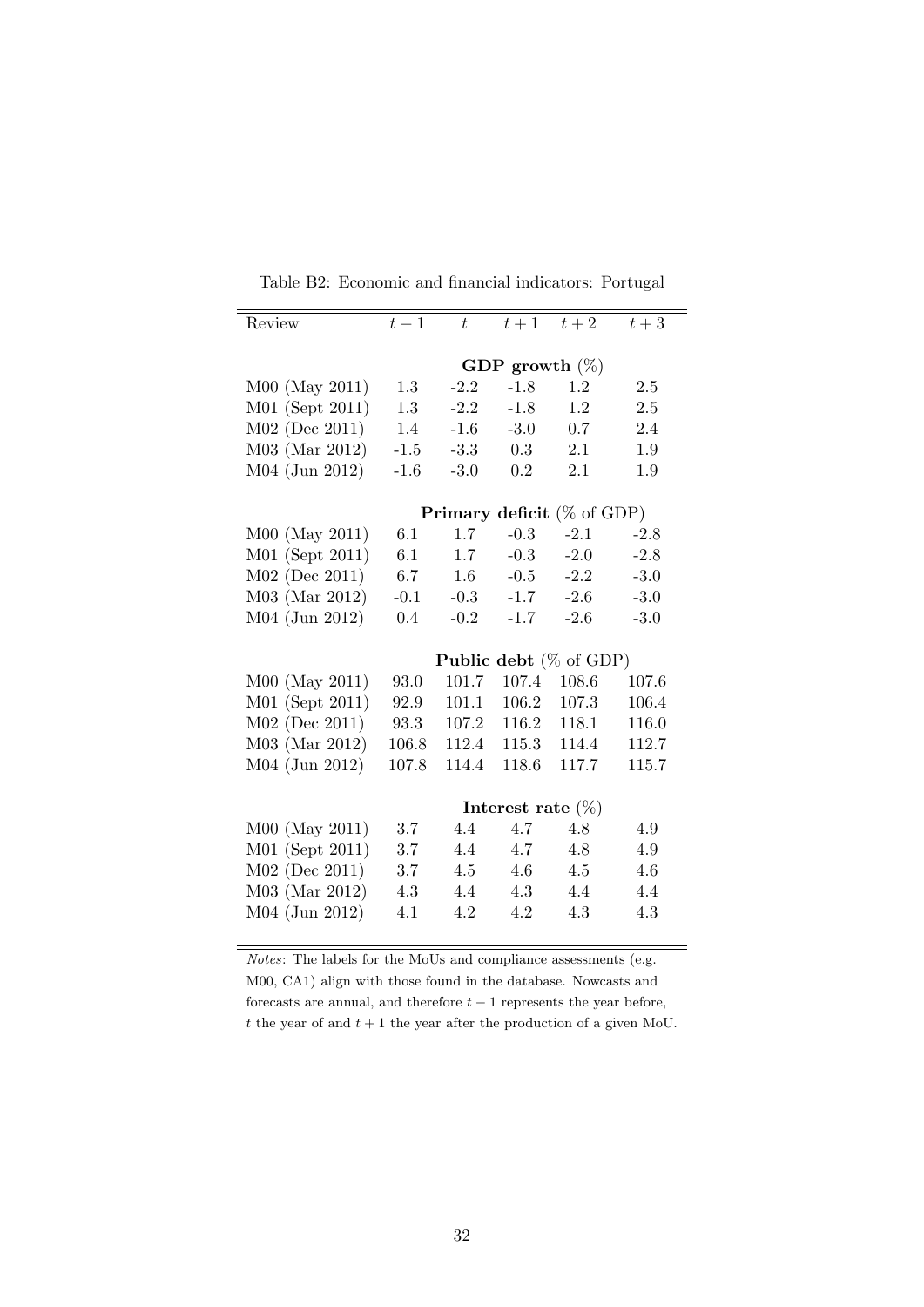# <span id="page-33-0"></span>Appendix C Constructing the analytical database

The publically-available EFSF\ESM programme database provides granular lending information (loan disbursements, principal repayments, past interest, and fee payments) and data on programme monitoring (loan conditionality and economic and financial indicators, including real-time forecasts) in 6 EFSF\ESM programmes. However, it is unsuitable for empirical analysis. This appendix provides an overview of the substantial work we undertook to enable use of the database for analytical purposes.[46](#page-0-0)

The first issue is that the data comes in five separate files: one each for disbursements, repayments, interest and fees, conditionality and economic indicators. This means that one cannot immediately use all of the available variables. Merging the data, however, is not straightforward. Different files, because they focus on distinct aspects, can have different numbers of observations. The conditionality file contains 8,282 observations, which represents the number of conditions scheduled for assessment. The economic indicators file instead contains 45,648 observations, and the disbursement file has 1,509.

To merge the individual files, we matched information on individual conditions, including their type and assessment and compliance status,  $47$  with information on financial assistance and real-time macroeconomic forecasts.

The next step was to add condition identifiers and transform the data into a quarterly frequency. To determine the correct quarter, we utilised cut-off dates for data used and the timing of country missions as reported in the programme documentation and assessed what was the relevant information set available to the creditors during the production of a given document. For example, a programme document published very early in a quarter was assigned to the previous quarter, as that was more representative of the information set available to the institutions when the document was produced.

Another key step was the treatment of conditions with multiple sub-conditions that were assessed separately. We aggregate their compliance status into a single condition with a unique

<sup>&</sup>lt;sup>46</sup>This is over and beyond the various mistakes we noticed in the publically-available database. Such mistakes are inevitable in such a detailed database that was collated using data matching techniques, as human checking of each and every observation is impossible.

<sup>&</sup>lt;sup>47</sup>We extracted information on the sector of the condition, whether it was a prior action, whether a condition needs to be complied with continuously and whether it had any numerical targets. We also corrected any mismatching of sectors or missing prior action label that we discovered upon careful inspection of the description of conditions. For instance, we created a prior action dummy taking the value of 1 if the condition is labelled as prior action or if the description mentions "prior to disbursement".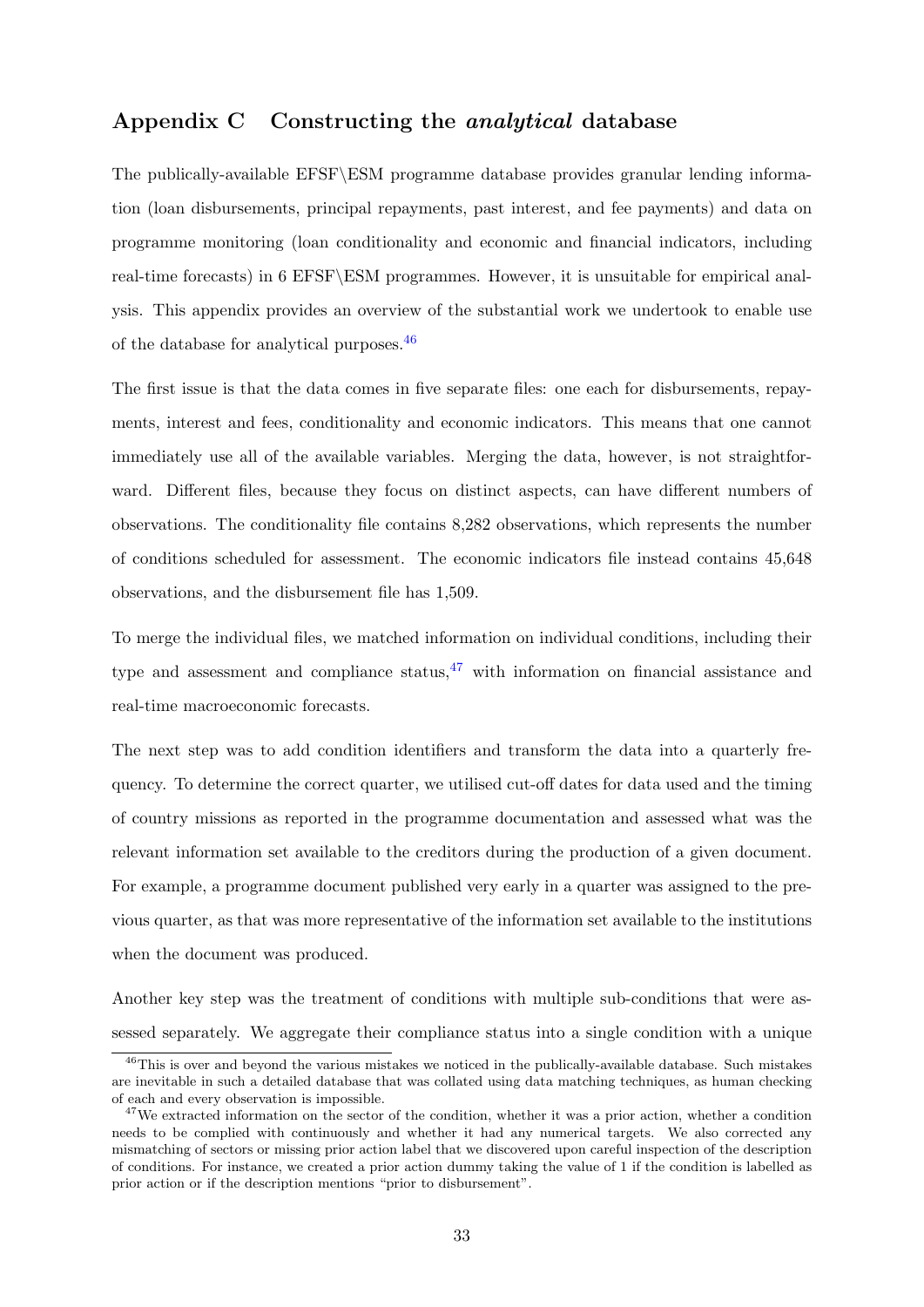compliance status by weighting the share of fulfilled by 1, share of others by 0.5 and share of not fulfilled by 0, following the implementation ratio approach adopted i[nIMF](#page-17-9) [\(2012d\)](#page-17-9).

After these steps, we have a database with a consistent number of observations and a time structure conducive to empirical analysis. The next task was to create a number of variables that we consider useful in understanding the determinants of compliance with official loan conditionality. We, for instance, calculated the total number of conditions in each review as another explanatory variable. We then extracted information on conditions that reappear in the next review of the programme, whether they have been redrafted or not. We follow the evolution of each condition, so we also record the past status in terms of assessment, completion and redrafting.

Next, we determined what were the applicable due dates for each condition. We extracted this information from the description of the condition and translated it into quarters. In the case of several due dates, we took as the relevant due date the one closest to the timing of the document in which the condition was specified. For conditions that are to be fulfilled on a continuous basis and have no due date, we assume that the due date is next quarter. Around 12% of conditions have no due date specified. We created an additional variable that translates the due dates into quarters and where we assume that conditions without a due date were meant to be assessed at the next review. If the condition is labelled as prior action, then we take the review in the same quarter as the due date if any as a relevant review.  $48$ .

From this, we also calculate several variables of interest that we use in our regressions. We calculate the expected time for assessment as a number of quarters between the appearance of the condition and the expected assessment (in two versions, one vis- $\lambda$ -vis the due date and another vis- $\grave{a}$ -vis the relevant future review. For the assessed conditions, we also calculate the delay between the due date and the actual assessment, where we subtract one quarter, since often the condition would be assessed only in the next quarter if the due date is at the end of previous quarter. [49](#page-0-0)

Finally, we added macroeconomic forecasts as reported in MoUs, their subsequent reviews and

<sup>&</sup>lt;sup>48</sup>This variable is created as follows. For those conditions that have a due date, the quarter of the next actual review document is taken (CA document). For instance, i.e. if due date is 31 December 2015, the relevant quarter for due date is 2015-Q4, but measured in terms of when it could be reviewed, this could only be done in the next review, which could be 2016- Q1 or later if there was no review in that particular quarter

<sup>&</sup>lt;sup>49</sup>We do not control for whether the due date was in the beginning or end of the quarter, so by constructing the variable in this manner we are biasing the delay downwards to some extent.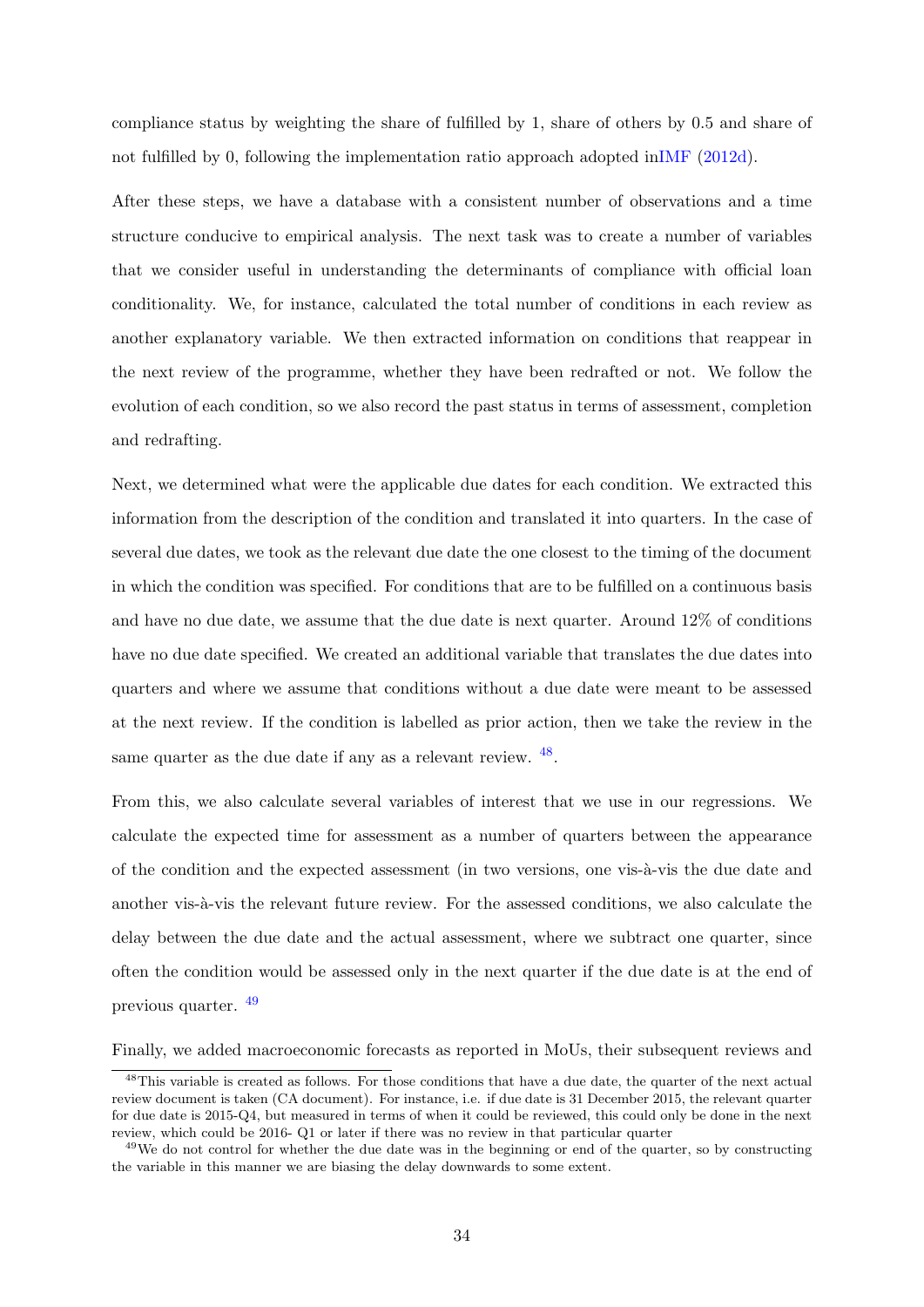compliance assessments, including a lagged value, a nowcast and 1 to 2 year ahead forecast for the main macroeconomic aggregates. We added ex-post realization of these aggregates and calculated forecast errors. We also added information on spreads in the assessment quarter and average spread between the quarter when the condition was set and the quarter of assessment. We calculated also upcoming disbursements at each review and the total envelope of financial assistance.

Overall, these changes and the combined database will enable researchers to utilise the rich details included in the EFSF \ESM programme database for empirical analysis. We consider this endeavour as a large value added of our paper, and hope that it will lead to greater usage of the database to produce even more insights into the design of conditionality in official lending.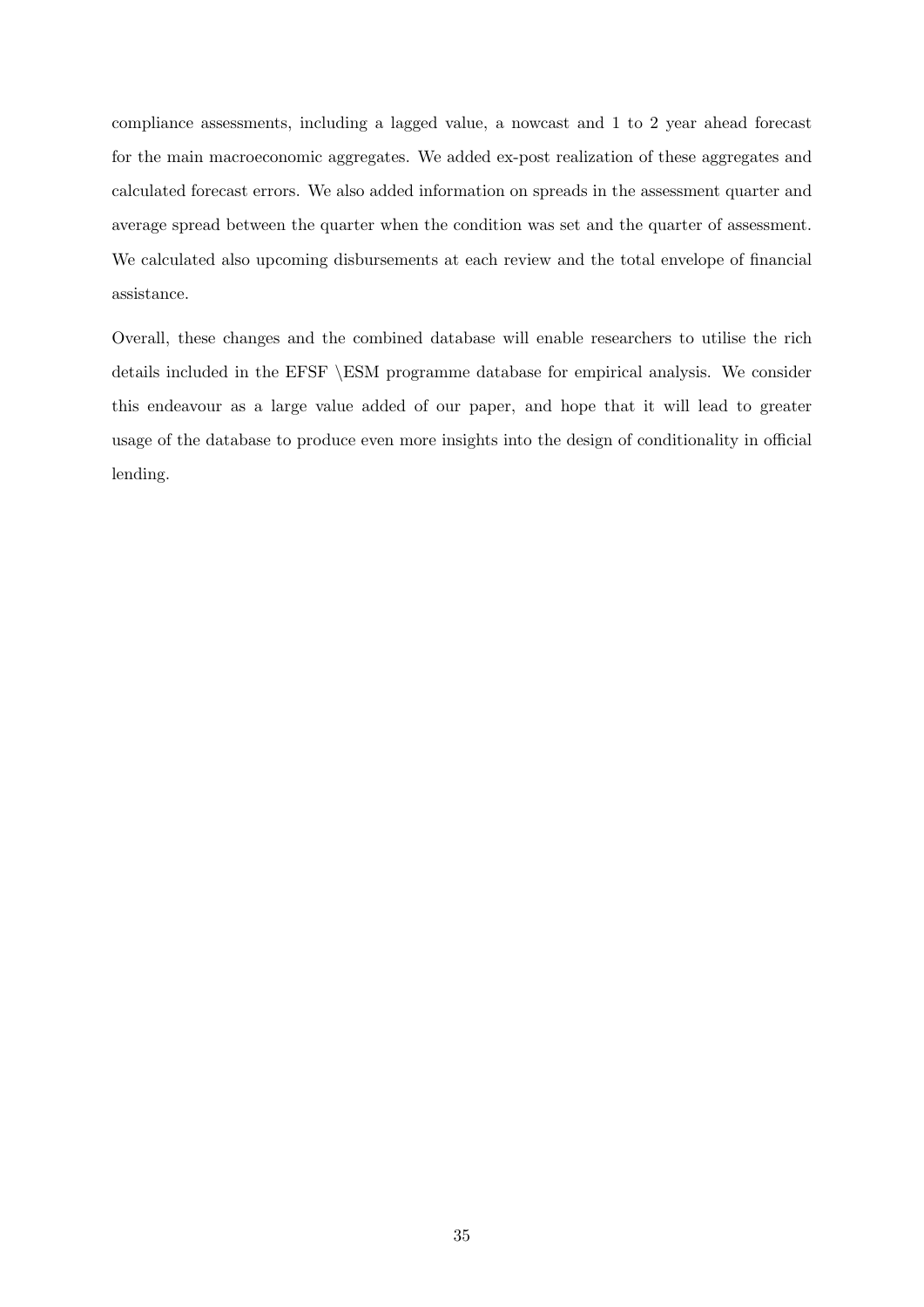# <span id="page-36-0"></span>Appendix D Ignoring sample selection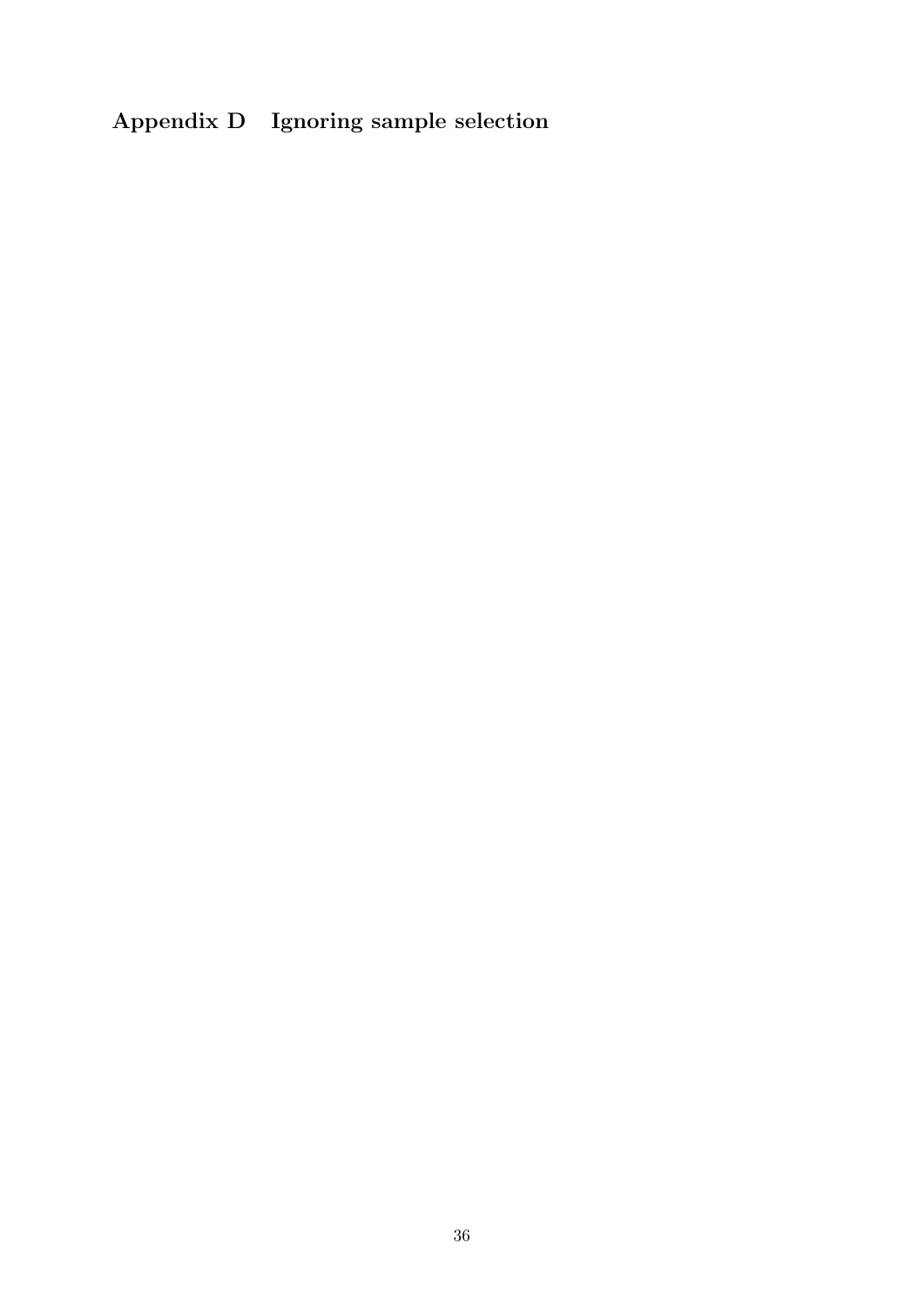|                             | $\left( 1\right)$ | $\left( 2\right)$ | (3)         | (4)             | (5)         |
|-----------------------------|-------------------|-------------------|-------------|-----------------|-------------|
| Numerical                   | $0.325***$        | $0.242**$         | $0.312***$  | $0.265***$      | $0.239**$   |
|                             | (0.108)           | (0.099)           | (0.106)     | (0.109)         | (0.098)     |
| Continuous                  | $0.657***$        | $0.709***$        | $0.683***$  | $0.589***$      | $0.713***$  |
|                             | (0.124)           | (0.151)           | (0.120)     | (0.120)         | (0.126)     |
| Redrafted                   | $-0.038$          | $-0.021$          | $-0.189***$ | $-0.059$        | $-0.154**$  |
|                             | (0.062)           | (0.058)           | (0.069)     | (0.068)         | (0.076)     |
| Expected time to assessment | $-0.917***$       | $-1.006***$       | $-0.723***$ | $-0.903***$     | $-0.773***$ |
|                             | (0.136)           | (0.139)           | (0.121)     | (0.148)         | (0.161)     |
| Number of conditions        | $-0.007$          | 0.049             | $-0.211***$ | $-0.442***$     | $-0.379*$   |
|                             | (0.045)           | (0.046)           | (0.076)     | (0.146)         | (0.224)     |
| Numerical · Continuous      | 0.051             | 0.109             | 0.047       | 0.049           | 0.151       |
|                             | (0.358)           | (0.379)           | (0.408)     | (0.328)         | (0.480)     |
| GDP nowcast error           | $0.198***$        | $0.210***$        | 0.045       | $0.289***$      | $0.106**$   |
|                             | (0.025)           | (0.025)           | (0.038)     | (0.029)         | (0.045)     |
| Avg spread btw MoU and CA   | $-0.112***$       | $-0.111***$       | 0.041       | $-0.101***$     | $-0.024$    |
|                             | (0.011)           | (0.011)           | (0.027)     | (0.013)         | (0.042)     |
| Next disbursement-to-GDP    | $4.568***$        | $4.322***$        | $-4.101***$ | 0.939           | $-4.039**$  |
|                             | (1.001)           | (1.056)           | (1.579)     | (1.178)         | (1.653)     |
| Delayed                     | $-0.088$          | $-0.071$          | 0.089       | $-0.140*$       | 0.135       |
|                             | (0.086)           | (0.094)           | (0.096)     | (0.076)         | (0.094)     |
| $Redrafted \cdot Delayed$   | $-0.059$          | $-0.055$          | 0.046       | $-0.028$        | 0.040       |
|                             | (0.095)           | (0.114)           | (0.113)     | (0.115)         | (0.113)     |
| Financial                   |                   | $0.493**$         |             |                 | $0.693***$  |
|                             |                   | (0.227)           |             |                 | (0.243)     |
| Fiscal                      |                   | $1.652***$        |             |                 | $1.833***$  |
|                             |                   | (0.364)           |             |                 | (0.389)     |
| Fiscal-structural           |                   | 0.281             |             |                 | $0.414*$    |
|                             |                   | (0.214)           |             |                 | (0.244)     |
| Structural labour           |                   | 0.369             |             |                 | $0.569**$   |
|                             |                   | (0.252)           |             |                 | (0.253)     |
| Structural product          |                   | 0.245             |             |                 | $0.447*$    |
|                             |                   | (0.219)           |             |                 | (0.251)     |
| Constant                    | $1.268***$        | $0.658**$         | $7.138***$  | $3.510^{***}\,$ | $7.042***$  |
|                             | (0.227)           | (0.326)           | (0.454)     | (0.602)         | (0.896)     |
| Observations                | 2730              | 2730              | 2730        | 2730            | 2730        |
| Pseudo $R^2$                | 0.061             | 0.073             | 0.114       | 0.090           | 0.133       |
| Year dummies                | $\rm No$          | N <sub>o</sub>    | Yes         | N <sub>o</sub>  | Yes         |
| Country dummies             | N <sub>o</sub>    | N <sub>o</sub>    | $\rm No$    | Yes             | Yes         |

Table B3: Fulfillment of conditions, with no sample selection

 $\overline{a}$ l,

> Notes: Our dependent variable is a dummy that equals one if a condition is fulfilled during the programme, and zero otherwise. See Section [3](#page-7-0) for details. Standard errors, clustered at condition level, in parentheses.  $p < 0.1$ ,  $p < 0.05$ ,  $p = 0.01$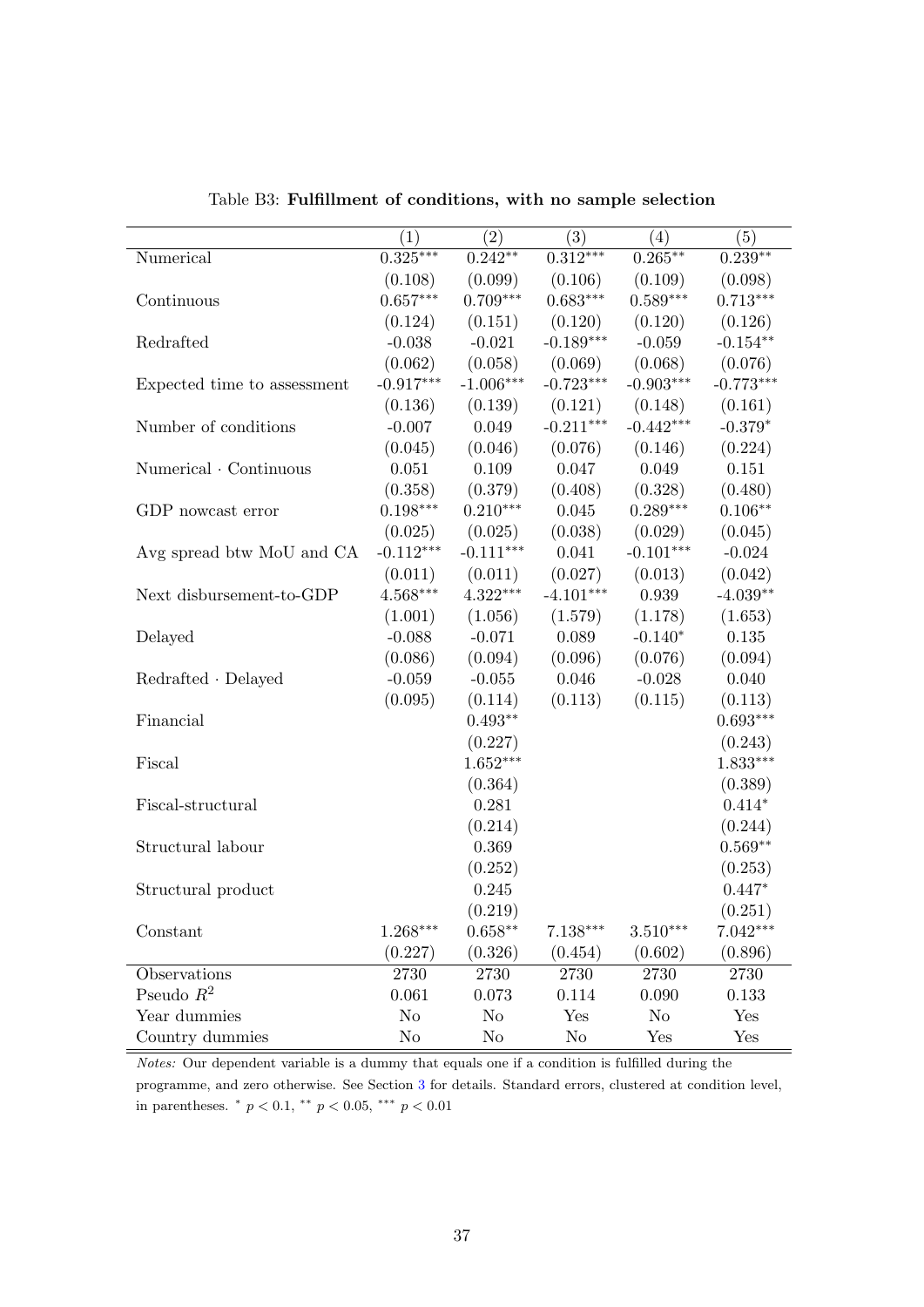# <span id="page-38-0"></span>Appendix E Less stringent fulfillment categorisation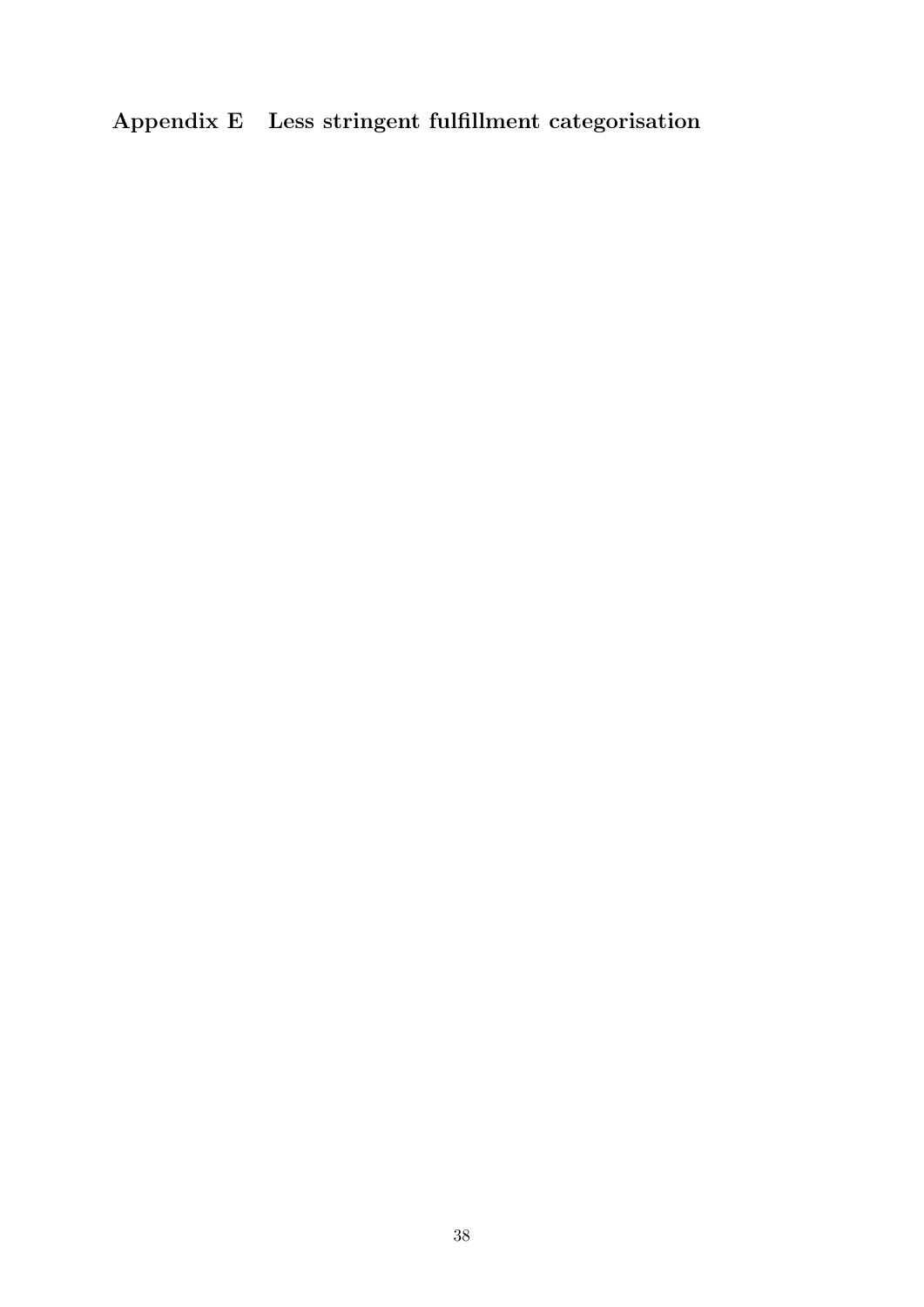|                             | (1)         | $\rm(2)$    | (3)         | (4)             | (5)         |
|-----------------------------|-------------|-------------|-------------|-----------------|-------------|
| Numerical                   | $0.261**$   | $0.227**$   | $0.192**$   | 0.107           | $0.195*$    |
|                             | (0.130)     | (0.093)     | (0.090)     | (0.109)         | (0.104)     |
| Continuous                  | $0.678***$  | $0.732***$  | $0.672***$  | $0.631***$      | $0.714***$  |
|                             | (0.134)     | (0.139)     | (0.124)     | (0.124)         | (0.135)     |
| Redrafted                   | $-0.017$    | $-0.003$    | $-0.114$    | $-0.014$        | $-0.063$    |
|                             | (0.063)     | (0.060)     | (0.078)     | (0.056)         | (0.062)     |
| Expected time to assessment | $-1.399***$ | $-1.493***$ | $-1.593***$ | $-2.042***$     | $-1.818***$ |
|                             | (0.174)     | (0.154)     | (0.258)     | (0.161)         | (0.201)     |
| Number of conditions        | $-0.043$    | 0.000       | $-0.305***$ | $-0.379**$      | $-0.381***$ |
|                             | (0.052)     | (0.050)     | (0.063)     | (0.147)         | (0.122)     |
| Numerical Continuous        | 0.141       | 0.175       | 0.223       | 0.257           | 0.321       |
|                             | (0.351)     | (0.387)     | (0.437)     | (0.345)         | (0.484)     |
| GDP nowcast error           | $0.151***$  | $0.163***$  | $0.010\,$   | $0.274***$      | 0.057       |
|                             | (0.029)     | (0.030)     | (0.031)     | (0.030)         | (0.044)     |
| Avg spread btw MoU and CA   | $-0.099***$ | $-0.098***$ | $0.065***$  | $-0.071***$     | $-0.008$    |
|                             | (0.012)     | (0.011)     | (0.019)     | (0.015)         | (0.039)     |
| Next disbursement-to-GDP    | $6.768***$  | $6.500***$  | 0.549       | $4.276***$      | 1.683       |
|                             | (0.989)     | (1.041)     | (2.161)     | (1.167)         | (1.793)     |
| Delayed                     | $-0.065$    | $-0.047$    | 0.047       | $-0.154*$       | 0.134       |
|                             | (0.084)     | (0.087)     | (0.103)     | (0.087)         | (0.095)     |
| $Reducated \cdot Delayed$   | $-0.061$    | $-0.056$    | 0.025       | $-0.031$        | $-0.007$    |
|                             | (0.124)     | (0.118)     | (0.111)     | (0.117)         | (0.115)     |
| Financial                   |             | $0.465*$    |             |                 | $0.554**$   |
|                             |             | (0.266)     |             |                 | (0.233)     |
| Fiscal                      |             | $1.404***$  |             |                 | $1.420***$  |
|                             |             | (0.414)     |             |                 | (0.356)     |
| Fiscal-structural           |             | 0.274       |             |                 | $0.416*$    |
|                             |             | (0.242)     |             |                 | (0.240)     |
| Structural labour           |             | 0.334       |             |                 | $0.534**$   |
|                             |             | (0.277)     |             |                 | (0.269)     |
| Structural product          |             | 0.296       |             |                 | $0.569**$   |
|                             |             | (0.251)     |             |                 | (0.244)     |
| Inverse mills ratio         | $0.519***$  | $0.540***$  | $0.871***$  | $1.156^{***}\,$ | 1.176***    |
|                             |             |             |             |                 |             |
|                             | (0.121)     | (0.122)     | (0.237)     | (0.132)         | (0.198)     |
| Constant                    | $0.891***$  | 0.336       | $6.381***$  | $2.560***$      | $5.878***$  |
|                             | (0.307)     | (0.342)     | (0.465)     | (0.622)         | (0.549)     |
| Observations                | 2730        | 2730        | 2730        | 2730            | 2730        |
| Pseudo $R^2$                | 0.065       | 0.078       | 0.119       | 0.107           | 0.144       |
| Year dummies                | $\rm No$    | No          | Yes         | No              | Yes         |
| Country dummies             | $\rm No$    | No          | $\rm No$    | Yes             | Yes         |

Table B4: Fulfillment of conditions, including "largely observed"

Notes: Our dependent variable is a dummy that equals one if a condition is fulfilled or largely fulfilled during the programme, and zero otherwise. See Section [3](#page-7-0) for details. Standard errors, clustered at condition level, in parentheses.  $p < 0.1$ ,  $p < 0.05$ ,  $p > 0.01$